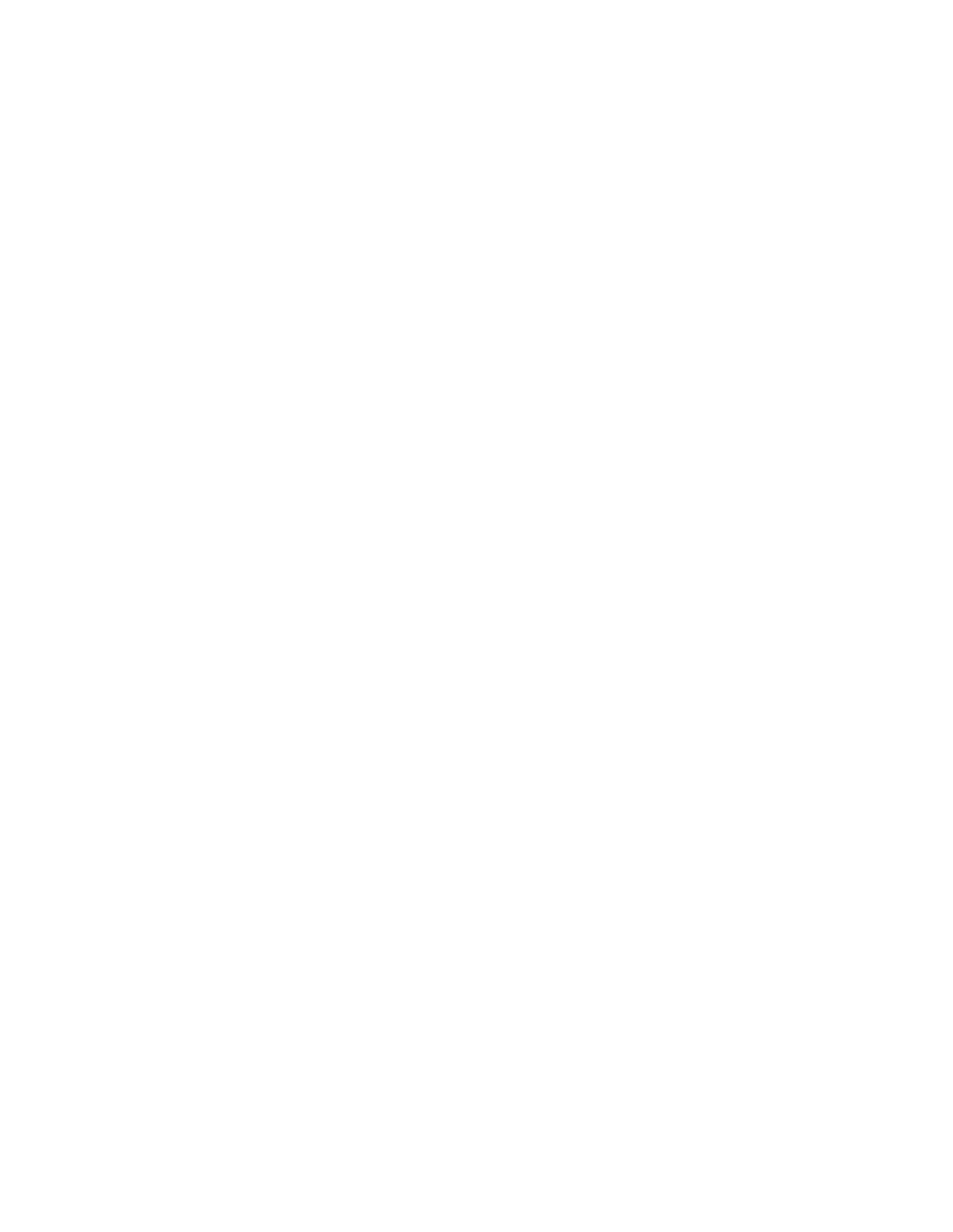# **Contents**

|                                                                                             | Page      |
|---------------------------------------------------------------------------------------------|-----------|
| Management Report of Fund Performance                                                       | $1 - 4$   |
| Management's Responsibilities for Financial Reporting                                       | 5         |
| Independent Auditor's Report                                                                | $5-6$     |
| <b>Statements of Financial Position</b>                                                     |           |
| Statements of Comprehensive Income                                                          | 8         |
| Statements of Changes in Net Assets Attributable to Subscribers and Beneficiaries           | 9         |
| <b>Statements of Cash Flows</b>                                                             | 10        |
| Schedule of Investment Portfolio for Subscriber deposits under Scholarship Agreements       | $11 - 15$ |
| Schedule of Investment Portfolio for Government Grants                                      | $16 - 18$ |
| Schedule of Investment Portfolio for Subscriber deposits under Scholarship Enhancement Fund | 19        |
| Schedule of Investment Portfolio for Subscriber deposits under Escrow Agreements            | 20        |
| Summary of Schedules of Investment Portfolio                                                | 20        |
| Notes to the Financial Statements                                                           | $21 - 30$ |
| Schedule of Scholarship and Escrow Agreements                                               | 31        |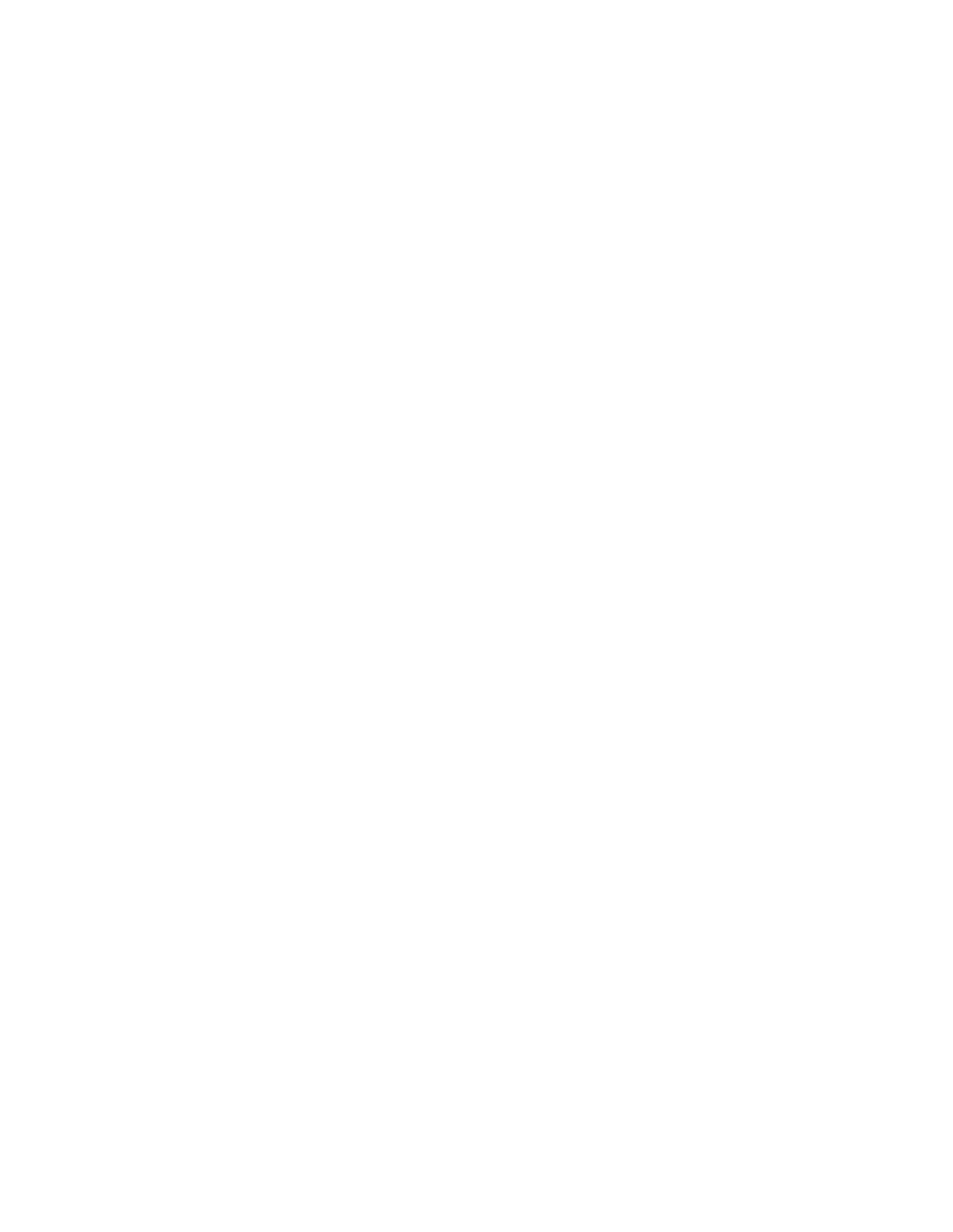# **Management Report of Fund Performance**

This annual management report of fund performance contains financial highlights and the complete annual audited financial statements of The Children's Education Trust of Canada (the "Plans"). You may obtain a copy of the annual financial statements at your request, and at no cost, by calling our Customer Service at 1-800-246-1203, by writing to us at 3221 North Service Road, Burlington, Ontario, L7N 3G2 or by visiting our website at www.cefi.ca or SEDAR at www.sedar.com.

Plan holders may also contact us using one of these methods to request a copy of the Foundation's proxy voting policies and procedures, proxy voting disclosure record, or quarterly portfolio disclosure.

#### **Investment Objective**

The Plans invest funds contributed by parents, grandparents and others to fund tuition and other expenses for children who intend to pursue a postsecondary education (the "Beneficiaries"). The Plans' primary investment objectives are achieving long-term growth of income on Savings while ensuring the preservation of Savings. In an effort to provide investment returns superior to the benchmark index, our fixed-income Investment Advisors utilize active portfolio management strategies. These strategies include yield curve and duration management, sector allocation, credit analysis, intra- market-spread trades and investment in variable rate securities with a guarantee of principal. Beginning in May 2014, pursuant to an undertaking executed on November 22, 2013, the Income of each Plan may now be invested in exchange-traded equity securities listed on a Canadian stock exchange.

#### **Investment Strategies**

In order to achieve the investment objectives of the Plans, savings and investment income earned on savings are invested according to the standard investment restrictions and practices contained in National Policy 15 of the Canadian Securities Administrators and, as such, shall always be limited to "qualified investments" as defined under the Income Tax Act in respect of Registered Education Savings Plans ("RESP").

The Plans are invested primarily in bonds, which have been issued or guaranteed by either the Federal or any Provincial Government, and Financial Institution bonds, corporate bonds and Government of Canada Treasury Bills. All of the variable rate securities held in the portfolio have an "approved credit rating" as defined in National Instrument 81-102.

Pursuant to an undertaking executed November 22, 2013, the Income of each Plan may now be invested in exchange-traded equity securities listed on a stock exchange in Canada including ETFs subject to certain restrictions. As at December 31, 2021, approximately 28.4% of plan assets had been invested in common shares of Canadian listed equity securities.

Assets of the Plans are managed by our investment advisors: Fiera Capital; Franklin Templeton and Guardian Capital. Assets are allocated across market segments and sectors according to the investment advisors' outlook, the Foundation Investment Policy, and securities regulation. Ongoing allocations to each of the investment advisors are based on the results of regular internal performance reviews, quarterly meetings with the investment advisors and qualitative assessment of the investment advisors as deemed by the Plans' management to be important to the management of the assets.

#### **Risk**

Beginning in May 2014, the Income of each Plan is now being invested in exchange-traded equity securities listed on a Canadian stock exchange which entails the undertaking of equity risk, the financial risk involved in holding equities in a particular investment.

However, this risk is mitigated through our investment policy statement with the equity manager which stipulates, among other things, concentration limits, sector and individual security exposure parameters as well as minimum market capitalization requirements for securities held in order to minimize the liquidity risk inherent in certain equity securities.

With respect to variable rate securities, these assets carry a guarantee of principal and a minimum interest yield when specified. The value of the

securities and amount of interest payable at maturity may fluctuate based on the performance of the underlying market index. Though variable rate securities enhance portfolio diversification, there currently is no active secondary market in which these securities trade. However, at this time, the Foundation's strategy is to hold all variable rate securities until maturity.

#### **Results of Operations**

Net Assets of the Plans decreased by 4.45% compared to the prior year and totaled \$1.03 billion at the end of 2021. The overall Rate of Return on the Plans' investments in 2021 was 3.58%. The benchmark used for comparison purposes is as follows:

- Fixed Income Benchmark from July 1, 2021: 50% FTSE TMX Canada All Government Bond Index, 30% FTSE TMX Canada Short Government Bond Index, and 20% FTSE TMX Canada Financial Bond Index
- Fixed Income Benchmark up to June 30, 2021: 75% FTSE TMX Canada All Government Bond Index, and 25% FTSE Canada 91-day Treasury Bill Index
- Equity Benchmark: 95% of the total return of the S&P/TSX Composite Index, and 5% of the total return of the S&P 500 Index on a Canadian dollar hedged basis.

The blended benchmark return in 2021 was 5.33%.

#### **Market Commentary**

The year began with a reflationary environment, sending risk-assets and bond yields higher. Optimism around vaccine rollouts and the eventual reopening of economies globally provided the necessary tailwinds to instill hope and a recalibration of expectations on the path to recovery. For bond markets, the rising rate environment pulled down returns in what was one of the more challenging periods for the Canadian fixed income market in recent years. The market was unable to reverse the early year sell- off, down 5.0% after the first three months of the year with the most negative returns occurring in longer tenured bonds.

As the year progressed and vaccine distribution became widespread, it became apparent the recovery would have some starts and stalls along the way. The Canada 30-year yield peaked in the first half of the year, before retracing lower. The mid-year reversal rally in rates occurred just as inflation readings began to move higher on favourable year-over-year base-effects and increased demand as restrictions lessened. Central bankers and markets mostly agreed that the primary contributors to elevated short- term inflation were transitory factors. The transitory narrative allowed central bankers to maintain their accommodative policies for an extended period with the expectation that inflation would soon moderate towards their 2% target. Inflation however has remained elevated, with the annual rate at 7.2% and 4.8% in the US and Canada, respectively, to end the year.

As inflation proved more persistent than originally assumed, central bankers and markets put focus on the natural next step of the recovery process – the removal of accommodative policies and pricing in rate hikes. Expected path and timing of rate hikes in Canada was more aggressive than stateside. This resulted in rates across the Canadian curve moving higher in earnest to begin the fourth quarter. The Bank of Canada remained ahead of the Fed in tapering and ceasing asset purchases, as well as acknowledging the need for extreme accommodation was no longer required given the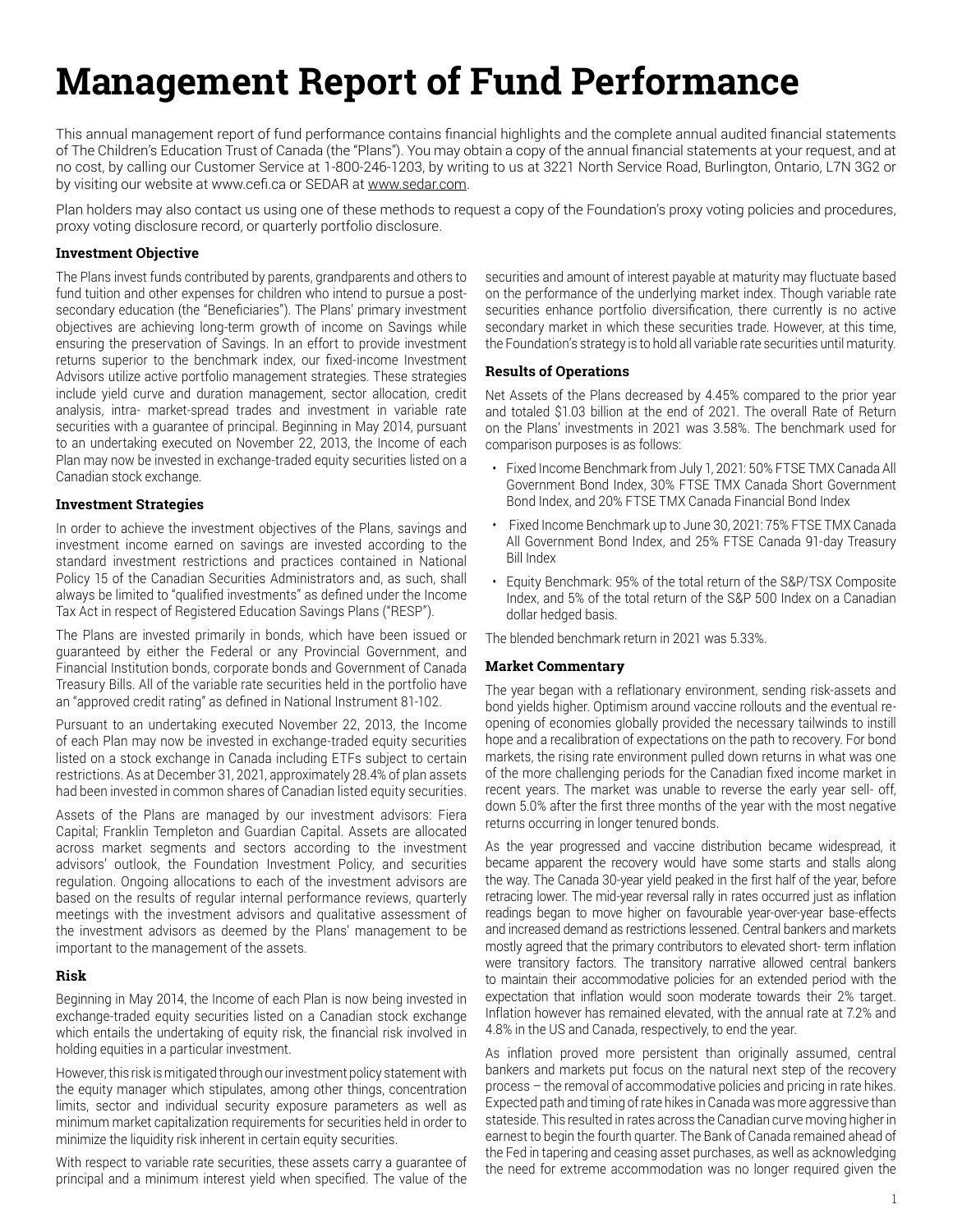strengthen of the recovery to date. It was not until the final month of the year the US Federal Reserve pivoted policy and drop transitory from their communication when describing the inflationary dynamics. The markets took note to the clear signal that rate hikes were coming.

The result was a challenging year for Canadian fixed income investors with a negative 2.5% over the 12- month period. Rates were higher across the curve with short term rates rising more than long term rates resulting in a flatter yield curve in Canada. The curve flattening reflects market expectations for rate hikes to commence. The 10-year Government of Canada rate ended the year 0.75% higher at 1.43%.

Corporate bonds benefited from the improving economic backdrop and outperformed government bonds over the period.

For 2021, the S&P/TSX closed 25.09% higher, the strongest annual return in thirteen years. Volatility remained high as investors considered the implications of monetary policy tightening and developments in the COVID pandemic.

2021 therefore saw the TSX generating its best return since the 2009 recovery following the Global Financial Crisis of 2007-2008. The Energy sector led the pack, delivering a 48.87% return on the back of a 55% recovery in the price of the commodity (WTI). The Financials followed suite (+36.50%) on a favourable backdrop of rising rates and lower provisions for credit losses. The Materials sector was the clear laggard (+4%), as the reflation trade turned investors away from the more defensive gold play.

Throughout this turbulent year, we remained focused on owning high quality businesses trading at attractive valuations, with a significant emphasis on capital preservation. Our goal is to own good businesses that have demonstrated an ability to build intrinsic value for our investors, as we have found this approach has outperformed over time, and with lower risk.

In 2021, our Canadian Equity portfolio gained 22.53%, under-performing the benchmark by 272 bps. In such an environment where the TSX's strong performance was predominantly driven by lower quality stocks, we expect to lag in light of our extreme focus on high-quality businesses.

As at December 31, 2021, the investment advisors managed the following percentage of assets on behalf of the Plan:



#### **Recent Developments**

The war between Russia and Ukraine will undoubtedly remain the most important risk facing investors in the first half of 2022. Financial markets have reacted to the Russian invasion with rising risk premiums. The stock market's high valuation ratios have begun their correction, and there is every reason to believe that the correction will continue if the conflict persists or spreads further. The stock market correction has not, however, led to a rise in bond indices, mainly due to high inflation. The interruption of commodity production and the various economic sanctions on Russia benefited the commodity market. The rise in energy prices will have negative repercussions on economic growth, which will have to be considered by central banks as they balance risks.

The ongoing lifting of restrictions related to the COVID-19 pandemic will no doubt bring renewed growth to the Canadian economy and in particular certain industries that were more seriously affected by the lock downs and restrictions. We evaluate companies under different economic scenarios and will continue to do so as we monitor their ability to continue to outperform and add value as the economy reopens. As always, our focus will be on company-specific attributes and differentiators but we will also pay attention to macroeconomic environment and how it affects our current and prospective portfolio companies.

Rate hikes in 2022 are fully expected. The debate is now centered on how much accommodation needs to be removed to bring inflation closer to the 2% target over a reasonable period. The second half of 2022 will likely bring clarity to the pace of hikes and the terminal value. The clear message, however, is that rates will be higher given the current strength of the economy and the elevated inflation.

We have in part reduced exposure to credit as monetary support is removed and volatility is expected to be elevated as policy pivots. In addition, we believe the high valuations across credit limits opportunities for capital appreciation, leading to asymmetric risks and a less attractive profile. We have also increased exposure to mid-term bonds as the yield curve has flattened. This limits exposure to both short- and long-end bonds. The former is likely to continue to rise as central bankers hike rates, while the latter provides limited incremental compensation for extending interest rate sensitivity. Overall, we have implemented a defensive portfolio posture as we move into period where we expect bouts of elevated volatility.

#### **Related Party Transactions**

Children's Education Funds Inc. ("CEFI") is registered as a scholarship plan dealer under the securities legislation in each of the provinces and territories of Canada. It has been approved by Canada Revenue Agency ("CRA") to operate Registered Education Saving Plans and approved by Human Resources and Skills Development Canada ("HRSDC") to process deposits from Plan holders to obtain government grants (Canada Education Savings Grants, Canada Learning Bond, British Columbia Training and Education Savings Grant and Quebec Education Savings Incentive on behalf of the Plan holders.

By agreement with the Foundation, Children's Education Funds Inc. has been appointed as the Scholarship Plan Dealer for the Children's Educational Foundation of Canada and as such is the exclusive distributor and administrator of the Plans. Under the terms of this agreement and in accordance with the prospectus, the Scholarship Plan Dealer is entitled to receive sales charges, depository charges, administrative fees and service charges. Since the Scholarship Plan Dealer is a marketing and administrative organization which is beneficially owned by a Director of the Foundation, the Scholarship Plan Dealer is considered to be a related party.

#### **Management Fees Annual Administration Fee**

All expenses of distribution and administration of the Plans are currently paid by the Scholarship Plan Dealer. Sales representatives across Canada provide distribution of the Plans. The administration of the Plans includes covering ongoing costs of maintaining and administering the Plans. The Scholarship Plan Dealer is compensated for its expenses by way of an annual administration fee calculated and payable semi-annually at the annual rate of 1/2% of all Savings for Subscribers under the Group Option Plan, 1½% of all Savings for Subscribers under the Self-Initiated Option Plan, 0.95% of all Savings for subscribers under the Achievers Plan, and 1.00% of all Savings for subscribers under the Achievers Plan who entered into agreements that were signed post September 2020, including any government grant plus all income earned. In 2021, administration fees of \$6,260,649 were paid to the Scholarship Plan Dealer.

#### **Depository Trustee Fee**

During 2021, Scotiatrust, the Depository Trustee and Scholarship Trustee, was paid fees totaling \$150,834. In return for the fees, the Trustee receives monies for investment, receives income, settles investment trades, provides safekeeping of assets, and maintains investment records.

#### **Portfolio Management Fee**

The Plans retain the services of three professional investment advisors to manage the investments of the Plans. The fees are calculated monthly based on the ending value of the net assets managed by each investment advisor. The average 2021 portfolio management fee based on net assets was approximately 0.127%.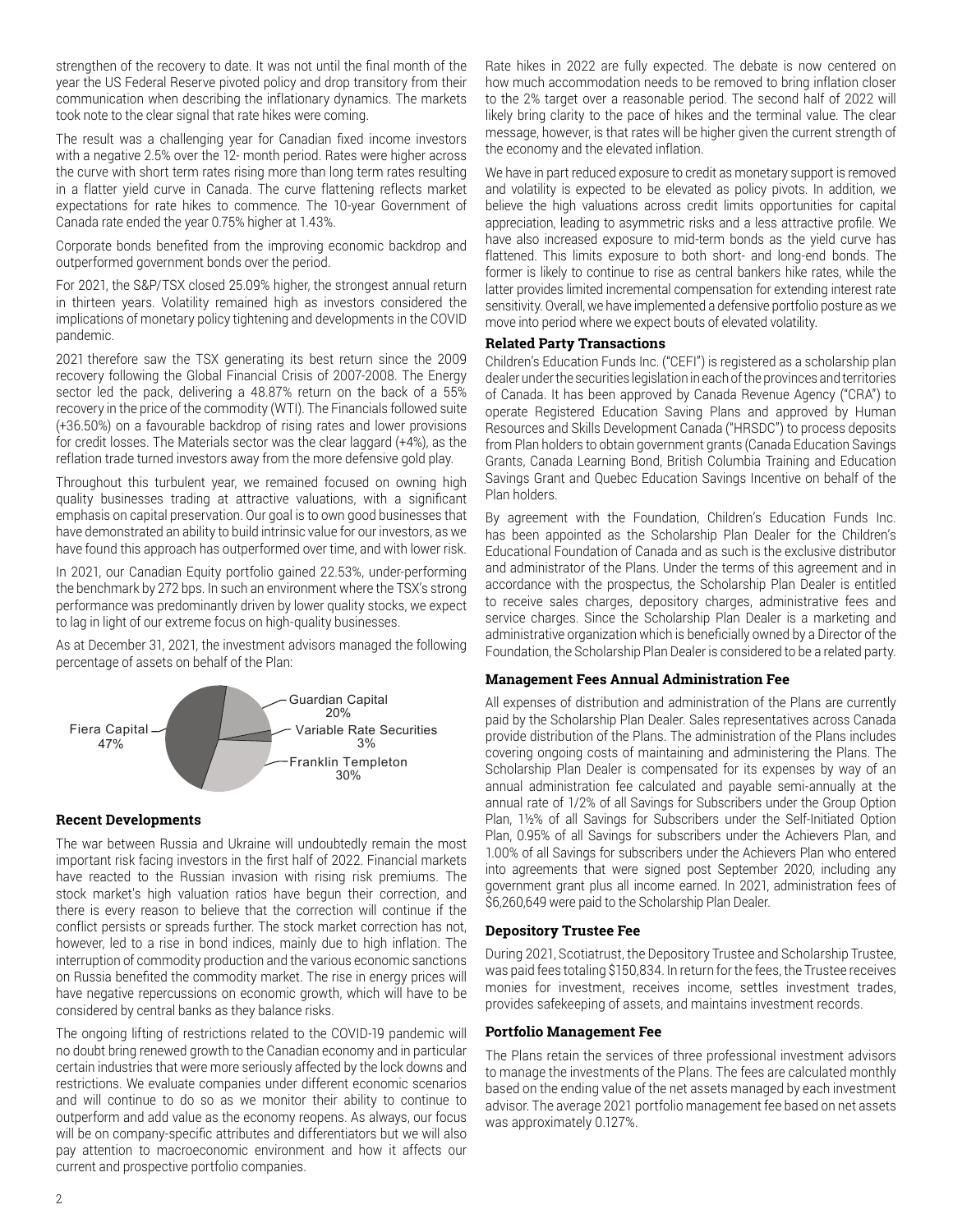#### **Financial Highlights**

The following tables show selected key financial information about the Plans and are intended to help you understand the financial performance for the past 5 years.

|                                                                                                      | 2021                                        | 2020                                     | 2019                                  | 2018                                   | 2017                                     |
|------------------------------------------------------------------------------------------------------|---------------------------------------------|------------------------------------------|---------------------------------------|----------------------------------------|------------------------------------------|
| <b>Statement of Net Assets</b><br><b>Total Assets</b><br>Net Assets<br>% Change of Net Assets        | \$1,041,524,187<br>\$1,033,382,277<br>$-4%$ | \$1.090.752.141<br>\$1,081,478,843<br>2% | \$1,072,545,123 \$1,053,573,771<br>3% | \$1,063,315,699 \$1,035,617,714<br>-5% | \$1,107,085,557<br>\$1.095.677.352<br>2% |
| <b>Statement of Operations</b><br>Net Investment Income<br><b>Statement of Changes in Net Assets</b> | \$25,963,128                                | \$37.761.569                             | \$37,531,660                          | \$2,775,923                            | \$35,049.851                             |
| Scholarship Awards<br>Grants                                                                         | \$33,939,510<br>\$19,529,503                | \$31,818,000<br>\$17,855,376             | \$28,709,530<br>\$15,720,413          | \$27,095,886<br>\$15,440,074           | \$24.096.263<br>\$14.163.915             |
| <b>Other</b><br>Total Number of Units in plans<br>% Change in the Total Number of Units              | 460.052<br>$-8%$                            | 498.427<br>$-7%$                         | 534.501<br>-6%                        | 567.382<br>-5%                         | 595,028<br>$-4%$                         |

#### **Past Performance**

The Plans achieved their investment objectives and produced positive results for the subscribers and beneficiaries of the plans. Past performance of the Plans does not necessarily indicate how it will perform in the future.

#### **Year-by-Year Returns**

The following graph indicates the time-weighted Market Value Year- by-Year Rate of Return for the Plans after fees for the past 10 years in percentage terms.

#### **Annual Compounded Returns**

The following table illustrates the Plans' annual compounded returns for the periods ending December 31, 2021. Equity trading did not begin until 2014.

At mid-year we changed the fixed income benchmark. The primary rationale for the revised benchmark is to lower the overall duration sensitivity of the fixed income investments. This change minimizes the fund's exposure to capital losses when market interest rates rise in the periods ahead. This action was agreed to following investment policy review meetings in June that included input from the Board of Directors, Senior Management, the Investment Coordinator, and the Investment Advisors.

The 1 year weighted average of the Fixed Income benchmark and the Equity benchmark based on December 31, 2021 holdings was 5.33%.

#### **Summary of Investment Portfolio**

The allocation of the Plans' investments by asset class for the year ended December 31, 2021 is:

| Asset class                 | % of Total |
|-----------------------------|------------|
| Government Bonds            | 45.79%     |
| <b>Equity Securities</b>    | 28.38%     |
| Financial institution bonds | 20.54%     |
| Variable Rate Securities    | 3.26%      |
| <b>Treasury Bills</b>       | 0.88%      |
| Corporate Bonds             | 1.15%      |
|                             |            |

**Year-by-Year Returns**



|                                                                      |       |                     | 1 Year 3 Years 5 Years 10 Years |
|----------------------------------------------------------------------|-------|---------------------|---------------------------------|
| Net Plans Return (%)                                                 | 3.58% |                     | 7.06% 4.75% 3.97%               |
| Previous Fixed Income Benchmark (%)                                  |       |                     | $-1.98\%$ 3.51% 2.72% 2.78%     |
| Current Fixed Income Benchmark (%)                                   |       |                     | $-2.19\%$ 3.16% 2.55% 2.45%     |
| Current Blended Fixed Income Benchmark (%)* -2.59% 3.03% 2.50% 2.69% |       |                     |                                 |
| Equity Benchmark (%)**                                               |       | 25.25% 17.83% 9.90% | n/a                             |

\* To Jun 30, 2021 Fixed income allocation benchmark consisted of 75% FTSE Canada All Government Bonds Index and 25% 91 day Canada Treasury Bill Index. Afterwards it changed to 50% FTSE Canada All Government Bonds Index, 30% FTSE Canada Short Term Govermnet Bond Index, and 20% FTSE Canada Financial Bond Index.

\*\* Equity allocation benchmark consists of 95% of the total return of the S&P/TSX Composite Index and 5% of the total return of the S&P 500 Index on a Canadian dollar hedged basis.

**Asset Mix**

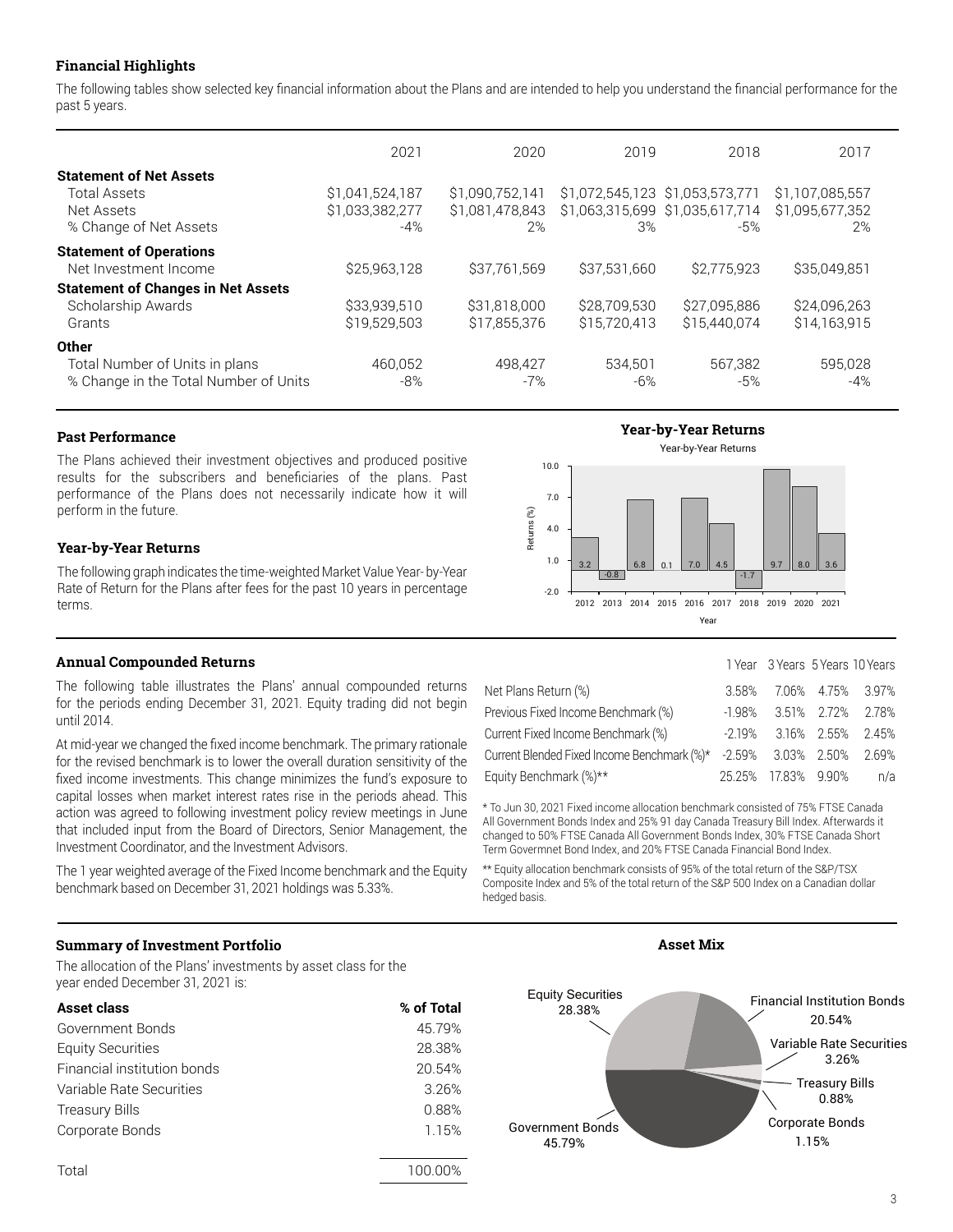(relating to a group of Registered Education Savings Plans collectively referred to as The Children's Education Trust of Canada)

### **Top 25 holdings as a percentage of the total investment portfolio**

December 31, 2021

| <b>Face Value/</b><br><b>Shares</b> | <b>Security Description</b>                                       | Coupon<br>Rate (%) | <b>Maturity</b><br><b>Date</b> | Average<br>Cost(S) | Fair          | $%$ of<br>Value (\$) Portfolio |
|-------------------------------------|-------------------------------------------------------------------|--------------------|--------------------------------|--------------------|---------------|--------------------------------|
| 34,624,000                          | PROVINCE OF ONTARIO                                               | 3.500%             | 02-Jun-24                      | 36,800,703         | 36,429,988    | 3.5%                           |
| 26,942,000                          | PROVINCE OF ONTARIO                                               | 2.600%             | 02-Jun-25                      | 28,395,583         | 27,956,905    | 2.7%                           |
| 18,288,000                          | CANADIAN IMPERIAL BANK OF COMMERCE                                | 3.300%             | 26-May-25                      | 19,429,235         | 19,293,108    | 1.9%                           |
| 10,000,000                          | TORONTO DOMINION BANK US                                          |                    | 11-Oct-22                      | 10,000,000         | 18,800,000    | 1.8%                           |
| 16,900,000                          | <b>BANK OF MONTREAL</b>                                           | 2.700%             | 11-Sep-24                      | 17,539,792         | 17,420,520    | 1.7%                           |
| 234,033                             | BMO S&P 500 INDEX ETF                                             |                    |                                | 6,797,242          | 15,455,539    | 1.5%                           |
| 10,000,000                          | TORONTO DOMINION BANK CDN                                         |                    | 11-Oct-22                      | 10,000,000         | 14,772,000    | 1.4%                           |
| 6,211                               | CONSTELLATION SOFTWARE INC                                        |                    |                                | 7,023,336          | 14,547,653    | 1.4%                           |
| 14,304,000                          | GOVERNMENT OF CANADA                                              | 1.250%             | 01-Jun-30                      | 14,795,611         | 14,182,130    | 1.4%                           |
| 104,157                             | ROYAL BANK OF CANADA                                              |                    |                                | 9,577,339          | 13,967,454    | 1.4%                           |
| 13,400,000                          | TORONTO DOMINION BANK                                             | 1.909%             | 18-Jul-23                      | 13,616,225         | 13,540,968    | 1.3%                           |
| 147,247                             | CANADIAN PACIFIC RAILWAY                                          |                    |                                | 9,532,177          | 13,384,752    | 1.3%                           |
| 137,045                             | TORONTO DOMINION BANK                                             |                    |                                | 8,938,171          | 13,272,808    | 1.3%                           |
| 112,500                             | TOROMONT INDUSTRIES LTD                                           |                    |                                | 7,132,869          | 12,834,000    | 1.2%                           |
| 12,284,000                          | ROYAL OFFICE FINANCE LP                                           | 5.209%             | 12-Nov-32                      | 12,941,480         | 12,790,273    | 1.2%                           |
| 80,748                              | CANADIAN NATIONAL RAILWAY                                         |                    |                                | 9,229,976          | 12,512,710    | 1.2%                           |
| 79,999                              | THOMSON REUTERS CORP                                              |                    |                                | 6,442,708          | 12,083,849    | 1.2%                           |
| 179,597                             | METRO INC                                                         |                    |                                | 9,157,525          | 12,068,918    | 1.2%                           |
| 86,595                              | <b>BANK OF MONTREAL</b>                                           |                    |                                | 7,992,315          | 11,781,250    | 1.1%                           |
| 147,188                             | BROOKFIELD ASSET MANAGEMENT                                       |                    |                                | 5,911,854          | 11,298,218    | 1.1%                           |
| 67,906                              | INTACT FINANCIAL CORP                                             |                    |                                | 8,550,901          | 11,139,300    | 1.1%                           |
| 173,219                             | DOLLARAMA INC                                                     |                    |                                | 7,098,121          | 10,938,780    | 1.1%                           |
| 113,012                             | NATIONAL BANK OF CANADA                                           |                    |                                | 7,123,957          | 10,885,316    | 1.1%                           |
| 97,181                              | <b>CGI INC</b>                                                    |                    |                                | 8,798,639          | 10,855,118    | 1.1%                           |
| 178,913                             | OPEN TEXT CORP                                                    |                    |                                | 9,113,715          | 10,725,834    | 1.0%                           |
|                                     | Top 25 holdings as a percentage of the total investment portfolio |                    |                                | \$291,939,475      | \$372,937,392 | 36.3%                          |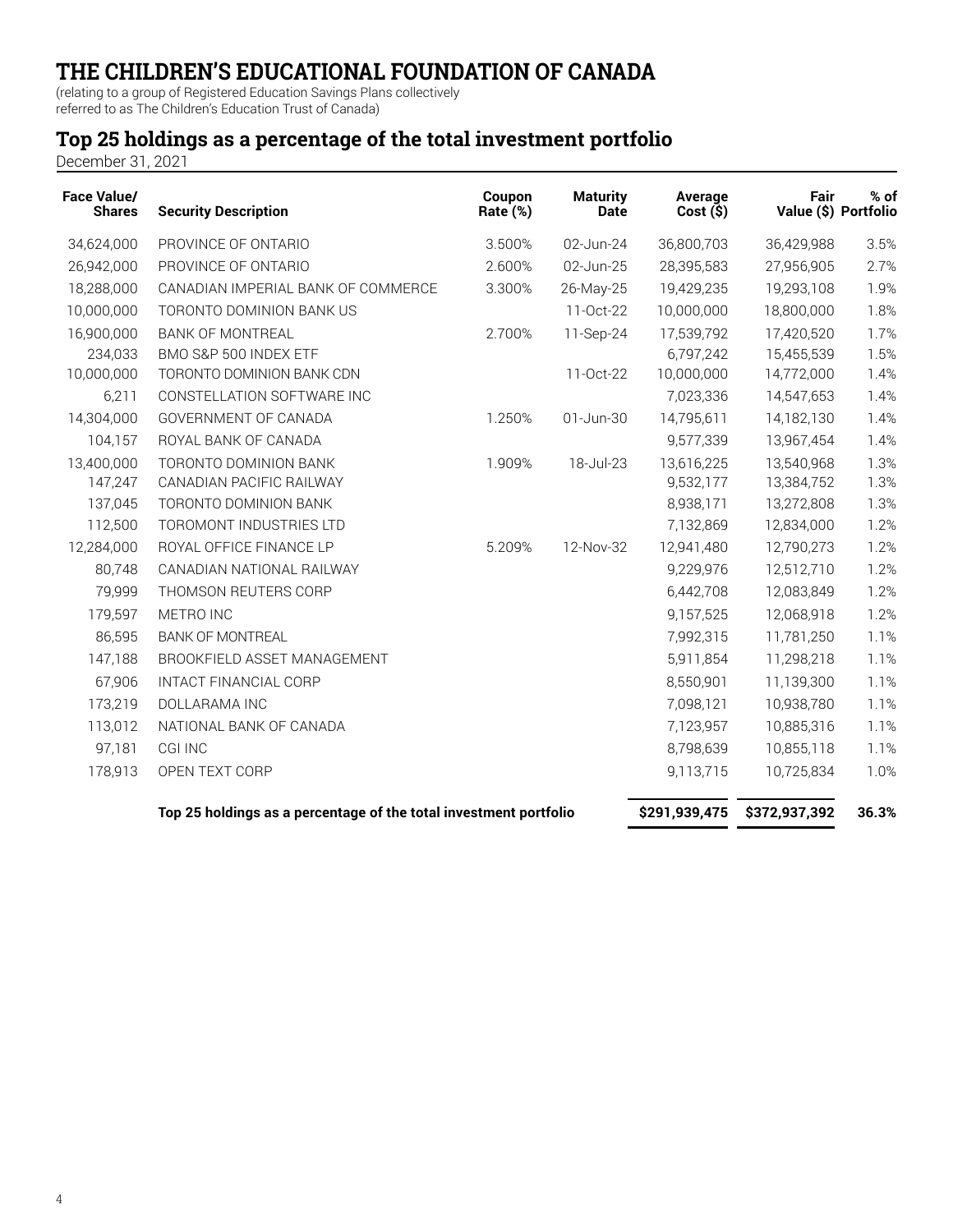# **Management's Responsibilities for Financial Reporting**

The accompanying financial statements of the Children's Educational Foundation of Canada (the "Foundation") are prepared by management and are approved by the Board of Directors. Management is responsible for the information and representations contained in these financial statements.

Management maintains appropriate processes to ensure that relevant and reliable information is produced. The financial statements have been prepared in accordance with International Financial Reporting Standards and include certain amounts that are based on estimates and judgments. The significant policies which management believes

President and Chief Executive Officer Chief Financial Officer Chief Financial Officer

March 23, 2022

are appropriate for the Foundation are described in Note 3 to the financial statements.

The Board of Directors is responsible for reviewing and approving the financial statements and overseeing management's performance of its financial reporting responsibilities.

KPMG LLP are the external auditors of the Foundation. The external auditors have audited the financial statements in accordance with Canadian generally accepted auditing standards to enable them to express to the Board of Directors their opinion on the financial statements. Their report is set out below.

#### **Donna J. Haid Melissa Boughner**

Mellen Bagen

# **Independent Auditor's Report**

To the Board of Directors of The Children's Educational Foundation of Canada

#### **Opinion**

We have audited the financial statements of The Children's Educational Foundation of Canada (the Entity), which comprise:

- the statements of financial position as at December 31, 2021 and 2020
- the statements of comprehensive income for the years then ended
- the statements of changes in net assets attributable subscribers and beneficiaries for the years then ended
- the statements of cash flows for the years then ended
- and notes to the financial statements, including a summary of significant accounting policies

(Hereinafter referred to as the "financial statements").

In our opinion, the accompanying financial statements present fairly, in all material respects, the financial position of the Entity as at December 31, 2021 and 2020, and its financial performance and its cash flows for the years then ended in accordance with International Financial Reporting Standards (IFRS).

#### **Basis for Opinion**

We conducted our audit in accordance with Canadian generally accepted auditing standards. Our responsibilities under those standards are further described in the *"Auditors' Responsibilities for the Audit of the Financial Statements"* section of our auditors' report

We are independent of the Entity in accordance with the ethical requirements that are relevant to our audit of the financial statements in Canada and we have fulfilled our other ethical responsibilities in accordance with these requirements.

We believe that the audit evidence we have obtained is sufficient and appropriate to provide a basis for our opinion.

#### **Other Information**

Management is responsible for the other information. Other information comprises:

the information included in the Management Report of Fund Performance filed with the relevant Canadian Securities Commissions.

Our opinion on the financial statements does not cover the other information and we do not and will not express any form of assurance conclusion thereon.

In connection with our audit of the financial statements, our responsibility is to read the other information identified above and, in doing so, consider whether the other information is materially inconsistent with the financial statements or our knowledge obtained in the audit, or otherwise appears to be materially misstated.

We obtained the Management Report of Fund Performance filed with the relevant Canadian Securities Commissions as at the date of this auditors' report. If, based on the work we have performed on this other information, we conclude that there is a material misstatement of this other information, we are required to report that fact in the auditors' report.

We have nothing to report in this regard.

#### **Responsibilities of Management and Those Charged with Governance for the Financial Statements**

Management is responsible for the preparation and fair presentation of the financial statements in accordance with International Financial Reporting Standards (IFRS), and for such internal control as management determines is necessary to enable the preparation of financial statements that are free from material misstatement, whether due to fraud or error.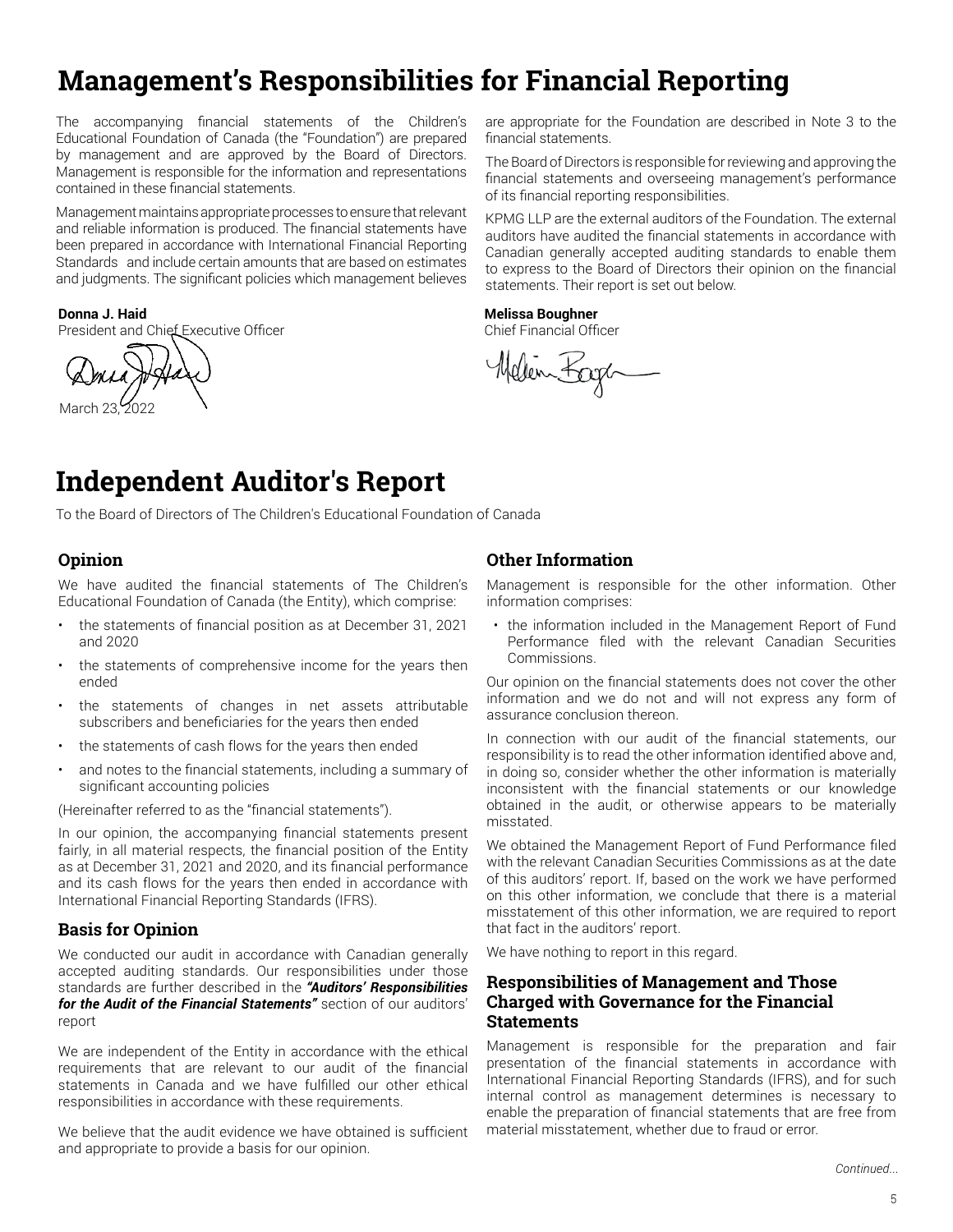(relating to a group of Registered Education Savings Plans collectively referred to as The Children's Education Trust of Canada)

# **Independent Auditor's Report (Continued)**

In preparing the financial statements, management is responsible for assessing the Entity's ability to continue as a going concern. disclosing as applicable, matters related to going concern and using the going concern basis of accounting unless management either intends to liquidate the Entity or to cease operations, or has no realistic alternative but to do so.

Those charged with governance are responsible for overseeing the Entity's financial reporting process.

#### **Auditors' Responsibilities for the Audit of the Financial Statements**

Our objectives are to obtain reasonable assurance about whether the financial statements as a whole are free from material misstatement, whether due to fraud or error, and to issue an auditors' report that includes our opinion.

Reasonable assurance is a high level of assurance, but is not a guarantee that an audit conducted in accordance with Canadian generally accepted auditing standards will always detect a material misstatement when it exists.

Misstatements can arise from fraud or error and are considered material if, individually or in the aggregate, they could reasonably be expected to influence the economic decisions of users taken on the basis of the financial statements.

As part of an audit in accordance with Canadian generally accepted auditing standards, we exercise professional judgment and maintain professional skepticism throughout the audit.

We also:

Identify and assess the risks of material misstatement of the financial statements, whether due to fraud or error, design and perform audit procedures responsive to those risks, and obtain audit evidence that is sufficient and appropriate to provide a basis for our opinion.

March 23, 2022 Toronto, Canada

- The risk of not detecting a material misstatement resulting from fraud is higher than for one resulting from error, as fraud may involve collusion, forgery, intentional omissions, misrepresentations, or the override of internal control.
- Obtain an understanding of internal control relevant to the audit in order to design audit procedures that are appropriate in the circumstances, but not for the purpose of expressing an opinion on the effectiveness of the Entity's internal control.
- Evaluate the appropriateness of accounting policies used and the reasonableness of accounting estimates and related disclosures made by management.
- Conclude on the appropriateness of management's use of the going concern basis of accounting and, based on the audit evidence obtained, whether a material uncertainty exists related to events or conditions that may cast significant doubt on the Entity's ability to continue as a going concern. If we conclude that a material uncertainty exists, we are required to draw attention in our auditors' report to the related disclosures in the financial statements or, if such disclosures are inadequate, to modify our opinion. Our conclusions are based on the audit evidence obtained up to the date of our auditors' report. However, future events or conditions may cause the Entity to cease to continue as a going concern.
- Evaluate the overall presentation, structure and content of the financial statements, including the disclosures, and whether the financial statements represent the underlying transactions and events in a manner that achieves fair presentation.
- Communicate with those charged with governance regarding, among other matters, the planned scope and timing of the audit and significant audit findings, including any significant deficiencies in internal control that we identify during our audit.

 $L$ *PMG*  $L P$ 

**Chartered Professional Accountants, Licensed Public Accountants**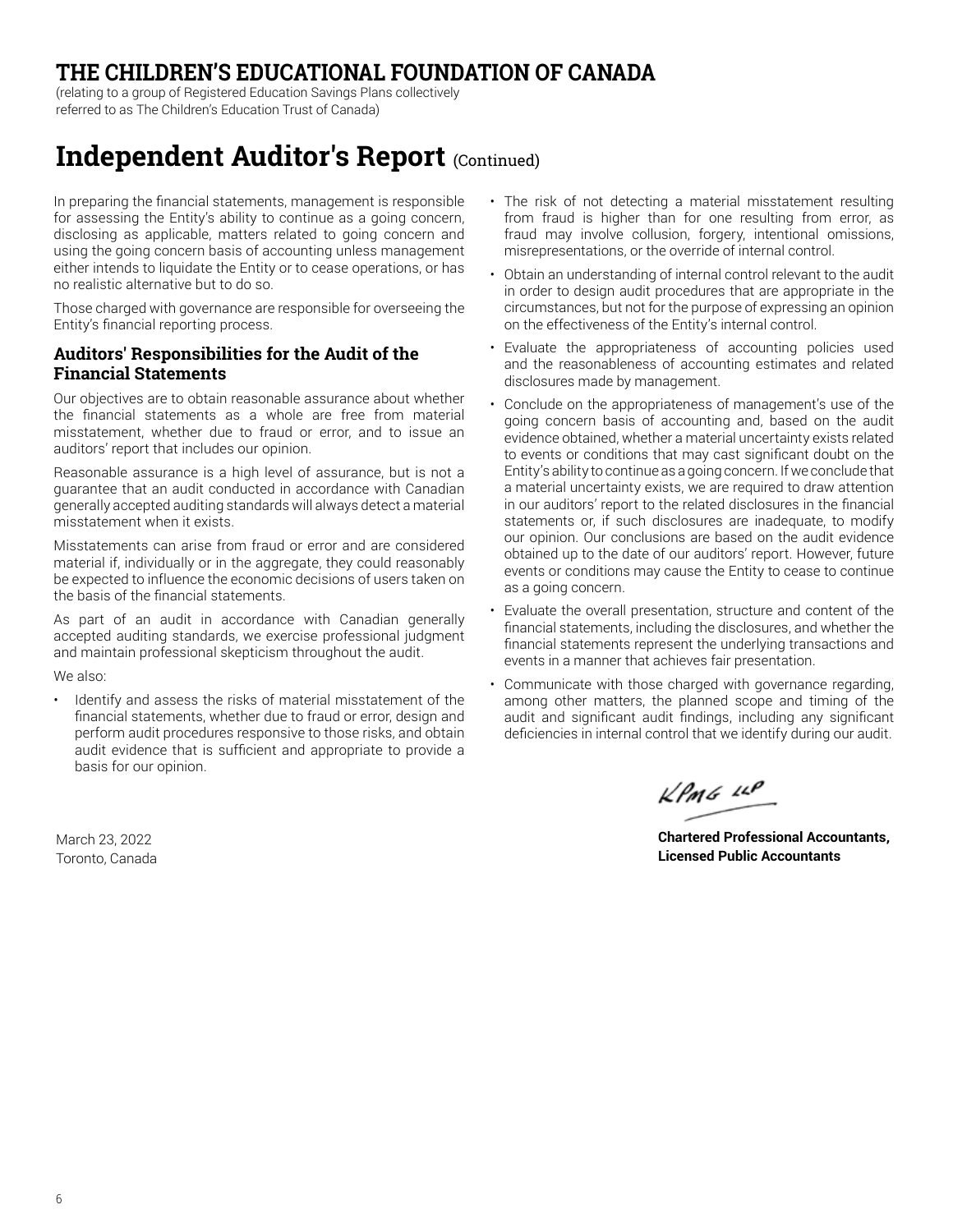(relating to a group of Registered Education Savings Plans collectively

referred to as The Children's Education Trust of Canada)

### **Statements of Financial Position**

| Statements of Financial Position                                         | December 31, 2021 | December 31, 2020 |
|--------------------------------------------------------------------------|-------------------|-------------------|
| <b>Assets</b>                                                            |                   |                   |
| Cash                                                                     | \$9,430,931       |                   |
| Investment, at fair value (note 6)                                       | 1,027,673,278     | \$1,086,100,103   |
| Accrued interest                                                         | 3,250,323         | 3,362,240         |
| Dividends receivable                                                     | 385,296           | 360,680           |
| Government grants receivable                                             | 784,359           | 929,118           |
| <b>Total assets</b>                                                      | 1,041,524,187     | 1,090,752,141     |
| <b>Liabilities</b>                                                       |                   |                   |
| Bank indebtedness                                                        |                   | 333,111           |
| Due to Scholarship Plan Dealer (Note 11)                                 | 414,777           | 607,327           |
| Subscriber liability due to terminations                                 | 7,727,133         | 8,332,860         |
|                                                                          | 8,141,910         | 9,273,298         |
| Net assets attributable to subscribers and beneficiaries                 | \$1,033,382,277   | \$1,081,478,843   |
| Net assets attributable to subscribers and beneficiaries represented by: |                   |                   |
| Subscriber deposits received in advance                                  | \$763,307         | \$737,885         |
| Subscriber deposits under scholarship agreements                         | 473,756,228       | 505,619,947       |
| Subscriber deposits under escrow agreements                              | 2,517,323         | 2,401,381         |
| Accumulated investment income earned on subscriber deposits              | 223,321,045       | 234,131,521       |
| Accumulated investment income earned under escrow agreements             | 1,286,665         | 1,366,988         |
| Government grants (Note 3)                                               | 211,703,161       | 215,702,485       |
| Accumulated investment income earned on government grants                | 104,026,523       | 105,002,286       |
| Funds for Scholarship Enhancements (Note 9)                              | 15,546,888        | 16,087,005        |
| Funds for Enrichment (Note 9)                                            | 461,137           | 429,345           |
| Net assets attributable to subscribers and beneficiaries                 | \$1,033,382,277   | \$1,081,478,843   |

Approved by the Board of Directors of The Children's Educational Foundation of Canada:

 \_\_\_\_\_\_\_\_\_\_\_\_\_\_\_\_\_\_\_\_\_\_\_\_\_\_\_\_\_\_\_\_\_\_\_\_\_\_\_\_\_\_\_\_\_\_\_\_\_\_Director Arie Gaertne \_\_\_\_\_\_\_\_\_\_\_\_\_\_\_\_\_\_\_\_\_\_\_\_\_\_\_\_\_\_\_\_\_\_\_\_\_\_\_\_\_\_\_\_\_\_\_\_\_\_Director Melissa Boughner

See accompanying notes to the audited financial statements.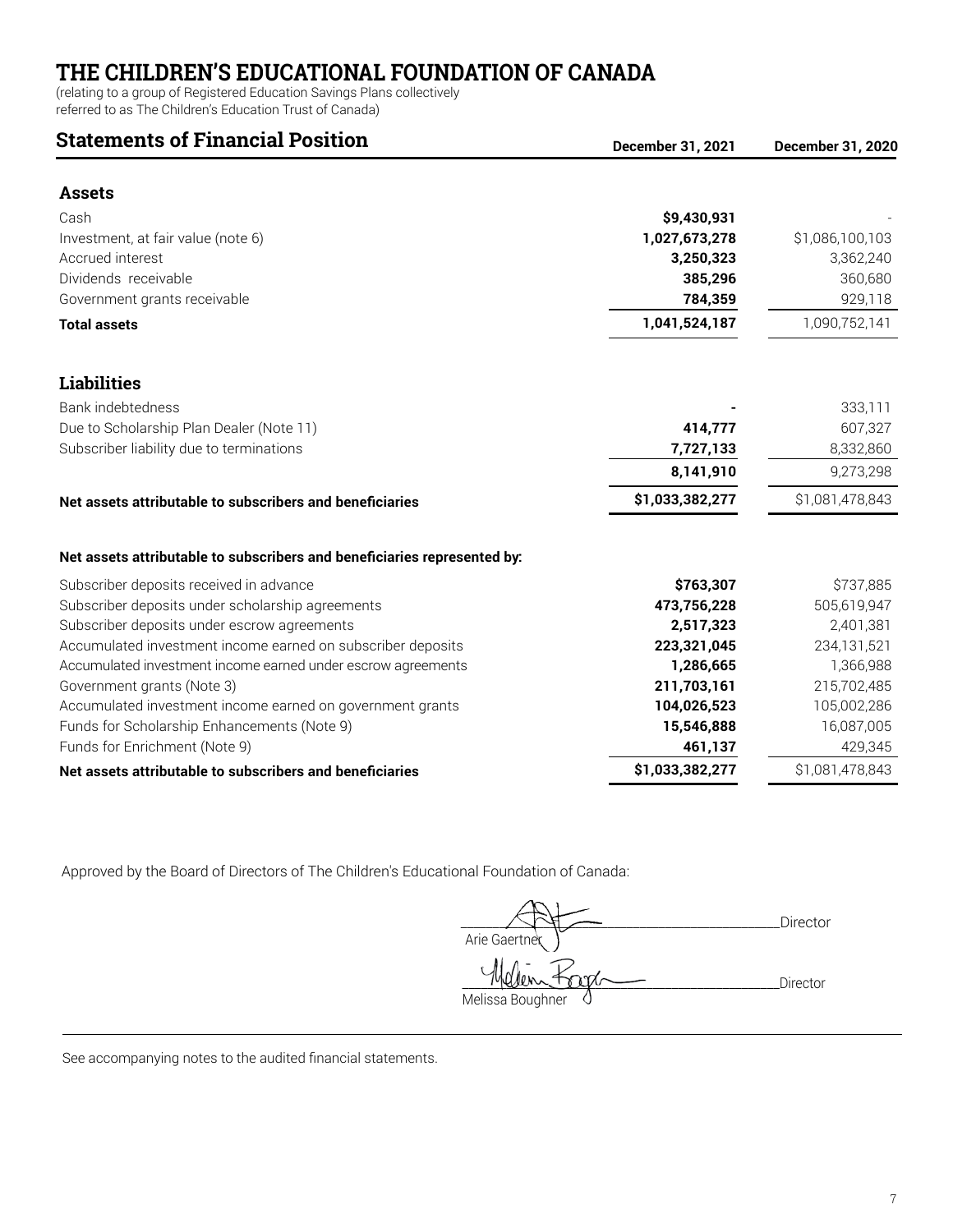(relating to a group of Registered Education Savings Plans collectively

referred to as The Children's Education Trust of Canada)

| For the year ended<br>December 31, 2021 | For the year ended<br>December 31, 2020 |
|-----------------------------------------|-----------------------------------------|
|                                         |                                         |
| \$9,523,727                             | \$11,310,499                            |
| 26,606                                  | 57,140                                  |
| 5,665,427                               | 5,664,498                               |
| 142,262                                 | 77,233                                  |
| 3,703                                   | 2,469                                   |
| 4,061,300                               | 2,706,202                               |
| 1,417,688                               | 1,309,237                               |
| 7,607,940                               | 19,257,716                              |
| 4,651,277                               | 41,975,157                              |
| 33,099,930                              | 82,360,151                              |
|                                         |                                         |
| 998,432                                 | 869,282                                 |
| 150,834                                 | 160,135                                 |
| 1,305,106                               | 1,556,900                               |
| 19,153                                  | 19,108                                  |
| 12,000                                  | 18,000                                  |
| 2,485,525                               | 2,623,425                               |
| \$30,614,405                            | \$79,736,726                            |
|                                         |                                         |

See accompanying notes to the audited financial statements.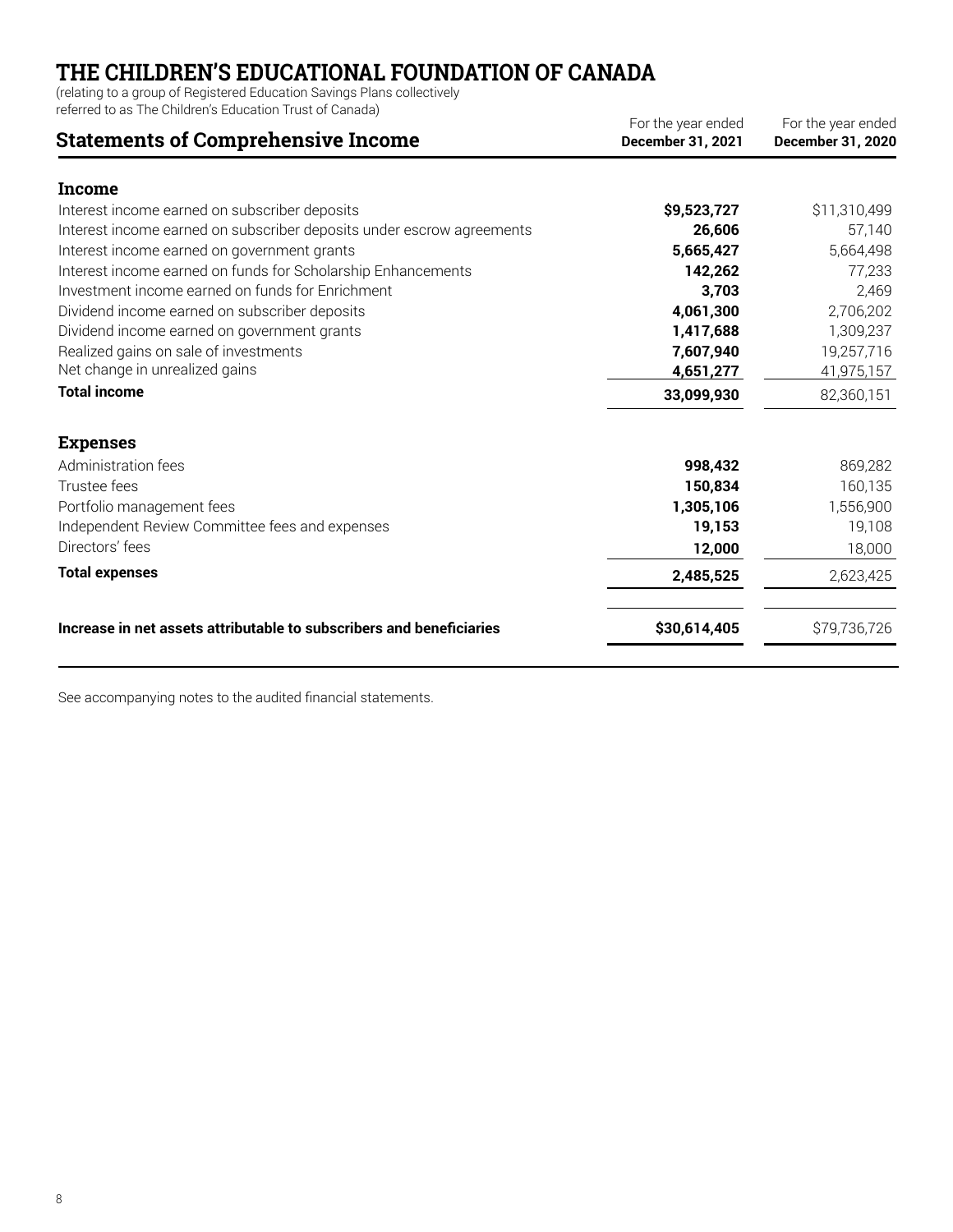(relating to a group of Registered Education Savings Plans collectively referred to as The Children's Education Trust of Canada)

# **Statements of Changes in Net Assets Attributable**

| to Subscribers and Beneficiaries                                                | December 31, 2021 | December 31, 2020 |
|---------------------------------------------------------------------------------|-------------------|-------------------|
| Net assets attributable to subscribers and beneficiaries, beginning of year     | \$1,081,478,843   | \$1,063,315,699   |
|                                                                                 |                   |                   |
| Increase in net assets attributable to subscribers and beneficiaries            | 30,614,405        | 79,736,726        |
| <b>Transactions with subscribers and beneficiaries</b>                          |                   |                   |
| Subscriber deposits                                                             | 42,996,368        | 48,358,054        |
| Fees deducted from subscriber deposits (Note 11)                                | (8,938,700)       | (10, 219, 621)    |
| Subscriber deposit withdrawals due to termination                               | (5, 237, 039)     | (5,500,544)       |
| Subscriber deposit withdrawals due to maturing plans                            | (60, 542, 984)    | (53, 753, 525)    |
| Canada Education Savings Grants                                                 | 6,894,953         | 8,055,966         |
| Canada Learning Bonds                                                           | 821,700           | 1,114,948         |
| <b>Provincial Savings Grants</b>                                                | 356,164           | 443,914           |
| Income paid to Designated Educational Institutions                              | (1, 161, 036)     |                   |
| Total transactions with subscribers and beneficiaries                           | (24, 810, 574)    | (11,500,808)      |
| <b>Disbursements to beneficiaries</b>                                           |                   |                   |
| Education assistance payments                                                   |                   |                   |
| Scholarships                                                                    | 33,939,510        | 31,818,000        |
| Government grants                                                               | 19,529,503        | 17,855,376        |
| Refund of enrolment fees                                                        | 431,384           | 399,398           |
| Total disbursements to beneficiaries                                            | 53,900,397        | 50,072,774        |
| (Decrease) increase in net assets attributable to subscribers and beneficiaries | (48,096,566)      | 18,163,144        |
| Net assets attributable to subscribers and beneficiaries, end of year           | \$1,033,382,277   | \$1,081,478,843   |
|                                                                                 |                   |                   |

See accompanying notes to the audited financial statements.

For the year ended For the year ended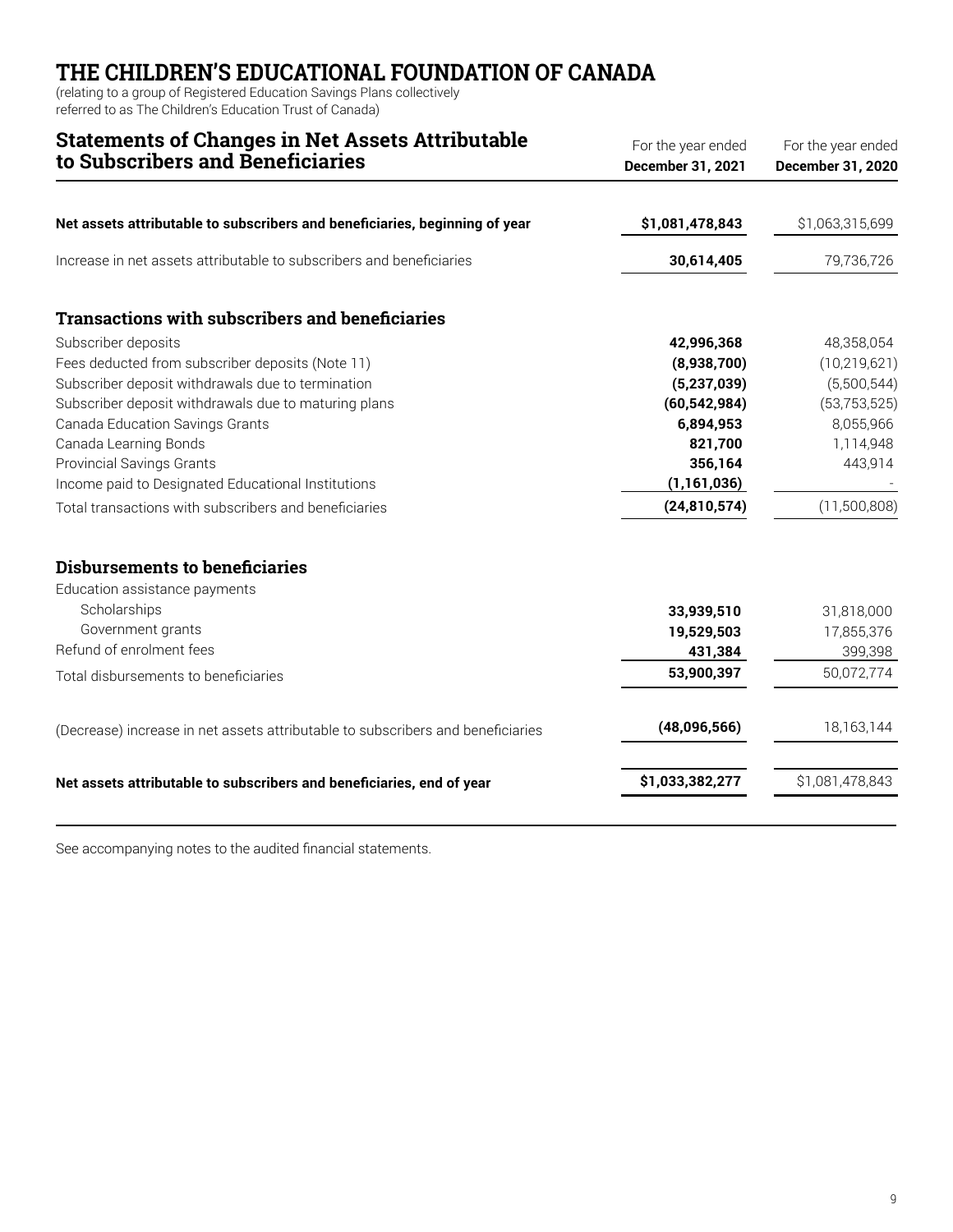(relating to a group of Registered Education Savings Plans collectively

referred to as The Children's Education Trust of Canada)

| For the year ended<br><b>Statements of Cash Flows</b><br>December 31, 2021             |                    | For the year ended<br>December 31, 2020 |
|----------------------------------------------------------------------------------------|--------------------|-----------------------------------------|
| <b>Operating Activities</b>                                                            |                    |                                         |
| Increase in net assets attributable to subscribers and beneficiaries<br>Non-cash items | \$30,614,405       | \$79,736,726                            |
| Realized gains on sale of investments                                                  | (7,607,940)        | (19, 257, 716)                          |
| Net change in unrealized gains                                                         | (4,651,277)        | (41, 975, 157)                          |
| Amortization of discounts and premiums on investments                                  | 2,908,344          | 4,364,219                               |
| Decrease in accrued interest                                                           | 111,917            | 338,344                                 |
| (Increase) in dividends receivable                                                     | (24, 616)          | (83, 413)                               |
| (Decrease) Increase in due to Scholarship Plan Dealer                                  | (192, 550)         | 320,099                                 |
| Purchases of investments                                                               | (1, 196, 066, 612) | (2,165,989,528)                         |
| Proceeds from the sale of investments                                                  | 1,263,844,311      | 2,204,254,859                           |
| Cash flow from operating activities                                                    | 88,935,982         | 61,708,433                              |
| <b>Financing Activities</b>                                                            |                    |                                         |
| Subscriber deposits received under scholarship agreements                              | 42,830,536         | 48,157,458                              |
| Payments out of subscriber deposits under scholarship agreements                       | (75, 274, 561)     | (69, 388, 415)                          |
| Subscriber deposits received under escrow agreements                                   | 165,831            | 200,599                                 |
| Payments out of subscriber deposits under escrow agreements                            | (49, 889)          | (123, 700)                              |
| Government grants received                                                             | 8,217,576          | 9,756,200                               |
| Education assistance payments                                                          | (53, 469, 013)     | (49,673,376)                            |
| Return of enrolment fees                                                               | (431, 384)         | (399, 398)                              |
| Income paid to Designated Educational Institutions                                     | (1, 161, 036)      |                                         |
| Cash flow used in financing activities                                                 | (79, 171, 940)     | (61, 470, 632)                          |
| Net increase in cash                                                                   | 9,764,042          | 237,801                                 |
| (Bank indebtedness), beginning of year                                                 | (333, 111)         | (570, 912)                              |
| Cash (bank indebtedness), end of year                                                  | \$9,430,931        | \$(333,111)                             |
| Supplemental information:                                                              |                    |                                         |
| Interest received                                                                      | \$21,890,139       | \$23,051,917                            |
| Dividends received, net of withholding tax                                             | \$5,478,988        | \$4,015,439                             |

See accompanying notes to the audited financial statements.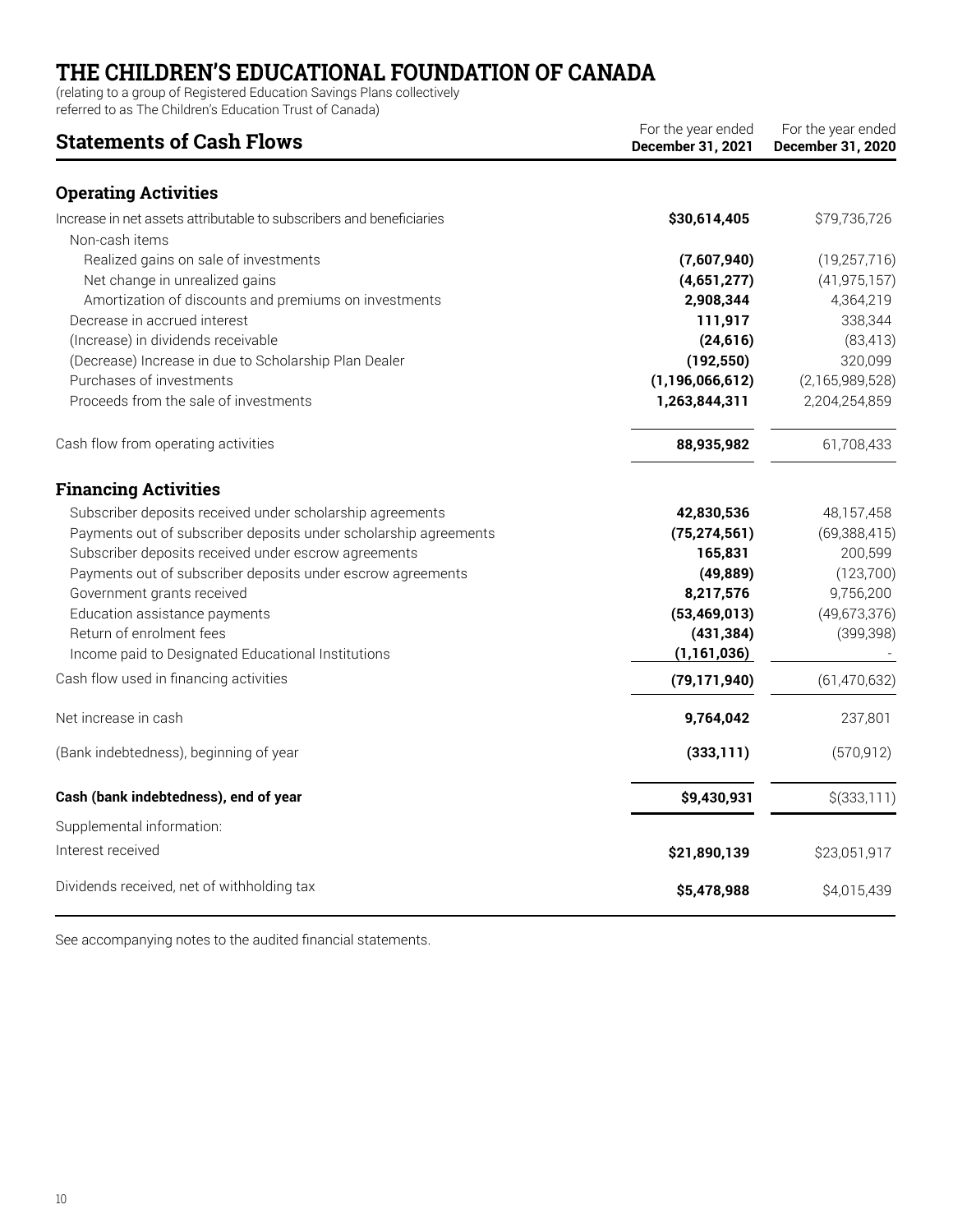(relating to a group of Registered Education Savings Plans collectively referred to as The Children's Education Trust of Canada)

### **Schedule of Investment Portfolio for Subscriber deposits under Scholarship Agreements**

December 31, 2021

| <b>Face Value</b> | <b>Security Description</b>                                              | Coupon<br>Rate (%) | <b>Maturity</b><br>Date   | Average<br>Cost(S)   | Fair<br>Value (\$) |
|-------------------|--------------------------------------------------------------------------|--------------------|---------------------------|----------------------|--------------------|
|                   | <b>Fixed Income Securities</b>                                           |                    |                           |                      |                    |
| 487,000           | <b>ALTALINK LP</b>                                                       | 3.717%             | 3-Dec-2046                | 507,304              | 547,734            |
| 90,000            | BANK OF AMERICA CORP                                                     | 2.598%             | 4-Apr-2029                | 90,000               | 90,717             |
| 5,000,000         | <b>BANK OF MONTREAL</b>                                                  | 2.700%             | 9-Dec-2026                | 5,285,230            | 5,200,600          |
| 15,265,000        | <b>BANK OF MONTREAL</b>                                                  | 2.700%             | 11-Sep-2024               | 15,892,438           | 15,735,162         |
| 1,538,000         | BANK OF MONTREAL                                                         | 2.850%             | 6-Mar-2024                | 1,588,535            | 1,579,218          |
| 973,000           | <b>BANK OF MONTREAL</b>                                                  | 2.280%             | 29-Jul-2024               | 1,000,654            | 987,614            |
| 35,000            | <b>BANK OF MONTREAL</b>                                                  | 0.853%             | 1-Feb-2023                | 34,972               | 35,111             |
| 250,000           | <b>BANK OF MONTREAL</b>                                                  | 3.190%             | 1-Mar-2028                | 249,403              | 266,945            |
| 530,000           | <b>BANK OF MONTREAL</b>                                                  | 2.370%             | 3-Feb-2025                | 529,997              | 538,862            |
| 660,000           | <b>BANK OF MONTREAL</b>                                                  | 0.350%             | 16-Feb-2022               | 660,000              | 660,046            |
| 600,000           | BANK OF NOVA SCOTIA                                                      | 2.360%             | 8-Nov-2022                | 608,790              | 607,434            |
| 5,130,000         | BANK OF NOVA SCOTIA                                                      | 2.620%             | 2-Dec-2026                | 5,394,643            | 5,318,528          |
| 435,000           | BANK OF NOVA SCOTIA                                                      | 3.100%             | 2-Feb-2028                | 453,448              | 462,427            |
| 450,000           | BANK OF NOVA SCOTIA                                                      | 1.830%             | 27-Apr-2022               | 452,034              | 451,940            |
| 3,840,000         | BANK OF NOVA SCOTIA                                                      | 2.290%             | 28-Jun-2024               | 3,898,114            | 3,916,032          |
| 2,365,000         | BANK OF NOVA SCOTIA                                                      | 2.380%             | 1-May-2023                | 2,420,873            | 2,396,738          |
| 2,116,000         | BANK OF NOVA SCOTIA                                                      | 2.160%             | 3-Feb-2025                | 2,179,363            | 2,141,752          |
| 600,000           | BANK OF NOVA SCOTIA                                                      | 1.850%             | 2-Nov-2026                | 599,857              | 592,272            |
| 1,358,000         | <b>BROCK UNIVERSITY</b>                                                  | 3.033%             | 17-May-2060               | 1,358,000            | 1,287,791          |
| 7,000,000         | CANADA HOUSING TRUST                                                     | 2.900%             | 15-Jun-2024               | 7,358,668            | 7,280,350          |
| 970,000           | CANADA HOUSING TRUST                                                     | 2.350%             | 15-Jun-2027               | 1,002,512            | 1,006,433          |
| 315,000           | CANADA HOUSING TRUST                                                     | 2.550%             | 15-Dec-2023               | 322,950              | 323,659            |
| 1,590,000         | CANADA HOUSING TRUST                                                     | 1.800%             | 15-Dec-2024               | 1,622,680            | 1,611,847          |
| 4,500,000         | CANADA HOUSING TRUST                                                     | 0.950%             | 15-Jun-2025               | 4,495,720            | 4,436,325          |
| 460,000           | CANADA HOUSING TRUST                                                     | 1.250%             | 15-Jun-2026               | 461,548              | 454,839            |
| 3,460,000         | CANADA HOUSING TRUST                                                     | 1.600%             | 15-Dec-2031               | 3,339,701            | 3,366,338          |
| 1,315,000         | CANADA HOUSING TRUST                                                     | 1.100%             | 15-Dec-2026               | 1,289,518            | 1,295,104          |
| 653,000           | CANADA HOUSING TRUST                                                     | 0.662%             | 15-Mar-2022               | 653,723              | 653,718            |
| 3,000,000         | CANADA HOUSING TRUST NO.1                                                | 2.650%             | 15-Mar-2022               | 3,002,909            | 3,014,580          |
| 630,000           | CANADA HOUSING TRUST NO.1                                                | 2.400%             | 15-Dec-2022               | 632,826              | 639,853            |
| 1,770,000         | CANADA HOUSING TRUST NO.1                                                | 1.900%             | 15-Sep-2026               | 1,775,726            | 1,798,391          |
| 695,000           | CANADA HOUSING TRUST NO.1                                                | 2.650%             | 15-Dec-2028               | 733,544              | 737,895            |
| 2,430,000         | CANADA HOUSING TRUST NO.1                                                | 2.100%             | 15-Sep-2029               | 2,502,548            | 2,496,193          |
| 770,000           | CANADA HOUSING TRUST NO.1                                                | 2.150%             | 15-Dec-2031               | 769,322              | 790,174            |
| 1,220,000         | CANADA POST CORP                                                         | 4.080%             | 16-Jul-2025               | 1,298,522            | 1,326,848          |
| 17,528,000        | CANADIAN IMPERIAL BANK OF COMMERCE                                       | 3.300%             | 26-May-2025               | 18,654,779           | 18,491,339         |
| 1,755,000         | CANADIAN IMPERIAL BANK OF COMMERCE                                       | 2.970%             | 11-Jul-2023               | 1,755,890            | 1,801,665          |
| 45,000            | CANADIAN IMPERIAL BANK OF COMMERCE                                       | 2.300%             | 11-Jul-2022               | 45,005               | 45,393             |
| 3,656,000         | CANADIAN IMPERIAL BANK OF COMMERCE<br>CANADIAN IMPERIAL BANK OF COMMERCE | 2.430%             | 9-Jun-2023                | 3,747,735<br>266,603 | 3,712,120          |
| 266,603<br>40,000 | CANADIAN NATL RESOURCES                                                  | 0.909%<br>3.420%   | 13-Sep-2023<br>1-Dec-2026 | 40,117               | 262,639<br>41,744  |
| 70,000            | CITIGROUP INC                                                            | 4.090%             | 9-Jun-2025                | 71,343               | 74,493             |
| 1,088,000         | CU INC                                                                   | 2.963%             | 7-Sep-2049                | 1,056,429            | 1,067,839          |
| 55,000            | <b>ENBRIDGE INC</b>                                                      | 3.950%             | 19-Nov-2024               | 55,119               | 57,830             |
| 155,000           | <b>ENBRIDGE INC</b>                                                      | 2.350%             | 15-Sep-2031               | 154,959              | 152,284            |
| 466,025           | FEDERATION DES CAISSES                                                   | 2.050%             | 10-Feb-2025               | 465,668              | 452,019            |
| 175,000           | FEDERATION DES CAISSES                                                   | 2.394%             | 25-Aug-2022               | 175,000              | 176,866            |
| 70,000            | FEDERATION DES CAISSES                                                   | 3.056%             | 11-Sep-2023               | 70,000               | 72,080             |
| 75,000            | FIRST CAPITAL REALTY INC                                                 | 3.604%             | 6-May-2026                | 79,083               | 77,598             |
| 295,000           | GOVERNMENT OF CANADA                                                     | 1.500%             | 1-Jun-2026                | 298,473              | 298,493            |
| 4,165,000         | GOVERNMENT OF CANADA                                                     | 2.750%             | 1-Dec-2048                | 5,625,554            | 5,127,532          |
| 4,309,000         | GOVERNMENT OF CANADA                                                     | 1.000%             | 1-Jun-2027                | 4,212,618            | 4,249,191          |
| 1,190,000         | GOVERNMENT OF CANADA                                                     | 0.500%             | 1-Mar-2022                | 1,187,349            | 1,190,702          |
| 5,036,000         | GOVERNMENT OF CANADA                                                     | 2.000%             | 1-Jun-2028                | 5,287,192            | 5,256,929          |
| 510,000           | GOVERNMENT OF CANADA                                                     | 1.750%             | 1-Mar-2023                | 509,267              | 515,681            |
| 2,770,000         | GOVERNMENT OF CANADA                                                     | 2.000%             | 1-Dec-2051                | 3,057,478            | 2,976,310          |
| 525,000           | GOVERNMENT OF CANADA                                                     | 2.000%             | 1-Sep-2023                | 529,309              | 534,429            |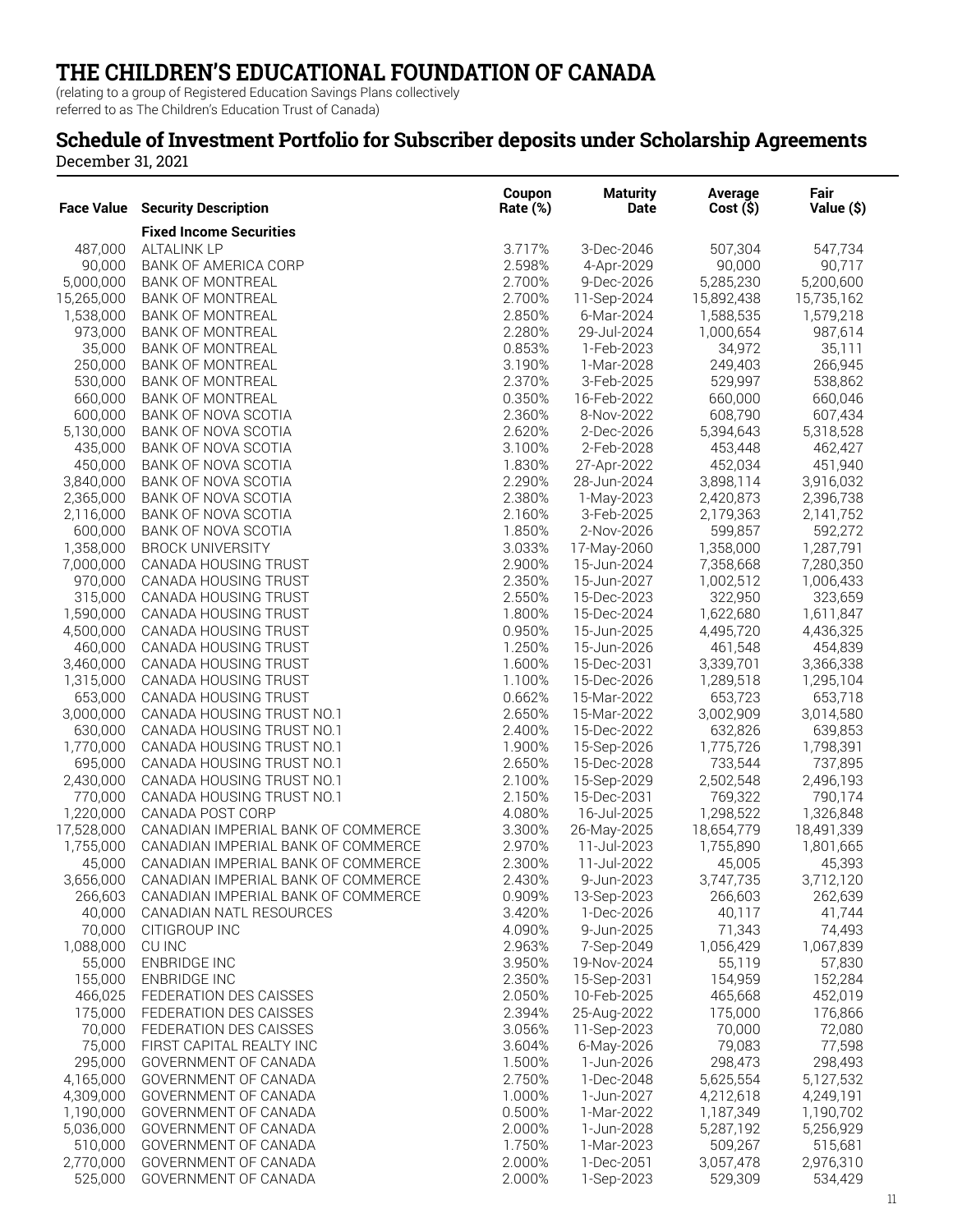(relating to a group of Registered Education Savings Plans collectively referred to as The Children's Education Trust of Canada)

### **Schedule of Investment Portfolio for Subscriber deposits under Scholarship Agreements**

|                      |                                                      | Coupon           | <b>Maturity</b>          | Average           | Fair                 |
|----------------------|------------------------------------------------------|------------------|--------------------------|-------------------|----------------------|
| <b>Face Value</b>    | <b>Security Description</b>                          | Rate (%)         | Date                     | $Cost($ \$)       | Value (\$)           |
| 14,304,000           | GOVERNMENT OF CANADA                                 | 1.250%           | 1-Jun-2030               | 14,795,611        | 14,182,130           |
| 3,386,000            | GOVERNMENT OF CANADA                                 | 0.500%           | 1-Dec-2030               | 3,128,024         | 3,131,508            |
| 2,305,000            | GOVERNMENT OF CANADA                                 | 1.000%           | 1-Sep-2026               | 2,255,831         | 2,276,741            |
| 3,613,000            | GOVERNMENT OF CANADA                                 | 1.500%           | 1-Jun-2031               | 3,568,082         | 3,638,327            |
| 200,000              | GOVERNMENT OF CANADA                                 | 0.500%           | 1-Nov-2023               | 198,431           | 198,378              |
| 5,020,000            | GOVERNMENT OF CANADA                                 | 4.000%           | 1-Jun-2041               | 6,691,309         | 6,962,790            |
| 1,720,000            | GOVERNMENT OF CANADA                                 | 0.000%           | 6-Jan-2022               | 1,719,985         | 1,719,966            |
| 5,530,000            | GOVERNMENT OF CANADA                                 | 0.000%           | 20-Jan-2022              | 5,529,815         | 5,529,613            |
| 800,000              | GOVERNMENT OF CANADA                                 | 0.000%           | 17-Mar-2022              | 799,718           | 799,288              |
| 375,000              | <b>GREAT-WEST LIFECO INC</b>                         | 3.337%           | 28-Feb-2028              | 376,169           | 398,321              |
| 385,000              | GREAT-WEST LIFECO INC                                | 2.981%           | 8-Jul-2050               | 385,000           | 361,850              |
| 580,000              | HSBC BANK OF CANADA                                  | 2.542%           | 31-Jan-2023              | 588,185           | 588,967              |
| 770,000              | HSBC BANK OF CANADA                                  | 1.782%           | 20-May-2026              | 770,000           | 762,608              |
| 72,000               | HYDRO ONE INC                                        | 6.930%           | 1-Jun-2032               | 96,580            | 99,246               |
| 65,000               | HYDRO ONE INC                                        | 5.490%           | 16-Jul-2040              | 81,063            | 87,740               |
| 110,000              | IGM FINANCIAL INC                                    | 3.440%           | 26-Jan-2027              | 110,270           | 115,917              |
| 779,000              | IGM FINANCIAL INC                                    | 4.206%           | 21-Mar-2050              | 893,938           | 899,901              |
| 185,000              | INDEPENDENT ORDER OF FORESTERS                       | 2.885%           | 15-Oct-2035              | 185,000           | 186,571              |
| 515,000              | LABRADOR-ISLAND LINK FDG TR                          | 3.760%           | 1-Jun-2033               | 565,589           | 599,584              |
| 165,000              | LABRADOR-ISLAND LINK FDG TR                          | 3.860%           | 1-Dec-2045               | 200,776           | 208,520              |
| 200,000              | LAURENTIAN BANK OF CANADA                            | 1.603%           | 6-May-2026               | 200,000           | 198,594              |
| 160,000              | MANUFACTURERS LIFE INS CO                            | 3.181%           | 22-Nov-2027              | 161,161           | 162,813              |
| 430,000              | MANULIFE BANK OF CANADA                              | 2.844%           | 12-Jan-2023              | 434,803           | 437,817              |
| 475,000              | MANULIFE BANK OF CANADA                              | 2.378%           | 19-Nov-2024              | 478,914           | 484,006              |
| 470,000              | MANULIFE BANK OF CANADA                              | 1.504%           | 25-Jun-2025              | 472,156           | 465,620              |
| 690,000              | MANULIFE BANK OF CANADA                              | 1.536%           | 14-Sep-2026              | 690,000           | 675,062              |
| 260,000              | MANULIFE BANK OF CANADA                              | 2.082%           | 26-May-2022              | 260,602<br>78,833 | 261,557              |
| 70,000               | MANULIFE FINANCIAL CORP                              | 5.059%           | 15-Dec-2036              | 1,352,722         | 84,690               |
| 1,099,000<br>275,000 | MCGILL UNIVERSITY HEALTH                             | 5.360%<br>3.630% | 31-Dec-2043              | 296,269           | 1,525,533<br>310,252 |
| 470,000              | MUSKRAT FALLS / LABRADOR<br>MUSKRAT FALLS / LABRADOR | 3.860%           | 1-Jun-2029<br>1-Dec-2048 | 596,881           | 603,804              |
| 25,000               | NATIONAL BANK OF CANADA                              | 2.105%           | 18-Mar-2022              | 24,993            | 25,089               |
| 301,511              | NEW BRUNSWICK PROJECT                                | 6.470%           | 30-Nov-2027              | 335,450           | 343,701              |
| 30,000               | NEW YORK LIFE GLO FUNDING                            | 2.000%           | 17-Apr-2028              | 29,937            | 29,712               |
| 465,000              | NHA MORTGAGE BACKED SECURITIES                       | 5.375%           | 1-Jul-2028               | 308,028           | 204,087              |
| 375,000              | NHA MORTGAGE BACKED SECURITIES                       | 2.348%           | 1-Dec-2022               | 357,063           | 284,350              |
| 300,000              | NHA MORTGAGE BACKED SECURITIES                       | 1.690%           | 1-Feb-2023               | 261,141           | 176,054              |
| 115,000              | NHA MORTGAGE BACKED SECURITIES                       | 2.402%           | 1-May-2023               | 96,170            | 61,114               |
| 150,000              | NHA MORTGAGE BACKED SECURITIES                       | 1.750%           | 1-Jun-2024               | 125,243           | 105,295              |
| 225,000              | NHA MORTGAGE BACKED SECURITIES                       | 1.890%           | 1-Oct-2024               | 193,795           | 176,000              |
| 100,000              | NHA MORTGAGE BACKED SECURITIES                       | 1.740%           | 1-Jan-2025               | 85,959            | 77,897               |
| 190,000              | NHA MORTGAGE BACKED SECURITIES                       | 1.920%           | 1-Jan-2030               | 188,697           | 183,598              |
| 205,000              | NHA MORTGAGE BACKED SECURITIES                       | 0.500%           | 1-Oct-2025               | 189,253           | 181,112              |
| 400,000              | NHA MORTGAGE BACKED SECURITIES                       | 0.600%           | 1-Dec-2025               | 372,839           | 357,876              |
| 200,000              | NHA MORTGAGE BACKED SECURITIES                       | 0.990%           | 1-Mar-2026               | 187,617           | 182,911              |
| 320,000              | NHA MORTGAGE BACKED SECURITIES                       | 0.840%           | 1-Apr-2026               | 305,171           | 298,331              |
| 420,000              | NHA MORTGAGE BACKED SECURITIES                       | 0.840%           | 1-Jun-2026               | 404,676           | 396,145              |
| 60,000               | NORTH WEST REDWATER                                  | 4.050%           | 22-Jul-2044              | 62,312            | 65,402               |
| 1,943,000            | NORTH WEST REDWATER                                  | 4.150%           | 1-Jun-2033               | 1,939,692         | 2,137,242            |
| 1,000,000            | ONTARIO HYDRO                                        | 0.000%           | 11-Apr-2031              | 775,083           | 799,510              |
| 4,170,000            | OPB FINANCE TRUST                                    | 3.890%           | 4-Jul-2042               | 4,195,901         | 4,923,185            |
| 2,222,000            | OPB FINANCE TRUST                                    | 2.980%           | 25-Jan-2027              | 2,221,414         | 2,329,256            |
| 3,758,439            | ORNGE ISSUER TRUST                                   | 5.727%           | 11-Jun-2034              | 3,990,410         | 4,220,689            |
| 30,000               | PEMBINA PIPELINE CORP                                | 3.310%           | 1-Feb-2030               | 29,982            | 30,713               |
| 140,000              | PEPSICO INC                                          | 2.150%           | 6-May-2024               | 138,668           | 142,003              |
| 565,000              | PROVINCE OF ALBERTA                                  | 3.450%           | 1-Dec-2043               | 652,641           | 648,756              |
| 429,000              | PROVINCE OF ALBERTA                                  | 3.100%           | 1-Jun-2024               | 441,475           | 447,198              |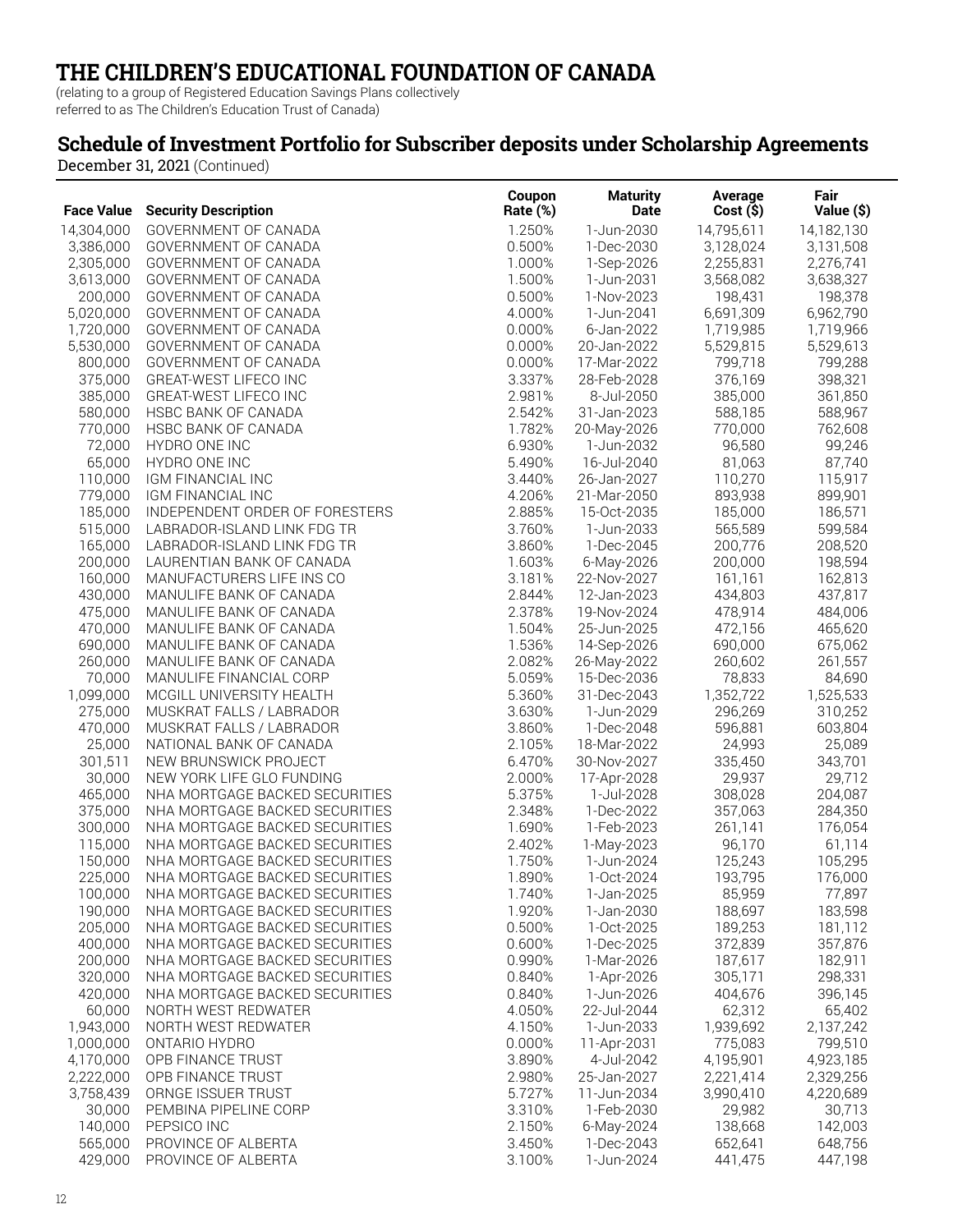(relating to a group of Registered Education Savings Plans collectively referred to as The Children's Education Trust of Canada)

### **Schedule of Investment Portfolio for Subscriber deposits under Scholarship Agreements**

|                        |                                            | Coupon           | <b>Maturity</b>          | Average                | Fair                   |
|------------------------|--------------------------------------------|------------------|--------------------------|------------------------|------------------------|
| <b>Face Value</b>      | <b>Security Description</b>                | Rate (%)         | Date                     | $Cost($ \$)            | Value (\$)             |
| 1,900,000              | PROVINCE OF ALBERTA                        | 2.350%           | 1-Jun-2025               | 1,922,790              | 1,954,891              |
| 702,000                | PROVINCE OF ALBERTA                        | 3.300%           | 1-Dec-2046               | 706,188                | 795,078                |
| 2,554,000              | PROVINCE OF ALBERTA                        | 2.200%           | 1-Jun-2026               | 2,698,108              | 2,620,225              |
| 220,000                | PROVINCE OF ALBERTA                        | 2.550%           | 1-Jun-2027               | 233,975                | 229,365                |
| 634,000                | PROVINCE OF ALBERTA                        | 3.050%           | 1-Dec-2048               | 618,686                | 691,548                |
| 7,000,000              | PROVINCE OF ALBERTA                        | 2.650%           | 1-Sep-2023               | 7,233,869              | 7,182,420              |
| 250,000                | PROVINCE OF ALBERTA                        | 2.050%           | 1-Jun-2030               | 249,097                | 250,873                |
| 2,550,000              | PROVINCE OF ALBERTA                        | 2.950%           | 1-Jun-2052               | 2,725,512              | 2,763,690              |
| 2,350,000              | PROVINCE OF ALBERTA                        | 3.900%           | 1-Dec-2033               | 2,566,921              | 2,735,142              |
| 650,000                | PROVINCE OF ALBERTA                        | 3.500%           | 1-Jun-2031               | 695,660                | 728,748                |
| 2,635,000              | PROVINCE OF ALBERTA                        | 3.100%           | 1-Jun-2050               | 2,708,221              | 2,920,713              |
| 2,555,000              | PROVINCE OF BRITISH COLUMBIA               | 4.300%           | 18-Jun-2042              | 3,195,453              | 3,319,405              |
| 3,780,000              | PROVINCE OF BRITISH COLUMBIA               | 5.700%           | 18-Jun-2029              | 4,462,441              | 4,793,305              |
| 2,360,000              | PROVINCE OF BRITISH COLUMBIA               | 6.350%           | 18-Jun-2031              | 2,917,935              | 3,249,980              |
| 4,610,000              | PROVINCE OF BRITISH COLUMBIA               | 2.200%           | 18-Jun-2030              | 4,962,158              | 4,714,002              |
| 830,000                | PROVINCE OF BRITISH COLUMBIA               | 2.800%           | 18-Jun-2048              | 921,067                | 888,000                |
| 525,000                | PROVINCE OF MANITOBA                       | 5.700%           | 5-Mar-2037               | 742,710                | 740,791                |
| 875,000                | PROVINCE OF MANITOBA                       | 4.650%           | 5-Mar-2040               | 1,029,149              | 1,142,873              |
| 565,000                | PROVINCE OF MANITOBA                       | 4.050%           | 5-Sep-2045               | 670,102                | 714,465                |
| 807,000                | PROVINCE OF MANITOBA                       | 2.850%           | 5-Sep-2046               | 803,996                | 849,626                |
| 133,000                | PROVINCE OF MANITOBA                       | 3.400%           | 5-Sep-2048               | 154,749                | 154,339                |
| 665,000                | PROVINCE OF MANITOBA                       | 2.600%           | 2-Jun-2027               | 674,633                | 695,377                |
| 250,000                | PROVINCE OF NEW BRUNSWICK                  | 4.550%           | 26-Mar-2037              | 280,456                | 315,975                |
| 685,000                | PROVINCE OF NEW BRUNSWICK                  | 4.800%           | 26-Sep-2039              | 823,259                | 905,262                |
| 395,000                | PROVINCE OF NEWFOUNDLAND                   | 4.500%           | 17-Apr-2037              | 439,919                | 482,970                |
| 1,914,000              | PROVINCE OF NEWFOUNDLAND                   | 3.300%           | 17-Oct-2046              | 1,802,750              | 2,064,479              |
| 1,450,000              | PROVINCE OF NEWFOUNDLAND                   | 0.648%           | 17-Mar-2024              | 1,450,000              | 1,462,340              |
| 224,000                | PROVINCE OF NEWFOUNDLAND                   | 3.150%           | 2-Dec-2052               | 222,117                | 238,600                |
| 275,000                | PROVINCE OF NOVA SCOTIA                    | 5.800%           | 1-Jun-2033               | 363,768                | 372,204                |
| 2,365,000              | PROVINCE OF ONTARIO                        | 4.650%           | 2-Jun-2041               | 2,803,517              | 3,158,860              |
| 835,000                | PROVINCE OF ONTARIO                        | 6.500%           | 8-Mar-2029               | 1,053,974              | 1,094,610              |
| 3,290,000              | PROVINCE OF ONTARIO                        | 5.850%           | 8-Mar-2033               | 4,098,710              | 4,469,597              |
| 1,250,000              | PROVINCE OF ONTARIO                        | 4.700%           | 2-Jun-2037               | 1,299,710              | 1,620,338              |
| 788,000                | PROVINCE OF ONTARIO                        | 3.450%           | 2-Jun-2045               | 881,652                | 924,198                |
| 2,765,000              | PROVINCE OF ONTARIO                        | 2.600%           | 2-Jun-2025               | 2,779,464              | 2,869,158              |
| 2,250,000<br>7,000,000 | PROVINCE OF ONTARIO                        | 2.800%           | 2-Jun-2048               | 2,330,446              | 2,386,710              |
| 2,805,000              | PROVINCE OF ONTARIO                        | 2.300%<br>2.050% | 8-Sep-2024<br>2-Jun-2030 | 7,262,131<br>2,921,180 | 7,178,010<br>2,825,645 |
| 4,231,000              | PROVINCE OF ONTARIO<br>PROVINCE OF ONTARIO | 4.650%           | 2-Jun-2041               | 5,673,154              | 5,651,220              |
| 535,000                | PROVINCE OF ONTARIO                        | 4.700%           | 2-Jun-2037               | 683,750                | 693,504                |
| 28,069,000             | PROVINCE OF ONTARIO                        | 3.500%           | 2-Jun-2024               | 29,863,583             | 29,533,079             |
| 26,942,000             | PROVINCE OF ONTARIO                        | 2.600%           | 2-Jun-2025               | 28,395,583             | 27,956,905             |
| 9,058,000              | PROVINCE OF ONTARIO                        | 2.400%           | 2-Jun-2026               | 9,401,403              | 9,375,573              |
| 360,000                | PROVINCE OF ONTARIO                        | 2.800%           | 2-Jun-2048               | 421,210                | 381,874                |
| 7,727,000              | PROVINCE OF ONTARIO                        | 2.600%           | 8-Sep-2023               | 7,982,038              | 7,922,107              |
| 290,000                | PROVINCE OF ONTARIO                        | 1.750%           | 8-Sep-2025               | 296,830                | 292,613                |
| 1,500,000              | PROVINCE OF PRINCE EDWARD ISLAND           | 6.100%           | 29-Jul-2027              | 1,567,247              | 1,825,245              |
| 905,000                | PROVINCE OF QUEBEC                         | 8.500%           | 1-Apr-2026               | 1,131,901              | 1,160,690              |
| 155,000                | PROVINCE OF QUEBEC                         | 6.000%           | 1-Oct-2029               | 198,574                | 200,593                |
| 1,130,000              | PROVINCE OF QUEBEC                         | 5.750%           | 1-Dec-2036               | 1,453,351              | 1,615,053              |
| 3,495,000              | PROVINCE OF QUEBEC                         | 3.750%           | 1-Sep-2024               | 3,602,069              | 3,718,715              |
| 1,597,000              | PROVINCE OF QUEBEC                         | 2.750%           | 1-Sep-2025               | 1,687,723              | 1,670,574              |
| 34,000                 | PROVINCE OF QUEBEC                         | 2.300%           | 1-Sep-2029               | 35,146                 | 35,101                 |
| 505,000                | PROVINCE OF QUEBEC                         | 3.500%           | 1-Dec-2045               | 621,044                | 601,713                |
| 425,000                | PROVINCE OF SASKATCHEWAN                   | 5.800%           | 5-Sep-2033               | 523,196                | 577,431                |
| 615,000                | PROVINCE OF SASKATCHEWAN                   | 5.600%           | 5-Sep-2035               | 826,978                | 843,073                |
| 2,123,000              | PROVINCE OF SASKATCHEWAN                   | 3.400%           | 3-Feb-2042               | 2,141,309              | 2,412,683              |
| 1,220,000              | PROVINCE OF SASKATCHEWAN                   | 2.650%           | 2-Jun-2027               | 1,199,657              | 1,280,122              |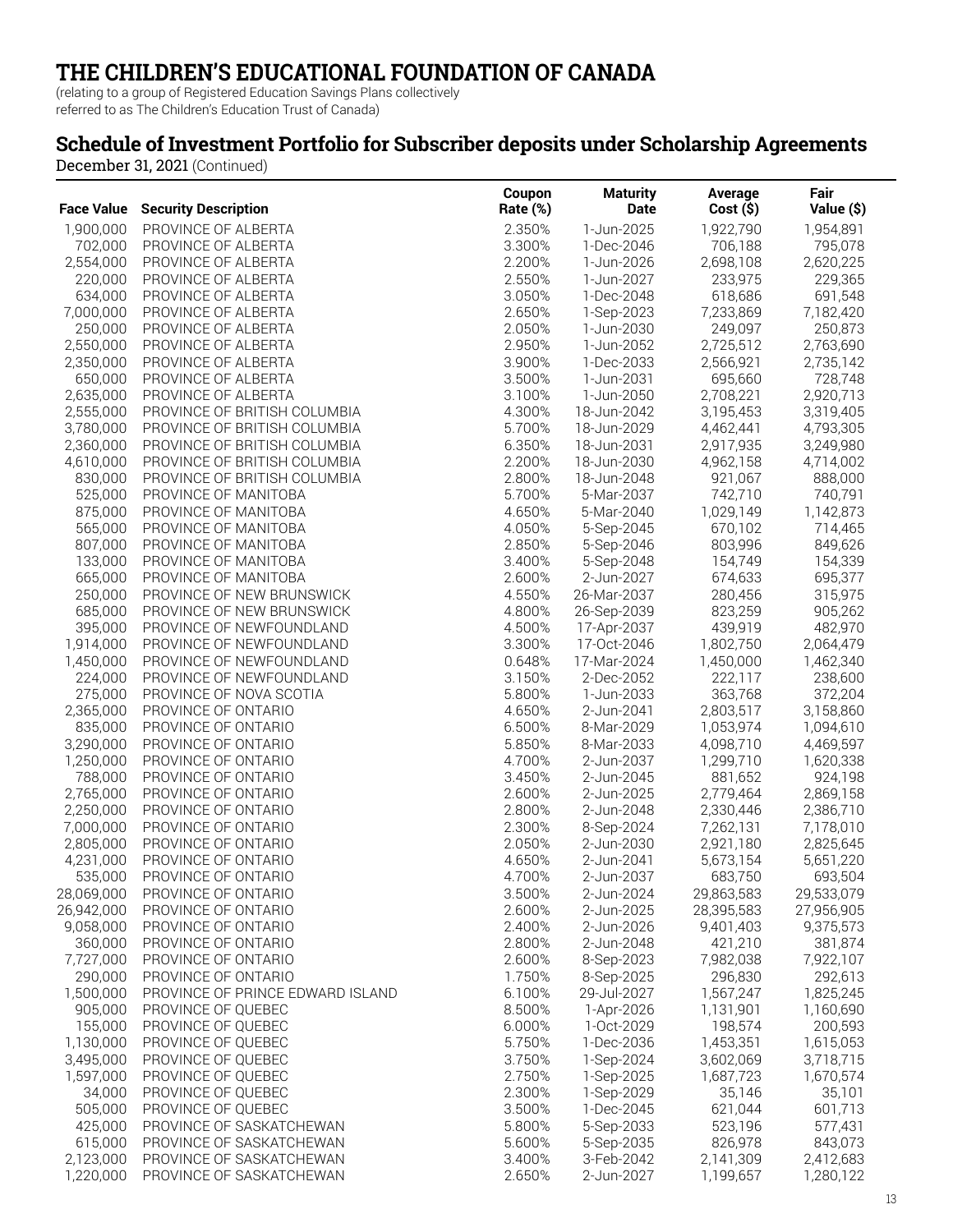(relating to a group of Registered Education Savings Plans collectively referred to as The Children's Education Trust of Canada)

### **Schedule of Investment Portfolio for Subscriber deposits under Scholarship Agreements**

| <b>Face Value</b>        | <b>Security Description</b>                                                               | Coupon<br>Rate (%) | <b>Maturity</b><br>Date    | Average<br>Cost(S)       | Fair<br>Value (\$)       |       |
|--------------------------|-------------------------------------------------------------------------------------------|--------------------|----------------------------|--------------------------|--------------------------|-------|
| 7,000,000                | PROVINCE OF SASKATCHEWAN                                                                  | 0.800%             | 2-Sep-2025                 | 6,924,392                | 6,823,390                |       |
| 725,000                  | PROVINCE OF SASKATCHEWAN                                                                  | 2.650%             | 2-Jun-2027                 | 776,554                  | 760,728                  |       |
| 37,000                   | PSP CAPITAL INC                                                                           | 3.290%             | 4-Apr-2024                 | 37,053                   | 38,680                   |       |
| 110,000                  | ROYAL BANK OF CANADA                                                                      | 2.333%             | 5-Dec-2023                 | 110,000                  | 112,159                  |       |
| 100,000                  | ROYAL BANK OF CANADA                                                                      | 2.360%             | 5-Dec-2022                 | 100,459                  | 101,308                  |       |
| 3,683,000                | ROYAL BANK OF CANADA                                                                      | 3.296%             | 26-Sep-2023                | 3,846,336                | 3,799,272                |       |
| 1,565,000                | ROYAL BANK OF CANADA                                                                      | 0.579%             | 27-Jun-2023                | 1,563,126                | 1,567,207                |       |
| 2,607,000                | ROYAL BANK OF CANADA                                                                      | 2.740%             | 25-Jul-2029                | 2,722,289                | 2,659,531                |       |
| 550,000                  | ROYAL BANK OF CANADA                                                                      | 2.609%             | 1-Nov-2024                 | 551,564                  | 562,810                  |       |
| 2,763,000                | ROYAL BANK OF CANADA                                                                      | 2.880%             | 23-Dec-2029                | 2,903,669                | 2,828,096                |       |
| 1,265,000                | ROYAL BANK OF CANADA                                                                      | 1.589%             | 4-May-2026                 | 1,257,502                | 1,244,456                |       |
| 40,000                   | ROYAL BANK OF CANADA                                                                      | 2.140%             | 3-Nov-2031                 | 39,990                   | 39,609                   |       |
| 2,920,000                | ROYAL BANK OF CANADA                                                                      | 1.968%             | 2-Mar-2022                 | 2,923,240                | 2,927,504                |       |
| 5,000,000                | ROYAL BANK OF CANADA                                                                      | 2.328%             | 28-Jan-2027                | 5,141,991                | 5,041,750                |       |
| 1,835,000                | ROYAL BANK OF CANADA                                                                      | 1.833%             | 31-Jul-2028                | 1,835,000                | 1,790,244                |       |
| 483,015                  | ROYAL BANK OF CANADA                                                                      | 2.550%             | 16-Jul-2024                | 505,462                  | 512,509                  |       |
| 625,250                  | ROYAL BANK OF CANADA                                                                      | 0.535%             | 20-Jan-2026                | 625,885                  | 632,541                  |       |
| 12,284,000               | ROYAL OFFICE FINANCE LP                                                                   | 5.209%             | 12-Nov-2032                | 12,941,480               | 12,790,273               |       |
| 65,000                   | SCOTIABANK CAPITAL TRUST                                                                  | 5.650%             | 31-Dec-2056                | 75,614                   | 88,100                   |       |
| 1,500,000                | SINAI HEALTH SYSTEM                                                                       | 3.527%             | 9-Jun-2056                 | 1,500,000                | 1,626,240                |       |
| 897,156                  | SNC-LAVALIN INNISFREE                                                                     | 6.632%             | 30-Jun-2044                | 1,109,530                | 1,159,520                |       |
| 275,000                  | SUN LIFE FINANCIAL INC                                                                    | 2.060%             | 1-Oct-2035                 | 271,023                  | 262,622                  |       |
| 2,058,000                | TCHC ISSUER TRUST                                                                         | 5.395%             | 22-Feb-2040                | 2,602,816                | 2,761,548                |       |
| 595,000                  | THE CANADA LIFE ASSURANCE                                                                 | 6.400%             | 11-Dec-2028                | 685,428                  | 736,134                  |       |
| 1,500,000                | THE HOSPITAL FOR SICK CHILDREN                                                            | 3.416%             | 7-Dec-2057                 | 1,500,000                | 1,621,005                |       |
| 4,158,000                | TORONTO DOMINION BANK                                                                     | 4.859%             | 4-Mar-2031                 | 4,603,132                | 4,586,399                |       |
| 140,000                  | TORONTO DOMINION BANK                                                                     | 3.226%             | 24-Jul-2024                | 143,645                  | 146,035                  |       |
| 13,070,000               | TORONTO DOMINION BANK                                                                     | 1.909%             | 18-Jul-2023                | 13,286,225               | 13,207,496               |       |
| 5,000,000                | TORONTO DOMINION BANK                                                                     | 1.888%             | 8-Mar-2028                 | 5,011,229                | 4,918,900                |       |
| 420,000<br>400,000       | TORONTO DOMINION BANK<br>TORONTO DOMINION BANK                                            | 3.005%<br>1.896%   | 30-May-2023<br>2-Jun-2026  | 420,042<br>400,000       | 430,525                  |       |
| 960,000                  | TORONTO DOMINION BANK                                                                     | 3.060%             | 26-Jan-2032                | 970,470                  | 390,916<br>988,397       |       |
| 580,000                  | TORONTO DOMINION BANK                                                                     | 1.943%             | 13-Mar-2025                | 582,495                  | 581,618                  |       |
| 985,000                  | TORONTO DOMINION BANK                                                                     | 3.105%             | 22-Apr-2030                | 985,000                  | 1,015,052                |       |
| 670,000                  | TORONTO DOMINION BANK                                                                     | 1.128%             | 9-Dec-2025                 | 666,199                  | 650,222                  |       |
| 330,190                  | TORONTO DOMINION BANK                                                                     | 0.350%             | 10-Sep-2024                | 331,167                  | 336,106                  |       |
| 75,000                   | TORONTO-DOMINION BANK                                                                     | 3.600%             | 31-Oct-2081                | 75,000                   | 72,638                   |       |
| 100,000                  | TRANSCANADA PIPELINES LTD                                                                 | 3.000%             | 18-Sep-2029                | 99,775                   | 102,379                  |       |
| 100,000                  | TRANSCANADA TRUST                                                                         | 4.650%             | 18-May-2077                | 100,154                  | 102,750                  |       |
| 300,570                  | UNITED STATES TREASURY NOTE                                                               | 1.500%             | 15-Feb-2030                | 319,220                  | 275,124                  |       |
| 675,000                  | WATERLOO ONTARIO REGIONAL                                                                 | 2.150%             | 4-Oct-2025                 | 674,454                  | 683,822                  |       |
| 675,000                  | WATERLOO ONTARIO REGIONAL                                                                 | 2.200%             | 4-Oct-2026                 | 674,022                  | 685,922                  |       |
| 675,000                  | WATERLOO ONTARIO REGIONAL                                                                 | 2.250%             | 4-Oct-2027                 | 673,479                  | 689,195                  |       |
| 675,000                  | WATERLOO ONTARIO REGIONAL                                                                 | 2.300%             | 4-Oct-2028                 | 673,443                  | 686,752                  |       |
| 125,000                  | WELLS FARGO & CO                                                                          | 3.874%             | 21-May-2025                | 126,708                  | 130,696                  |       |
| 1,725,000                | YUKON DEVELOPMENT CORP                                                                    | 5.000%             | 29-Jun-2040                | 2,108,615                | 2,222,542                |       |
|                          | <b>Total Fixed Income Securities</b>                                                      |                    |                            | \$444,573,465            | \$447,111,988            | 64.4% |
|                          | <b>Variable Rate Securities</b>                                                           |                    |                            |                          |                          |       |
| 10.000.000<br>10,000,000 | TORONTO DOMINION BANK CDN INDEX LINKED NOTE<br>TORONTO DOMINION BANK US INDEX LINKED NOTE |                    | 11-Oct-2022<br>11-Oct-2022 | 10,000,000<br>10,000,000 | 14,772,000<br>18,800,000 |       |
|                          | <b>Total Variable Rate Securities</b>                                                     |                    |                            | \$20,000,000             | \$33,572,000             | 4.8%  |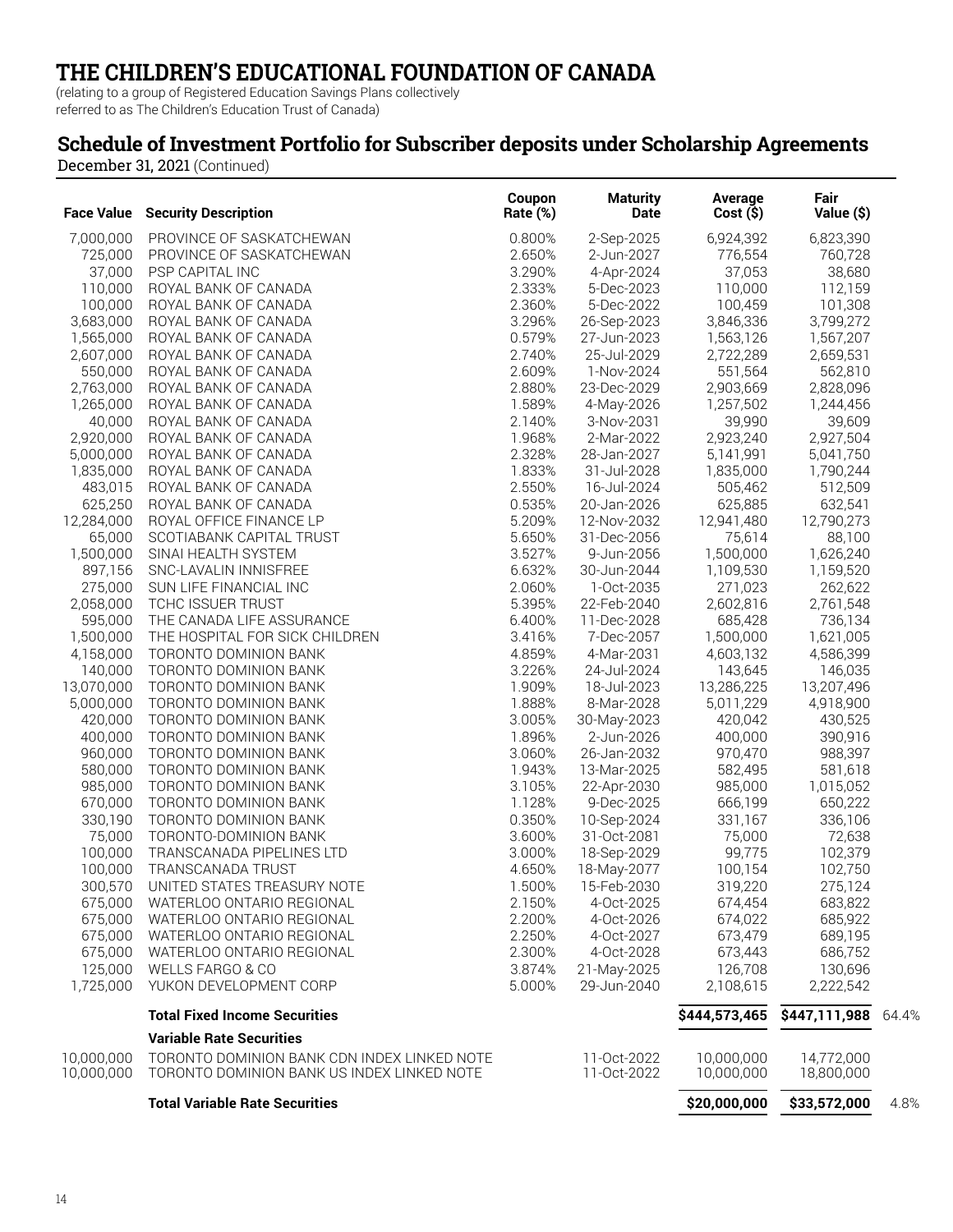(relating to a group of Registered Education Savings Plans collectively referred to as The Children's Education Trust of Canada)

### **Schedule of Investment Portfolio for Subscriber deposits under Scholarship Agreements**

| Shares/<br>Units | <b>Security Description</b>    | Average<br>Cost(S) | Fair<br>Value (\$)                 |       |
|------------------|--------------------------------|--------------------|------------------------------------|-------|
| 127,552          | ALIMENTATION COUCHE-TARD       | 5,309,513          | 6,721,990                          |       |
| 63,428           | <b>BANK OF MONTREAL</b>        | 5,881,876          | 8,629,379                          |       |
| 174,575          | BMO S&P 500 INDEX ETF          | 5,419,762          | 11,528,933                         |       |
| 107,883          | BROOKFIELD ASSET MANAGEMENT    | 4,439,608          | 8,281,148                          |       |
| 924              | BROOKFIELDREINSURANCE PARTNERS | 58,996             | 73,403                             |       |
| 98,050           | CAE INC                        | 2,794,483          | 3,118,971                          |       |
| 59,289           | CANADIAN NATIONAL RAILWAY      | 6,897,871          | 9,187,423                          |       |
| 108,159          | CANADIAN PACIFIC RAILWAY       | 7,189,333          | 9,831,653                          |       |
| 97,150           | <b>CCL INDUSTRIES INC</b>      | 5,251,752          | 6,577,055                          |       |
| 71,178           | <b>CGI INC</b>                 | 6,496,735          | 7,950,583                          |       |
| 4,564            | CONSTELLATION SOFTWARE INC     | 5,365,305          | 10,689,983                         |       |
| 17,963           | DESCARTES SYSTEMS GROUP INC    | 1,281,184          | 1,873,002                          |       |
| 126,878          | DOLLARAMA INC                  | 5,347,476          | 8,012,346                          |       |
| 137.000          | EMPIRE COMPANY LTD             | 4,572,277          | 5,270,390                          |       |
| 49,884           | INTACT FINANCIAL CORP          | 6,380,319          | 8,182,971                          |       |
| 37,131           | LOBLAW COMPANIES LTD           | 2,358,483          | 3,839,345                          |       |
| 131,552          | <b>METRO INC</b>               | 6,793,237          | 8,840,294                          |       |
| 82,793           | NATIONAL BANK OF CANADA        | 5,287,158          | 7,974,622                          |       |
| 131,048          | OPEN TEXT CORP                 | 6,772,500          | 7,856,328                          |       |
| 200.925          | <b>OUEBECOR INC CL B</b>       | 6,145,595          | 5,722,344                          |       |
| 67,820           | <b>RESTAURANT BRANDS</b>       | 5,184,094          | 5,231,764                          |       |
| 53,389           | RICHELIEU HARDWARE LTD         | 2,053,089          | 2,324,557                          |       |
| 38,694           | RITCHIE BROS AUCTIONEERS       | 2,381,529          | 2,985,242                          |       |
| 76,408           | ROYAL BANK OF CANADA           | 7,074,060          | 10,246,313                         |       |
| 33,037           | <b>STANTEC INC</b>             | 1,596,106          | 2,341,663                          |       |
| 203,816          | <b>TELUS CORPORATION</b>       | 5,117,569          | 6,071,679                          |       |
| 58,593           | THOMSON REUTERS CORP           | 4,848,584          | 8,850,473                          |       |
| 51,681           | TMX GROUP LIMITED              | 5,003,843          | 6,607,933                          |       |
| 7,566            | TOPICUS COM INC                | 478,929            | 876,975                            |       |
| 82,626           | TOROMONT INDUSTRIES LTD        | 5,430,668          | 9,425,974                          |       |
| 100,401          | TORONTO DOMINION BANK          | 6,567,622          | 9,723,837                          |       |
| 32,050           | WASTE CONNECTIONS INC          | 3,584,152          | 5,512,600                          |       |
| 102.575          | <b>WINPAK LTD</b>              | 4,556,495          | 3,793,224                          |       |
|                  | <b>Total Equity Securities</b> | \$153,920,203      | \$214,154,397                      | 30.8% |
|                  |                                |                    | \$618,493,668 \$694,838,385 100.0% |       |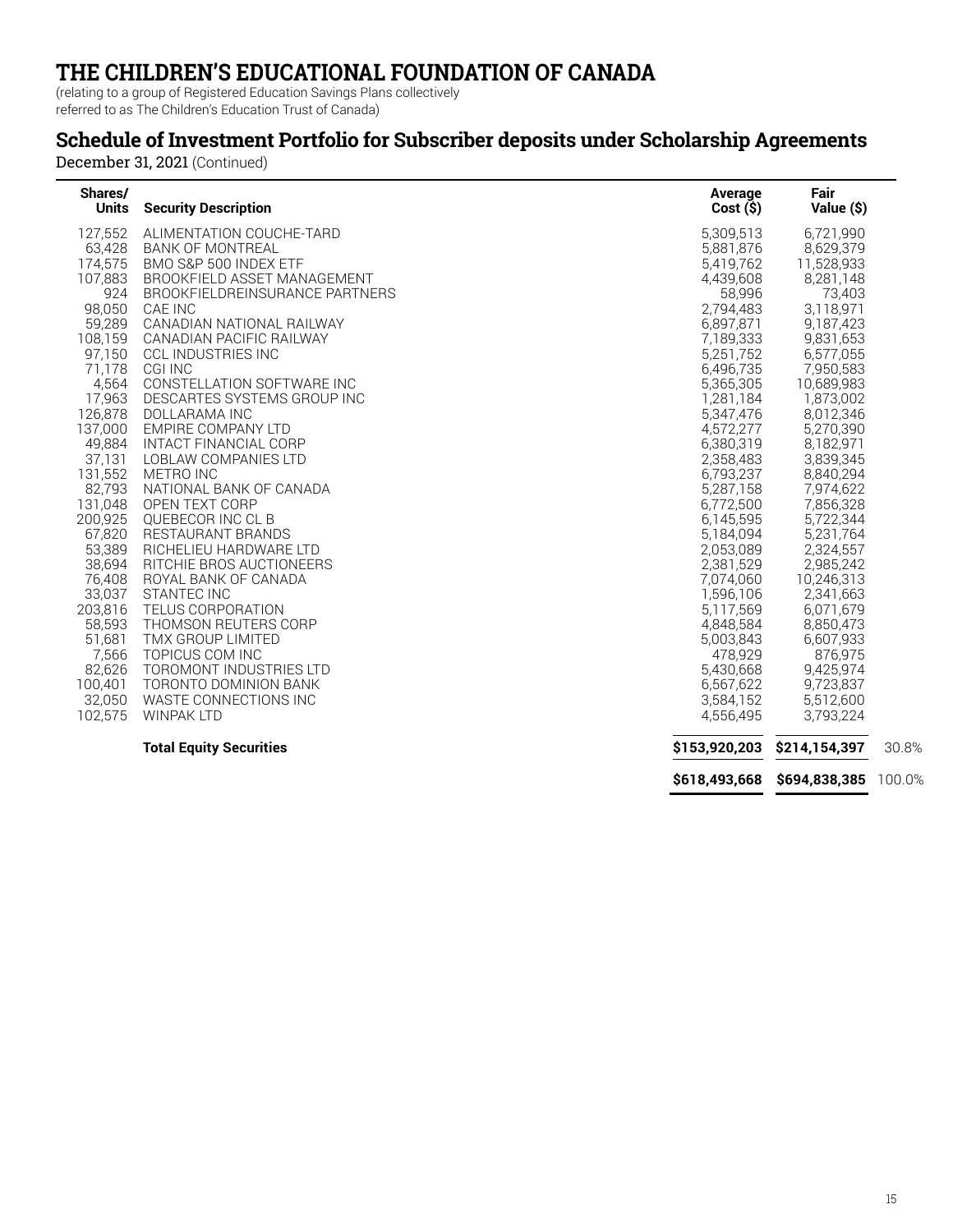(relating to a group of Registered Education Savings Plans collectively referred to as The Children's Education Trust of Canada)

### **Schedule of Investment Portfolio for Government Grants**

December 31, 2021

|                        |                                                      | Coupon           | <b>Maturity</b>            | Average                | Fair                   |
|------------------------|------------------------------------------------------|------------------|----------------------------|------------------------|------------------------|
| <b>Face Value</b>      | <b>Security Description</b>                          | Rate (%)         | Date                       | $Cost($ \$)            | Value (\$)             |
|                        | <b>Fixed Income Securities</b>                       |                  |                            |                        |                        |
| 205,000                | <b>BANK OF AMERICA CORP</b>                          | 2.598%           | 4-Apr-2029                 | 205,000                | 206,634                |
| 1,645,000              | <b>BANK OF MONTREAL</b>                              | 2.270%           | 11-Jul-2022                | 1,652,368              | 1,659,377              |
| 1,635,000              | <b>BANK OF MONTREAL</b><br><b>BANK OF MONTREAL</b>   | 2.700%<br>2.850% | 11-Sep-2024<br>6-Mar-2024  | 1,647,354<br>2,392,866 | 1,685,358              |
| 2,340,000<br>305,000   | <b>BANK OF MONTREAL</b>                              | 0.625%           | 1-Feb-2023                 | 304,752                | 2,402,712<br>305,970   |
| 1,250,000              | <b>BANK OF MONTREAL</b>                              | 3.190%           | 1-Mar-2028                 | 1,246,868              | 1,334,725              |
| 1,650,000              | <b>BANK OF MONTREAL</b>                              | 2.370%           | 3-Feb-2025                 | 1,649,990              | 1,677,588              |
| 2,340,000              | <b>BANK OF MONTREAL</b>                              | 0.350%           | 16-Feb-2022                | 2,340,000              | 2,340,164              |
| 3,615,000              | BANK OF NOVA SCOTIA                                  | 2.360%           | 8-Nov-2022                 | 3,667,050              | 3,659,790              |
| 725.000                | BANK OF NOVA SCOTIA                                  | 2.620%           | 2-Dec-2026                 | 708,078                | 751,644                |
| 970,000                | BANK OF NOVA SCOTIA                                  | 3.100%           | 2-Feb-2028                 | 969,799                | 1,031,159              |
| 1,700,000              | BANK OF NOVA SCOTIA                                  | 1.830%           | 27-Apr-2022                | 1,707,684              | 1,707,327              |
| 1,495,000              | BANK OF NOVA SCOTIA                                  | 2.290%           | 28-Jun-2024                | 1,515,860              | 1,524,601              |
| 2,400,000              | BANK OF NOVA SCOTIA                                  | 1.850%           | 2-Nov-2026                 | 2,399,427              | 2,369,088              |
| 4,230,000              | CANADA HOUSING TRUST                                 | 2.350%           | 15-Jun-2027                | 4,371,778              | 4,388,879              |
| 6,800,000<br>5,800,000 | CANADA HOUSING TRUST<br>CANADA HOUSING TRUST         | 1.800%<br>1.100% | 15-Dec-2024<br>15-Dec-2026 | 6,937,678<br>5,687,607 | 6,893,432<br>5,712,246 |
| 7,700,000              | CANADA HOUSING TRUST NO.1                            | 1.900%           | 15-Sep-2026                | 7,701,922              | 7,823,508              |
| 3,350,000              | CANADA HOUSING TRUST NO.1                            | 2.650%           | 15-Dec-2028                | 3,535,702              | 3,556,762              |
| 3,635,000              | CANADA HOUSING TRUST NO.1                            | 2.150%           | 15-Dec-2031                | 3,642,636              | 3,730,237              |
| 5,500,000              | CANADA POST CORP                                     | 4.080%           | 16-Jul-2025                | 5,866,529              | 5,981,690              |
| 760,000                | CANADIAN IMPERIAL BANK OF COMMERCE                   | 3.300%           | 26-May-2025                | 774,457                | 801,770                |
| 280,000                | CANADIAN IMPERIAL BANK OF COMMERCE                   | 2.970%           | 11-Jul-2023                | 282,507                | 287,445                |
| 250,000                | CANADIAN IMPERIAL BANK OF COMMERCE                   | 2.300%           | 11-Jul-2022                | 250,028                | 252,183                |
| 383,648                | CANADIAN IMPERIAL BANK OF COMMERCE                   | 0.909%           | 13-Sep-2023                | 383,648                | 377,944                |
| 245,000                | CANADIAN NATL RESOURCES                              | 3.420%           | 1-Dec-2026                 | 245,716                | 255,684                |
| 205,000                | CITIGROUP INC                                        | 4.090%           | 9-Jun-2025                 | 208,862                | 218,157                |
| 265,000                | ENBRIDGE INC<br><b>ENBRIDGE INC</b>                  | 3.950%<br>2.350% | 19-Nov-2024                | 264,778<br>414,891     | 278,634<br>407,729     |
| 415,000<br>1,997,250   | FEDERATION DES CAISSES                               | 2.050%           | 15-Sep-2031<br>10-Feb-2025 | 1,995,721              | 1,937,224              |
| 625,000                | FEDERATION DES CAISSES                               | 2.394%           | 25-Aug-2022                | 624,799                | 631,663                |
| 305,000                | FEDERATION DES CAISSES                               | 3.056%           | 11-Sep-2023                | 305,000                | 314,065                |
| 270,000                | FIRST CAPITAL REALTY INC                             | 3.604%           | 6-May-2026                 | 284,698                | 279,353                |
| 1,340,000              | GOVERNMENT OF CANADA                                 | 1.500%           | 1-Jun-2026                 | 1,352,146              | 1,355,866              |
| 1,000,000              | GOVERNMENT OF CANADA                                 | 0.000%           | 6-Jan-2022                 | 999,988                | 999,980                |
| 1,145,000              | <b>GREAT-WEST LIFECO INC</b>                         | 3.337%           | 28-Feb-2028                | 1,148,570              | 1,216,208              |
| 1,315,000              | <b>GREAT-WEST LIFECO INC</b>                         | 2.981%           | 8-Jul-2050                 | 1,289,919              | 1,235,929              |
| 2,430,000              | HSBC BANK OF CANADA                                  | 2.542%           | 31-Jan-2023                | 2,468,931              | 2,467,568              |
| 2,880,000              | HSBC BANK OF CANADA                                  | 1.782%           | 20-May-2026                | 2,880,000              | 2,852,352              |
| 122,000                | HYDRO ONE INC<br>HYDRO ONE INC                       | 6.930%<br>5.490% | 1-Jun-2032                 | 163,650                | 168,167                |
| 110,000<br>370,000     | IGM FINANCIAL INC                                    | 3.440%           | 16-Jul-2040<br>26-Jan-2027 | 137,183<br>370,907     | 148,484<br>389,902     |
| 590,000                | INDEPENDENT ORDER OF FORESTERS                       | 2.885%           | 15-Oct-2035                | 590,000                | 595,009                |
| 2,730,000              | LABRADOR-ISLAND LINK FDG TR                          | 3.760%           | 1-Jun-2033                 | 2,987,077              | 3,178,375              |
| 925,000                | LABRADOR-ISLAND LINK FDG TR                          | 3.860%           | 1-Dec-2045                 | 1,122,258              | 1,168,978              |
| 800,000                | LAURENTIAN BANK OF CANADA                            | 1.603%           | 6-May-2026                 | 800,000                | 794,376                |
| 420,000                | MANUFACTURERS LIFE INS CO                            | 3.181%           | 22-Nov-2027                | 422,916                | 427,384                |
| 1,690,000              | MANULIFE BANK OF CANADA                              | 2.844%           | 12-Jan-2023                | 1,705,976              | 1,720,724              |
| 3,395,000              | MANULIFE BANK OF CANADA                              | 2.378%           | 19-Nov-2024                | 3,426,583              | 3,459,369              |
| 1,950,000              | MANULIFE BANK OF CANADA                              | 1.504%           | 25-Jun-2025                | 1,962,397              | 1,931,826              |
| 1,910,000              | MANULIFE BANK OF CANADA                              | 1.536%           | 14-Sep-2026                | 1,910,000              | 1,868,649              |
| 2,325,000              | MANULIFE BANK OF CANADA<br>MANULIFE FINANCIAL CORP   | 2.082%<br>5.059% | 26-May-2022                | 2,330,380<br>146,404   | 2,338,927              |
| 130,000<br>1,030,000   |                                                      | 3.630%           | 15-Dec-2036<br>1-Jun-2029  |                        | 157,281<br>1,162,036   |
| 1,870,000              | MUSKRAT FALLS / LABRADOR<br>MUSKRAT FALLS / LABRADOR | 3.860%           | 1-Dec-2048                 | 1,104,263<br>2,397,088 | 2,402,370              |
| 110,000                | NATIONAL BANK OF CANADA                              | 2.105%           | 18-Mar-2022                | 109,940                | 110,389                |
| 126,000                | NEW YORK LIFE GLO FUNDING                            | 2.000%           | 17-Apr-2028                | 125,735                | 124,790                |
| 1,255,000              | NHA MORTGAGE BACKED SECURITIES                       | 3.250%           | 1-Jul-2028                 | 829,292                | 545,464                |
| 610,000                | NHA MORTGAGE BACKED SECURITIES                       | 2.360%           | 1-Dec-2022                 | 581,145                | 462,543                |
| 1,000,000              | NHA MORTGAGE BACKED SECURITIES                       | 1.690%           | 1-Feb-2023                 | 872,847                | 586,847                |
| 195,000                | NHA MORTGAGE BACKED SECURITIES                       | 2.124%           | 1-May-2023                 | 163,070                | 103,629                |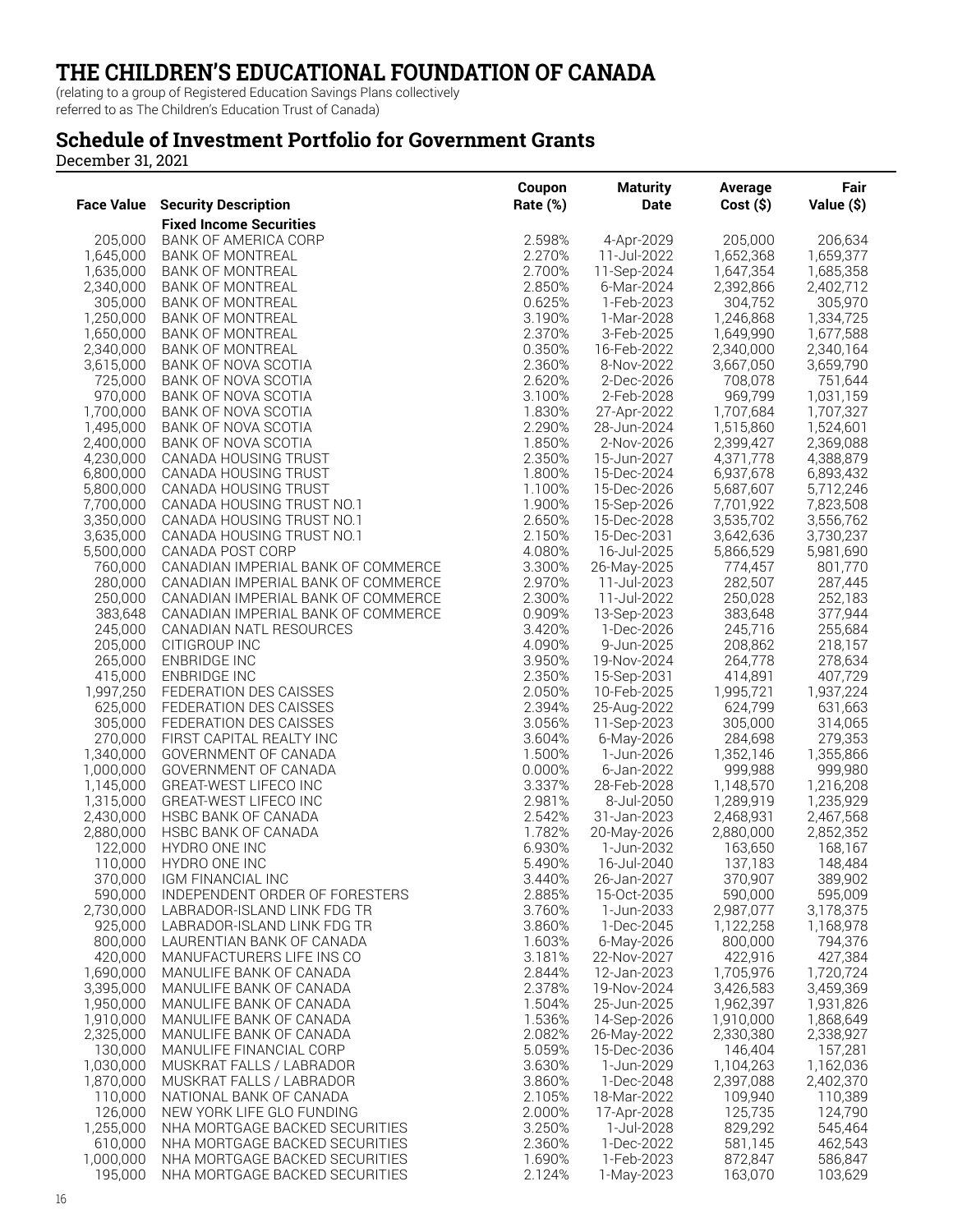(relating to a group of Registered Education Savings Plans collectively referred to as The Children's Education Trust of Canada)

### **Schedule of Investment Portfolio for Government Grants**

| <b>Face Value</b>      | <b>Security Description</b>                                      | Coupon<br>Rate (%) | <b>Maturity</b><br><b>Date</b> | Average<br>Cost(S)     | Fair<br>Value (\$)     |
|------------------------|------------------------------------------------------------------|--------------------|--------------------------------|------------------------|------------------------|
|                        |                                                                  |                    |                                |                        |                        |
| 605,000                | NHA MORTGAGE BACKED SECURITIES                                   | 1.750%             | 1-Jun-2024                     | 505,146                | 424,688                |
| 565,000                | NHA MORTGAGE BACKED SECURITIES                                   | 1.890%             | 1-Oct-2024                     | 486,640                | 441,956                |
| 335,000                | NHA MORTGAGE BACKED SECURITIES                                   | 1.740%             | 1-Jan-2025                     | 287,963                | 266,916                |
| 830,000<br>1,095,000   | NHA MORTGAGE BACKED SECURITIES<br>NHA MORTGAGE BACKED SECURITIES | 1.920%<br>0.500%   | 1-Jan-2030<br>1-Oct-2025       | 825,811<br>1,013,298   | 802,032<br>967,405     |
| 1,280,000              | NHA MORTGAGE BACKED SECURITIES                                   | 0.600%             | 1-Dec-2025                     | 1,193,085              | 1,145,204              |
| 800,000                | NHA MORTGAGE BACKED SECURITIES                                   | 0.990%             | 1-Mar-2026                     | 750,468                | 731,645                |
| 1,235,000              | NHA MORTGAGE BACKED SECURITIES                                   | 0.840%             | 1-Apr-2026                     | 1,177,771              | 1,151,372              |
| 1,765,000              | NHA MORTGAGE BACKED SECURITIES                                   | 0.840%             | 1-Jun-2026                     | 1,700,603              | 1,664,753              |
| 100,000                | NORTH WEST REDWATER                                              | 4.050%             | 22-Jul-2044                    | 103,854                | 109,003                |
| 2,300,000              | ONTARIO HYDRO                                                    | 0.000%             | 11-Apr-2031                    | 1,796,520              | 1,838,873              |
| 225,000                | PEMBINA PIPELINE CORP                                            | 3.310%             | 1-Feb-2030                     | 224,867                | 230,348                |
| 565,000                | PEPSICO INC                                                      | 2.150%             | 6-May-2024                     | 559,527                | 573,085                |
| 4,160,000<br>1,005,000 | PROVINCE OF ALBERTA<br>PROVINCE OF ALBERTA                       | 3.450%<br>2.550%   | 1-Dec-2043<br>1-Jun-2027       | 4,851,651<br>1,068,839 | 4,776,678<br>1,047,783 |
| 1,233,000              | PROVINCE OF ALBERTA                                              | 2.050%             | 1-Jun-2030                     | 1,228,714              | 1,237,303              |
| 760,000                | PROVINCE OF ALBERTA                                              | 2.900%             | 20-Sep-2029                    | 789,446                | 812,387                |
| 3,475,000              | PROVINCE OF ALBERTA                                              | 3.900%             | 1-Dec-2033                     | 3,788,104              | 4,044,518              |
| 4,080,000              | PROVINCE OF ALBERTA                                              | 3.500%             | 1-Jun-2031                     | 4,363,481              | 4,574,292              |
| 1,425,000              | PROVINCE OF BRITISH COLUMBIA                                     | 2.200%             | 18-Jun-2030                    | 1,444,074              | 1,457,148              |
| 2,350,000              | PROVINCE OF MANITOBA                                             | 5.700%             | 5-Mar-2037                     | 3,317,377              | 3,315,921              |
| 3,600,000              | PROVINCE OF MANITOBA                                             | 4.650%             | 5-Mar-2040                     | 4,236,147              | 4,702,104              |
| 2,350,000              | PROVINCE OF MANITOBA                                             | 4.050%             | 5-Sep-2045                     | 2,825,728              | 2,971,669              |
| 3,070,000<br>1,045,000 | PROVINCE OF MANITOBA<br>PROVINCE OF NEW BRUNSWICK                | 2.600%<br>4.550%   | 2-Jun-2027<br>26-Mar-2037      | 3,112,102<br>1,174,510 | 3,210,238<br>1,320,776 |
| 3,020,000              | PROVINCE OF NEW BRUNSWICK                                        | 4.800%             | 26-Sep-2039                    | 3,629,551              | 3,991,081              |
| 1,785,000              | PROVINCE OF NEWFOUNDLAND                                         | 4.500%             | 17-Apr-2037                    | 1,992,560              | 2,182,537              |
| 2,265,000              | PROVINCE OF NEWFOUNDLAND                                         | 3.300%             | 17-Oct-2046                    | 2,213,268              | 2,443,074              |
| 4,720,000              | PROVINCE OF NEWFOUNDLAND                                         | 0.648%             | 17-Mar-2024                    | 4,720,000              | 4,760,167              |
| 1,235,000              | PROVINCE OF NOVA SCOTIA                                          | 5.800%             | 1-Jun-2033                     | 1,633,649              | 1,671,535              |
| 3,735,000              | PROVINCE OF ONTARIO                                              | 6.500%             | 8-Mar-2029                     | 4,722,094              | 4,896,249              |
| 4,860,000              | PROVINCE OF ONTARIO                                              | 3.450%             | 2-Jun-2045                     | 5,451,609              | 5,700,002              |
| 2,460,000              | PROVINCE OF ONTARIO                                              | 4.700%             | 2-Jun-2037                     | 3,143,972              | 3,188,824              |
| 6,555,000<br>1,425,000 | PROVINCE OF ONTARIO<br>PROVINCE OF ONTARIO                       | 3.500%<br>2.800%   | 2-Jun-2024<br>2-Jun-2048       | 6,937,120<br>1,667,291 | 6,896,909<br>1,511,583 |
| 2,140,000              | PROVINCE OF ONTARIO                                              | 1.750%             | 8-Sep-2025                     | 2,190,042              | 2,159,281              |
| 3,890,000              | PROVINCE OF QUEBEC                                               | 8.500%             | 1-Apr-2026                     | 4,830,528              | 4,989,042              |
| 645,000                | PROVINCE OF QUEBEC                                               | 6.000%             | 1-Oct-2029                     | 826,324                | 834,727                |
| 1,980,000              | PROVINCE OF QUEBEC                                               | 3.500%             | 1-Dec-2045                     | 2,434,983              | 2,359,190              |
| 2,500,000              | PROVINCE OF SASKATCHEWAN                                         | 5.600%             | 5-Sep-2035                     | 3,418,233              | 3,427,125              |
| 597,000                | PROVINCE OF SASKATCHEWAN                                         | 3.400%             | 3-Feb-2042                     | 613,932                | 678,461                |
| 3,275,000              | PROVINCE OF SASKATCHEWAN                                         | 2.650%             | 2-Jun-2027                     | 3,507,883              | 3,436,392              |
| 360,000                | ROYAL BANK OF CANADA                                             | 2.333%             | 5-Dec-2023                     | 360,000                | 367,067                |
| 1,370,000<br>5,395,000 | ROYAL BANK OF CANADA<br>ROYAL BANK OF CANADA                     | 2.360%<br>0.620%   | 5-Dec-2022<br>27-Jun-2022      | 1,376,243<br>5,390,944 | 1,387,920<br>5,402,607 |
| 2,765,000              | ROYAL BANK OF CANADA                                             | 2.609%             | 1-Nov-2024                     | 2,777,992              | 2,829,397              |
| 4,815,000              | ROYAL BANK OF CANADA                                             | 1.589%             | 4-May-2026                     | 4,773,905              | 4,736,804              |
| 1,945,000              | ROYAL BANK OF CANADA                                             | 1.833%             | 31-Jul-2028                    | 1,933,026              | 1,897,561              |
| 165,000                | ROYAL BANK OF CANADA                                             | 2.140%             | 3-Nov-2031                     | 164,960                | 163,386                |
| 1,808,210              | ROYAL BANK OF CANADA                                             | 2.550%             | 16-Jul-2024                    | 1,892,242              | 1,918,622              |
| 2,501,000              | ROYAL BANK OF CANADA                                             | 0.535%             | 20-Jan-2026                    | 2,503,542              | 2,530,165              |
| 110,000                | SCOTIABANK CAPITAL TRUST                                         | 5.650%             | 31-Dec-2056                    | 127,962                | 149,092                |
| 765,000                | SUN LIFE FINANCIAL INC<br>THE CANADA LIFE ASSURANCE              | 2.060%             | 1-Oct-2035                     | 753,213                | 730,567                |
| 1,390,000<br>550,000   | TORONTO DOMINION BANK                                            | 6.400%<br>3.226%   | 11-Dec-2028<br>24-Jul-2024     | 1,596,062<br>562,606   | 1,719,708<br>573,711   |
| 330,000                | TORONTO DOMINION BANK                                            | 1.909%             | 18-Jul-2023                    | 330,000                | 333,472                |
| 2,940,000              | TORONTO DOMINION BANK                                            | 0.745%             | 28-Jun-2023                    | 2,940,000              | 2,956,229              |
| 1,600,000              | TORONTO DOMINION BANK                                            | 1.896%             | 2-Jun-2026                     | 1,600,000              | 1,563,664              |
| 2,520,000              | TORONTO DOMINION BANK                                            | 1.943%             | 13-Mar-2025                    | 2,530,838              | 2,527,031              |
| 2,800,000              | TORONTO DOMINION BANK                                            | 1.128%             | 9-Dec-2025                     | 2,782,954              | 2,717,344              |
| 2,161,810              | TORONTO DOMINION BANK                                            | 0.350%             | 10-Sep-2024                    | 2,168,207              | 2,200,546              |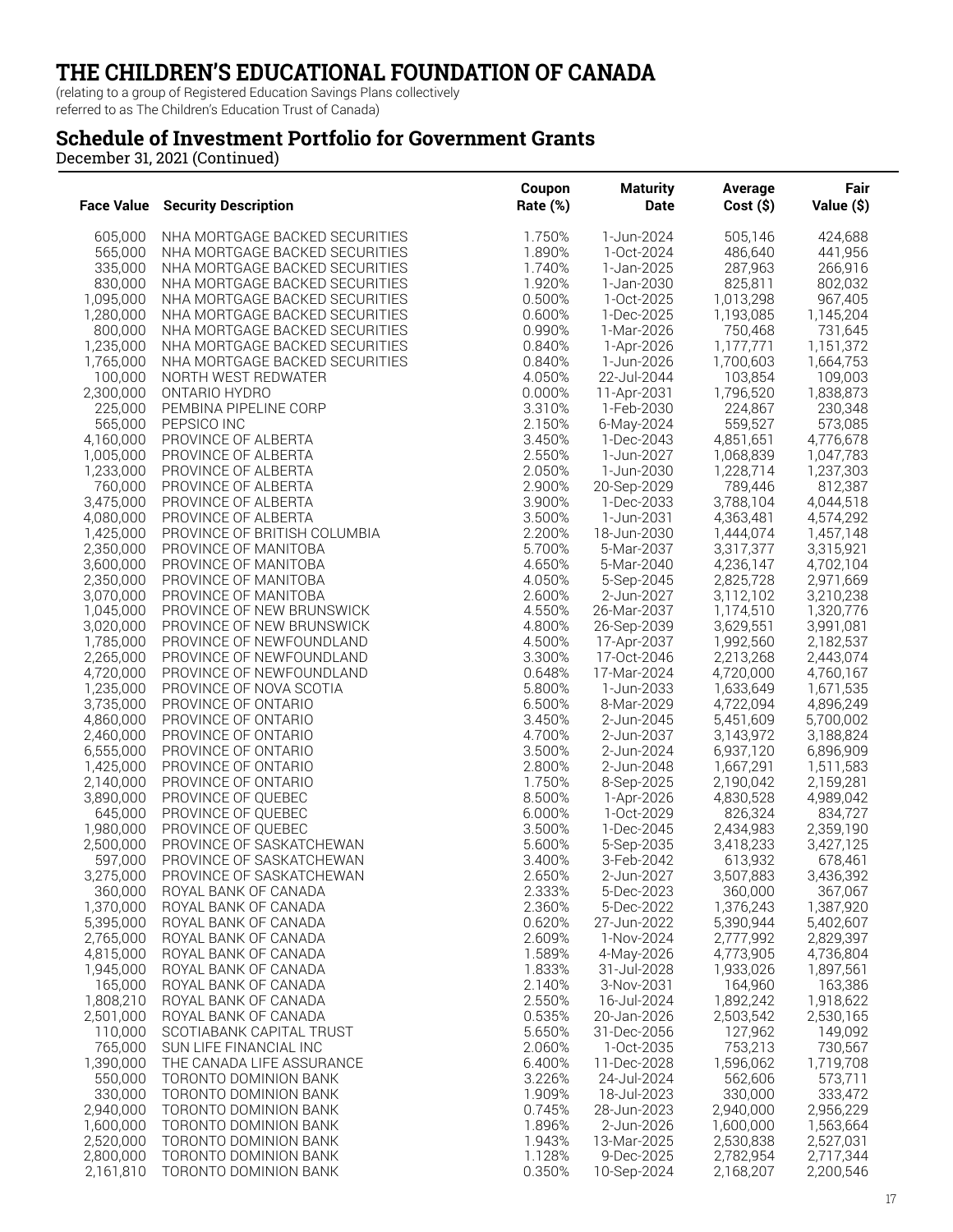(relating to a group of Registered Education Savings Plans collectively

referred to as The Children's Education Trust of Canada)

### **Schedule of Investment Portfolio for Government Grants**

|                                                                                                                                                                                                                                                   | <b>Face Value</b> Security Description                                                                                                                                                                                                                                                                                                                                                                                                                                                                                                                                                                              | Coupon<br>Rate (%)                             | <b>Maturity</b><br><b>Date</b>                                          | Average<br>Cost(S)                                                                                                                                                                                                                                                                                                 | Fair<br>Value (\$)                                                                                                                                                                                                                                                                                                       |       |
|---------------------------------------------------------------------------------------------------------------------------------------------------------------------------------------------------------------------------------------------------|---------------------------------------------------------------------------------------------------------------------------------------------------------------------------------------------------------------------------------------------------------------------------------------------------------------------------------------------------------------------------------------------------------------------------------------------------------------------------------------------------------------------------------------------------------------------------------------------------------------------|------------------------------------------------|-------------------------------------------------------------------------|--------------------------------------------------------------------------------------------------------------------------------------------------------------------------------------------------------------------------------------------------------------------------------------------------------------------|--------------------------------------------------------------------------------------------------------------------------------------------------------------------------------------------------------------------------------------------------------------------------------------------------------------------------|-------|
| 400,000<br>365,000<br>180,000<br>1,034,520<br>355,000                                                                                                                                                                                             | TORONTO DOMINION BANK<br>TRANSCANADA PIPELINES LTD<br>TRANSCANADA TRUST<br>UNITED STATES TREASURY NOTE<br>WELLS FARGO & CO                                                                                                                                                                                                                                                                                                                                                                                                                                                                                          | 3.600%<br>3.000%<br>4.650%<br>1.500%<br>3.874% | 31-Oct-2081<br>18-Sep-2029<br>18-May-2077<br>15-Feb-2030<br>21-May-2025 | 400,000<br>364,180<br>180,276<br>1,098,710<br>360,014                                                                                                                                                                                                                                                              | 387,400<br>373,683<br>184,950<br>946,937<br>371,177                                                                                                                                                                                                                                                                      |       |
|                                                                                                                                                                                                                                                   | <b>Total Fixed Income Securities</b>                                                                                                                                                                                                                                                                                                                                                                                                                                                                                                                                                                                |                                                |                                                                         | \$236,311,359 \$238,671,480                                                                                                                                                                                                                                                                                        |                                                                                                                                                                                                                                                                                                                          | 75.5% |
| 46,582<br>23,167<br>59,458<br>39,305<br>314<br>35,225<br>21,459<br>39,088<br>34,775<br>26,003<br>1,647<br>6,263<br>46,341<br>49,200<br>18,022<br>13,849<br>48,045<br>30,219<br>47,865<br>72,811<br>24,569<br>19,214<br>13,937<br>27,749<br>12,031 | ALIMENTATION COUCHE-TARD<br><b>BANK OF MONTREAL</b><br>BMO S&P 500 INDEX ETF<br>BROOKFIELD ASSET MANAGEMENT<br>BROOKFIELD ASSET MANAGEMENT<br>CAE INC<br>CANADIAN NATIONAL RAILWAY<br>CANADIAN PACIFIC RAILWAY<br><b>CCL INDUSTRIES INC</b><br><b>CGI INC</b><br>CONSTELLATION SOFTWARE INC<br>DESCARTES SYSTEMS GROUP INC<br>DOLLARAMA INC<br>EMPIRE COMPANY LTD<br>INTACT FINANCIAL CORP<br>LOBLAW COMPANIES LTD<br>METRO INC<br>NATIONAL BANK OF CANADA<br>OPEN TEXT CORP<br>QUEBECOR INC CL B<br>RESTAURANT BRANDS<br>RICHELIEU HARDWARE LTD<br>RITCHIE BROS AUCTIONEERS<br>ROYAL BANK OF CANADA<br>STANTEC INC |                                                |                                                                         | 1,888,538<br>2,110,439<br>1,377,480<br>1,472,246<br>20,048<br>970,980<br>2,332,105<br>2,342,844<br>1,813,399<br>2,301,904<br>1,658,031<br>446,698<br>1,750,645<br>1,594,047<br>2,170,582<br>879,572<br>2,364,288<br>1,836,799<br>2,341,215<br>2,200,627<br>1,871,377<br>733,283<br>755,124<br>2,503,279<br>581,527 | 2,454,871<br>3,151,870<br>3,926,606<br>3,017,070<br>24,944<br>1,120,507<br>3,325,287<br>3,553,099<br>2,354,268<br>2,904,535<br>3,857,669<br>653,043<br>2,926,434<br>1,892,724<br>2,956,329<br>1,431,987<br>3,228,624<br>2,910,694<br>2,869,507<br>2,073,657<br>1,895,299<br>836,578<br>1,075,240<br>3,721,141<br>852,757 |       |
| 74,276<br>21,406<br>18,599<br>3,150<br>29,874<br>36,644<br>11,450<br>36,225                                                                                                                                                                       | TELUS CORPORATION<br>THOMSON REUTERS CORP<br>TMX GROUP LIMITED<br>TOPICUS COM INC<br>TOROMONT INDUSTRIES LTD<br>TORONTO DOMINION BANK<br>WASTE CONNECTIONS INC<br><b>WINPAK LTD</b>                                                                                                                                                                                                                                                                                                                                                                                                                                 |                                                |                                                                         | 1,840,321<br>1,594,124<br>1,601,504<br>199,395<br>1,702,201<br>2,370,549<br>1,197,256<br>1,638,777                                                                                                                                                                                                                 | 2,212,682<br>3,233,376<br>2,378,068<br>365,117<br>3,408,026<br>3,548,971<br>1,969,400<br>1,339,601                                                                                                                                                                                                                       |       |
|                                                                                                                                                                                                                                                   | <b>Equity Income Securities</b>                                                                                                                                                                                                                                                                                                                                                                                                                                                                                                                                                                                     |                                                |                                                                         | \$52,461,204                                                                                                                                                                                                                                                                                                       | \$77,469,981                                                                                                                                                                                                                                                                                                             | 24.5% |
|                                                                                                                                                                                                                                                   |                                                                                                                                                                                                                                                                                                                                                                                                                                                                                                                                                                                                                     |                                                |                                                                         |                                                                                                                                                                                                                                                                                                                    | \$288,772,563 \$316,141,461 100.0%                                                                                                                                                                                                                                                                                       |       |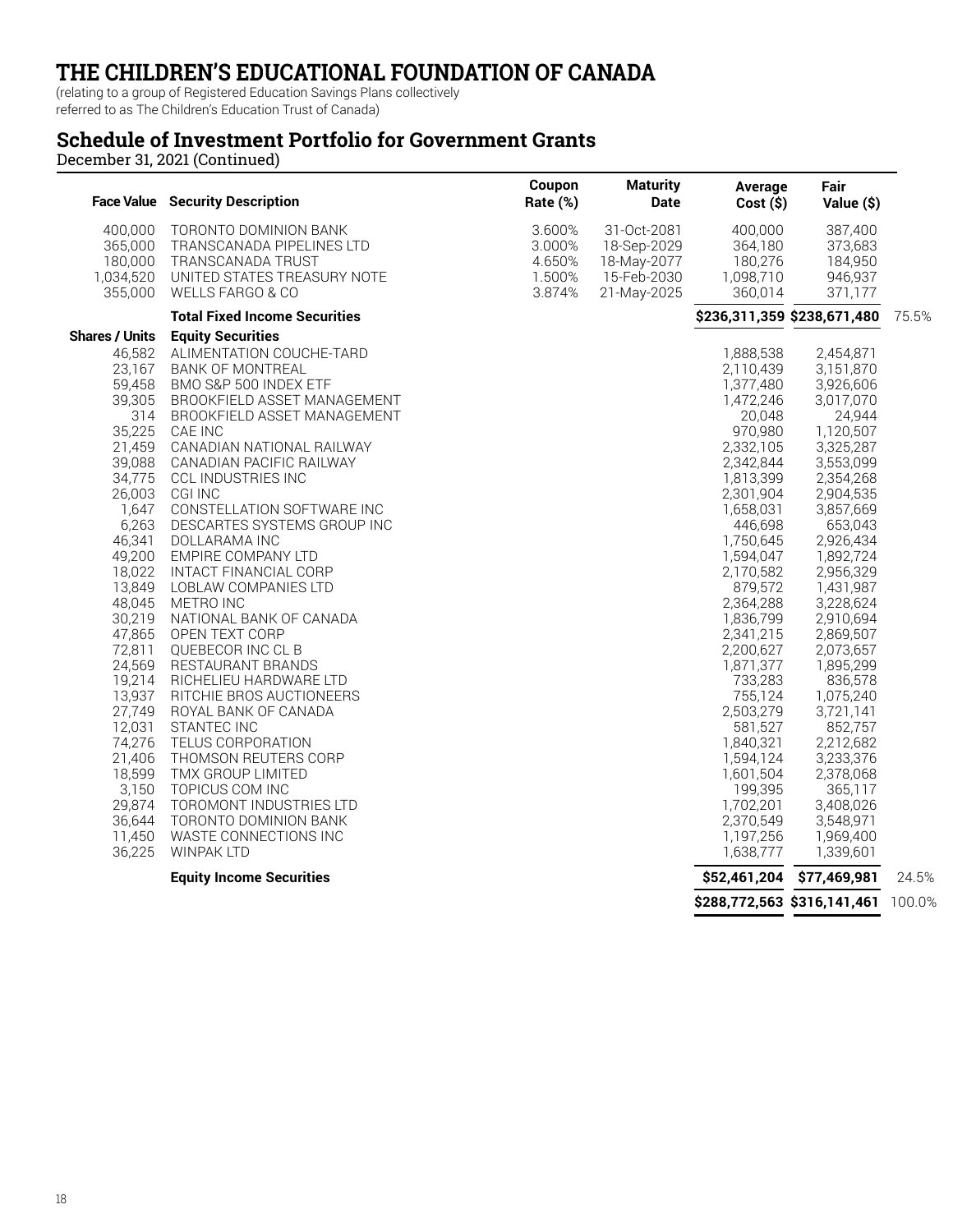(relating to a group of Registered Education Savings Plans collectively referred to as The Children's Education Trust of Canada)

#### **Schedule of Investment Portfolio for Subscriber deposits under Scholarship Enhancement Fund** December 31, 2021

|           | <b>Face Value</b> Security Description | Coupon<br>Rate (%) | <b>Maturity</b><br><b>Date</b> | Average<br>$Cost($ \$) | Fair<br>Value (\$)  |  |
|-----------|----------------------------------------|--------------------|--------------------------------|------------------------|---------------------|--|
| 468,000   | CANADA HOUSING TRUST                   | 2.350%             | 15-Sep-2023                    | 482,459                | 478,170             |  |
| 803,000   | CANADA HOUSING TRUST                   | 2.550%             | 15-Dec-2023                    | 827,356                | 825,074             |  |
| 550,000   | CANADA HOUSING TRUST                   | 0.950%             | 15-Jun-2025                    | 549,999                | 542,218             |  |
| 535,000   | CANADA HOUSING TRUST                   | 1.100%             | 15-Mar-2031                    | 509,423                | 499,920             |  |
| 401,000   | CANADA HOUSING TRUST NO.1              | 2.400%             | 15-Dec-2022                    | 407,242                | 407,272             |  |
| 632,000   | CANADA HOUSING TRUST NO.1              | 1.900%             | 15-Sep-2026                    | 649,902                | 642,137             |  |
| 215,000   | CANADA HOUSING TRUST NO.1              | 2.650%             | 15-Dec-2028                    | 227,188                | 228,270             |  |
| 696,000   | CANADA HOUSING TRUST NO.1              | 0.422%             | 15-Sep-2024                    | 699,598                | 700,559             |  |
| 15,000    | CANADA POST CORP                       | 4.080%             | 16-Jul-2025                    | 15,856                 | 16,314              |  |
| 927,000   | GOVERNMENT OF CANADA                   | 1.500%             | 1-Jun-2026                     | 943,252                | 937,976             |  |
| 57.000    | GOVERNMENT OF CANADA                   | 2.000%             | 1-Jun-2028                     | 58,601                 | 59,501              |  |
| 298,000   | GOVERNMENT OF CANADA                   | 0.500%             | 1-Dec-2030                     | 278,119                | 275,602             |  |
| 114,000   | GOVERNMENT OF CANADA                   | 5.750%             | 1-Jun-2033                     | 159,586                | 163,381             |  |
| 415,000   | PROVINCE OF ALBERTA                    | 3.450%             | 1-Dec-2043                     | 451,031                | 476,520             |  |
| 150,000   | PROVINCE OF BRITISH COLUMBIA           | 2.200%             | 18-Jun-2030                    | 152,485                | 153,384             |  |
| 346,000   | PROVINCE OF MANITOBA                   | 6.300%             | 5-Mar-2031                     | 452,085                | 468,979             |  |
| 469,000   | PROVINCE OF MANITOBA                   | 3.000%             | 2-Jun-2028                     | 510,704                | 502,801             |  |
| 428,000   | PROVINCE OF NEW BRUNSWICK              | 4.800%             | 26-Sep-2039                    | 547,227                | 565,623             |  |
| 133,000   | PROVINCE OF NEWFOUNDLAND               | 0.580%             | 27-Feb-2023                    | 133,345                | 133,456             |  |
| 321,000   | PROVINCE OF NEWFOUNDLAND               | 0.695%             | 17-Mar-2024                    | 322,806                | 323,732             |  |
| 562,000   | PROVINCE OF NOVA SCOTIA                | 0.543%             | 9-Nov-2022                     | 563,200                | 563,585             |  |
| 241,000   | PROVINCE OF ONTARIO                    | 6.500%             | 8-Mar-2029                     | 308,026                | 315,929             |  |
| 174,000   | PROVINCE OF ONTARIO                    | 5.850%             | 8-Mar-2033                     | 227,986                | 236,386             |  |
| 214,000   | PROVINCE OF ONTARIO                    | 4.700%             | 2-Jun-2037                     | 272,276                | 277,402             |  |
| 254.000   | PROVINCE OF ONTARIO                    | 3.150%             | 2-Jun-2022                     | 256,732                | 256,908             |  |
| 910,000   | PROVINCE OF ONTARIO                    | 3.500%             | 2-Jun-2043                     | 1,007,791              | 1,065,710           |  |
| 187,000   | PROVINCE OF ONTARIO                    | 3.450%             | 2-Jun-2045                     | 208,594                | 219,321             |  |
| 724,000   | PROVINCE OF ONTARIO                    | 2.600%             | 2-Jun-2027                     | 766,764                | 757,840             |  |
| 120,000   | PROVINCE OF ONTARIO                    | 0.585%             | 27-Jun-2022                    | 120,210                | 120,248             |  |
| 1,058,000 | PROVINCE OF ONTARIO                    | 0.485%             | 21-Aug-2023                    | 1,060,960              | 1,062,694           |  |
| 107,000   | PROVINCE OF QUEBEC                     | 9.375%             | 16-Jan-2023                    | 115,985                | 116,366             |  |
| 508,000   | PROVINCE OF QUEBEC                     | 2.750%             | 1-Sep-2025                     | 532,315                | 531,404             |  |
| 71.000    | PROVINCE OF SASKATCHEWAN               | 3.400%             | 3-Feb-2042                     | 77,396                 | 80,688              |  |
|           | <b>Total Fixed Income Securities</b>   |                    |                                | \$13,896,499           | \$14,005,370 100.0% |  |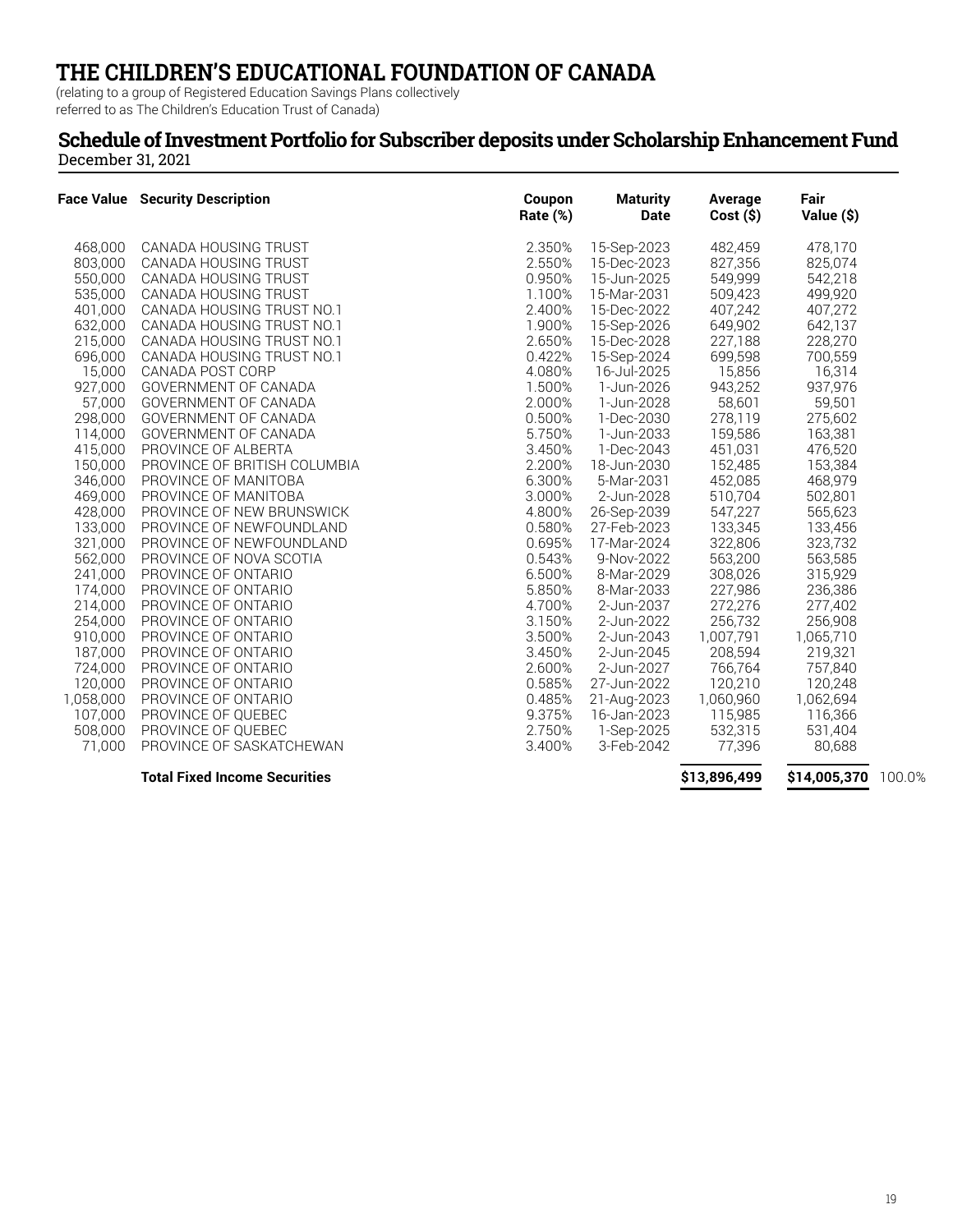(relating to a group of Registered Education Savings Plans collectively

referred to as The Children's Education Trust of Canada)

#### **Schedule of Investment Portfolio for Subscriber deposits under Escrow Agreements** December 31, 2021

|         | <b>Face Value</b> Security Description | <b>Coupon Rate</b><br>$(\%)$ | <b>Maturity</b><br><b>Date</b> | Average<br>$Cost($ \$) | Fair<br>Value (\$) |        |
|---------|----------------------------------------|------------------------------|--------------------------------|------------------------|--------------------|--------|
|         | 70,000 CANADA HOUSING TRUST            | 2.350%                       | 15-Sep-2023                    | 72.024                 | 71,521             |        |
| 160.000 | CANADA HOUSING TRUST                   | 2.550%                       | 15-Dec-2023                    | 160,993                | 164,398            |        |
| 100,000 | CANADA HOUSING TRUST                   | 0.950%                       | 15-Jun-2025                    | 99,951                 | 98,585             |        |
| 85.000  | CANADA HOUSING TRUST                   | 1.100%                       | 15-Mar-2031                    | 84,868                 | 79,427             |        |
|         | 79,000 CANADA HOUSING TRUST NO.1       | 2.400%                       | 15-Dec-2022                    | 79,371                 | 80,236             |        |
|         | 128,000 CANADA HOUSING TRUST NO.1      | 1.900%                       | 15-Sep-2026                    | 130,311                | 130,053            |        |
|         | 34,000 CANADA HOUSING TRUST NO.1       | 2.650%                       | 15-Dec-2028                    | 34,668                 | 36,098             |        |
|         | 140,000 CANADA HOUSING TRUST NO.1      | 0.490%                       | 15-Sep-2024                    | 140,522                | 140,917            |        |
|         | 15,000 CANADA POST CORP                | 4.080%                       | 16-Jul-2025                    | 15,856                 | 16,314             |        |
|         | 185,000 GOVERNMENT OF CANADA           | 1.500%                       | 1-Jun-2026                     | 184,986                | 187,190            |        |
|         | 17,000 GOVERNMENT OF CANADA            | 2.000%                       | 1-Jun-2028                     | 16,879                 | 17,746             |        |
| 62,000  | GOVERNMENT OF CANADA                   | 0.500%                       | 1-Dec-2030                     | 57,864                 | 57,340             |        |
| 19,000  | <b>GOVERNMENT OF CANADA</b>            | 5.750%                       | 1-Jun-2033                     | 25,405                 | 27,230             |        |
| 81,000  | PROVINCE OF ALBERTA                    | 3.450%                       | 1-Dec-2043                     | 83,049                 | 93,007             |        |
| 30,000  | PROVINCE OF BRITISH COLUMBIA           | 2.200%                       | 18-Jun-2030                    | 30,402                 | 30,677             |        |
| 60.000  | PROVINCE OF MANITOBA                   | 6.300%                       | 5-Mar-2031                     | 74,336                 | 81,326             |        |
| 92.000  | PROVINCE OF MANITOBA                   | 3.000%                       | 2-Jun-2028                     | 102,367                | 98,630             |        |
| 85.000  | PROVINCE OF NEW BRUNSWICK              | 4.800%                       | 26-Sep-2039                    | 102,156                | 112,332            |        |
| 28,000  | PROVINCE OF NEWFOUNDLAND               | 2.098%                       | 27-Feb-2023                    | 28,000                 | 28,096             |        |
| 62,000  | PROVINCE OF NEWFOUNDLAND               | 2.181%                       | 17-Mar-2024                    | 61,974                 | 62,528             |        |
| 100.000 | PROVINCE OF NOVA SCOTIA                | 1.350%                       | 9-Nov-2022                     | 100,046                | 100,282            |        |
| 50,000  | PROVINCE OF ONTARIO                    | 6.500%                       | 8-Mar-2029                     | 60,079                 | 65,546             |        |
|         | 33,000 PROVINCE OF ONTARIO             | 5.850%                       | 8-Mar-2033                     | 40,575                 | 44,832             |        |
| 32,000  | PROVINCE OF ONTARIO                    | 4.700%                       | 2-Jun-2037                     | 40,244                 | 41,481             |        |
| 52,000  | PROVINCE OF ONTARIO                    | 3.150%                       | 2-Jun-2022                     | 52,371                 | 52,595             |        |
| 179,000 | PROVINCE OF ONTARIO                    | 3.500%                       | 2-Jun-2043                     | 186,862                | 209,629            |        |
| 42,000  | PROVINCE OF ONTARIO                    | 3.450%                       | 2-Jun-2045                     | 45,254                 | 49,259             |        |
| 132,000 | PROVINCE OF ONTARIO                    | 2.600%                       | 2-Jun-2027                     | 139,887                | 138,170            |        |
| 20,000  | PROVINCE OF ONTARIO                    | 0.630%                       | 27-Jun-2022                    | 20,018                 | 20,041             |        |
| 210,000 | PROVINCE OF ONTARIO                    | 0.540%                       | 21-Aug-2023                    | 209,949                | 210,909            |        |
| 22,000  | PROVINCE OF QUEBEC                     | 9.375%                       | 16-Jan-2023                    | 23,436                 | 23,926             |        |
| 93.000  | PROVINCE OF OUEBEC                     | 2.750%                       | 1-Sep-2025                     | 94,096                 | 97,285             |        |
| 18,000  | PROVINCE OF SASKATCHEWAN               | 3.400%                       | 3-Feb-2042                     | 19,656                 | 20,456             |        |
|         | <b>Total Fixed Income Securities</b>   |                              |                                | \$2,618,455            | \$2,688,062        | 100.0% |

### **Summary of Schedules of Investment Portfolio**

December 31, 2021

|                                                                                       | Average Cost (\$) | Fair Value (\$) |
|---------------------------------------------------------------------------------------|-------------------|-----------------|
| Schedule of Investment Portfolio for Subscriber deposits under Scholarship Agreements | 618,493,668       | 694,838,385     |
| Schedule of Investment Portfolio for Government Grants                                | 288,772,563       | 316,141,461     |
| Schedule of Investment Portfolio for the Scholarship Enhancement Fund                 | 13,896,499        | 14,005,370      |
| Schedule of Investment Portfolio for Subscriber deposits under Escrow Agreements      | 2,618,455         | 2,688,062       |
|                                                                                       | \$923,781,185     | \$1,027,673,278 |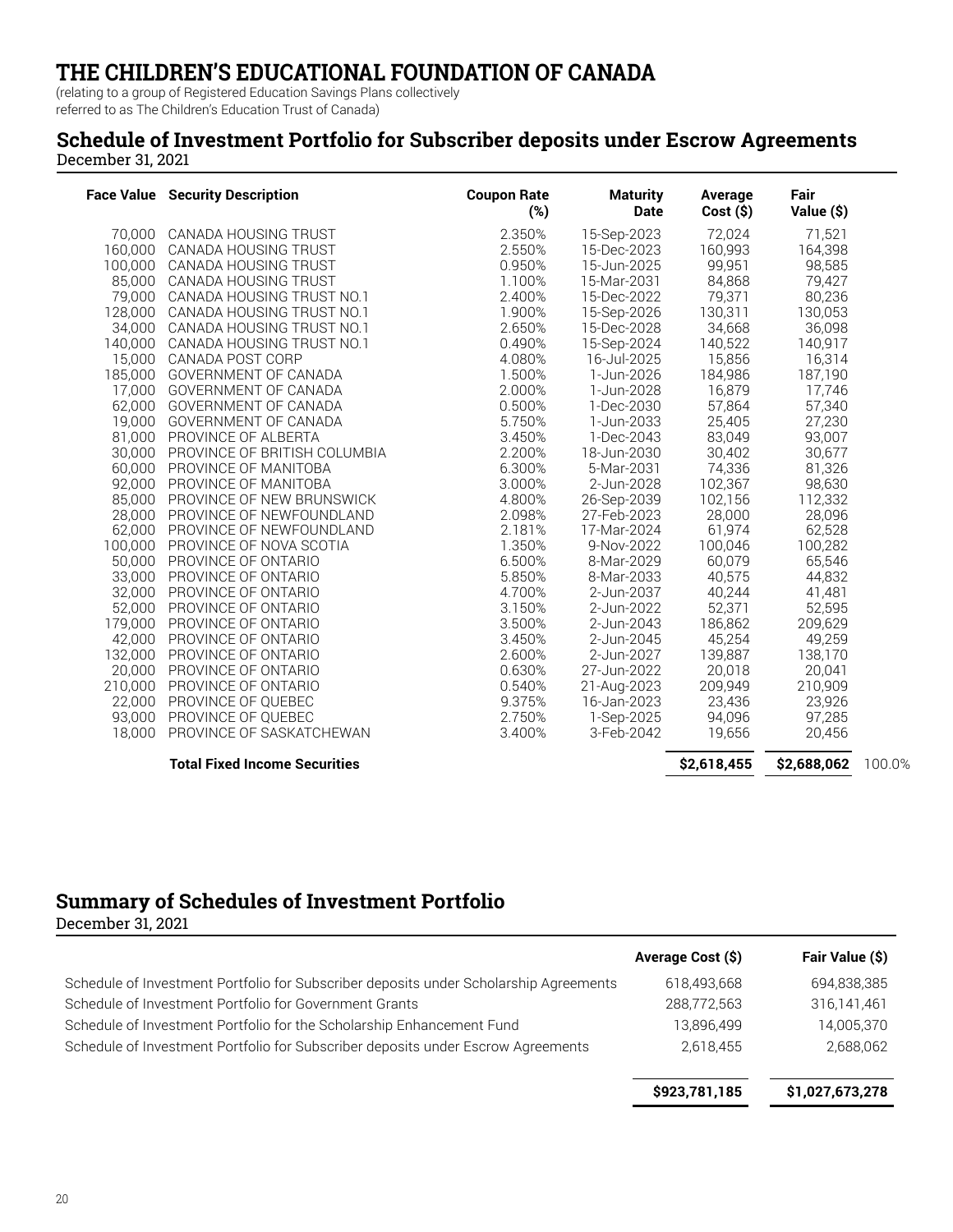(relating to a group of Registered Education Savings Plans collectively referred to as The Children's Education Trust of Canada)

### **Notes to the Financial Statements**

December 31, 2021

#### **1. Nature of business**

The Children's Educational Foundation of Canada (the "Foundation") was incorporated as a non-profit corporation under the laws of Canada on April 23, 1990. During 1991, the Foundation commenced offering scholarship agreements through its exclusive Scholarship Plan Dealer, Children's Education Funds Inc. These agreements are collectively referred to as The Children's Education Trust of Canada (the "Plans").

The Foundation offers scholarship plans to enable the subscriber and their designated beneficiaries to save for a beneficiary's post- secondary education. The Foundation's assets are invested in equity securities, bonds and treasury bills, and equity linked notes in accordance with the guidelines of the Foundation's investment policy statement established by the Trustees and also within the investment restrictions and practices contained in National Policy 15 of the Canadian Securities Administrators. Under an agreement with the securities regulators in May, 2014, the Foundation was allowed to invest in equity securities and was no longer permitted to acquire any new equity linked notes ("the Undertaking").

The Foundation is not a trust company and, accordingly, is not registered under any federal or provincial trust company legislation nor does it carry on, or intends to carry on, the business of a trust company.

Agreements are registered with appropriate government authorities if all required information is provided, and once registered are subject to the rules for Registered Education Savings Plans ("RESPs") under the Income Tax Act (Canada). The current tax legislation provides that income credited to subscribers' principal is not taxable income of the subscriber unless withdrawn as an accumulated income payment subject to certain eligibility requirements being met. The deposits are not deductible for income tax purposes and are not taxable when returned to the subscriber. Government grants and investment income earned on Government grants will constitute taxable income of that student in the year that the payments are made.

The address of the head office is 3221 North Service Road, Burlington, Ontario.

The financial statements include the education assistance payments (including scholarships and Government grants) paid to beneficiaries in the fiscal year. Most payments are typically paid out in September of each fiscal year and therefore, education assistance payments will be significantly higher in the last six months of the year.

### **2. Statement of compliance**

These financial statements have been prepared in accordance with International Financial Reporting Standards ("IFRS") as issued by the International Accounting Standards Board ("IASB") and under the historical cost convention, except for certain financial instruments measured at fair value. Accounting policies are consistently applied to all years presented, unless otherwise stated.

The financial statements were authorized for issue by the Board of Directors of the Foundation on March 23, 2022.

### **3. Summary of significant accounting policies**

#### **Financial Instruments**

#### **Recognition, initial measurement and classification**

The Foundation's financial instruments consist of cash, accrued interest, dividends receivable, government grants receivable, receivables for securities sold, investments, due to Scholarship Plan Dealer, payables for securities purchased, subscriber liability due to terminations and the Foundation's obligation for net assets attributable to subscribers and beneficiaries. Net assets attributable to subscribers and beneficiaries comprise subscriber deposits received in advance, subscriber deposits under scholarship agreements, subscriber deposits under escrow agreements, accumulated investment income and dividend income earned on subscriber deposits, accumulated investment income and dividend income earned on subscriber deposits under escrow agreements, government grants, accumulated investment income and dividend income earned on government grants, funds for Scholarship Enhancements and funds for Enrichment.

The Foundation's accounting policies related to financial liabilities are classified as amortized cost. The Foundation does not purchase or sell derivative financial instruments.

The classification and measurement of financial assets is set out below.

On initial recognition, a financial asset is classified as measured at: amortized cost; Fair Value through Other Comprehensive Income ("FVOCI"); or Fair Value Through Profit or Loss ("FVTPL"). The classification of financial assets under IFRS 9 is generally based on the business model in which a financial asset is managed and its contractual cash flow characteristics.

A financial asset is measured at amortized cost if it meets both of the following conditions and is not designated as at FVTPL:

- it is held within a business model whose objective is to hold assets to collect contractual cash flows; and
- its contractual terms give rise on specified dates to cash flows that are solely payments of principal and interest on the principal amount outstanding.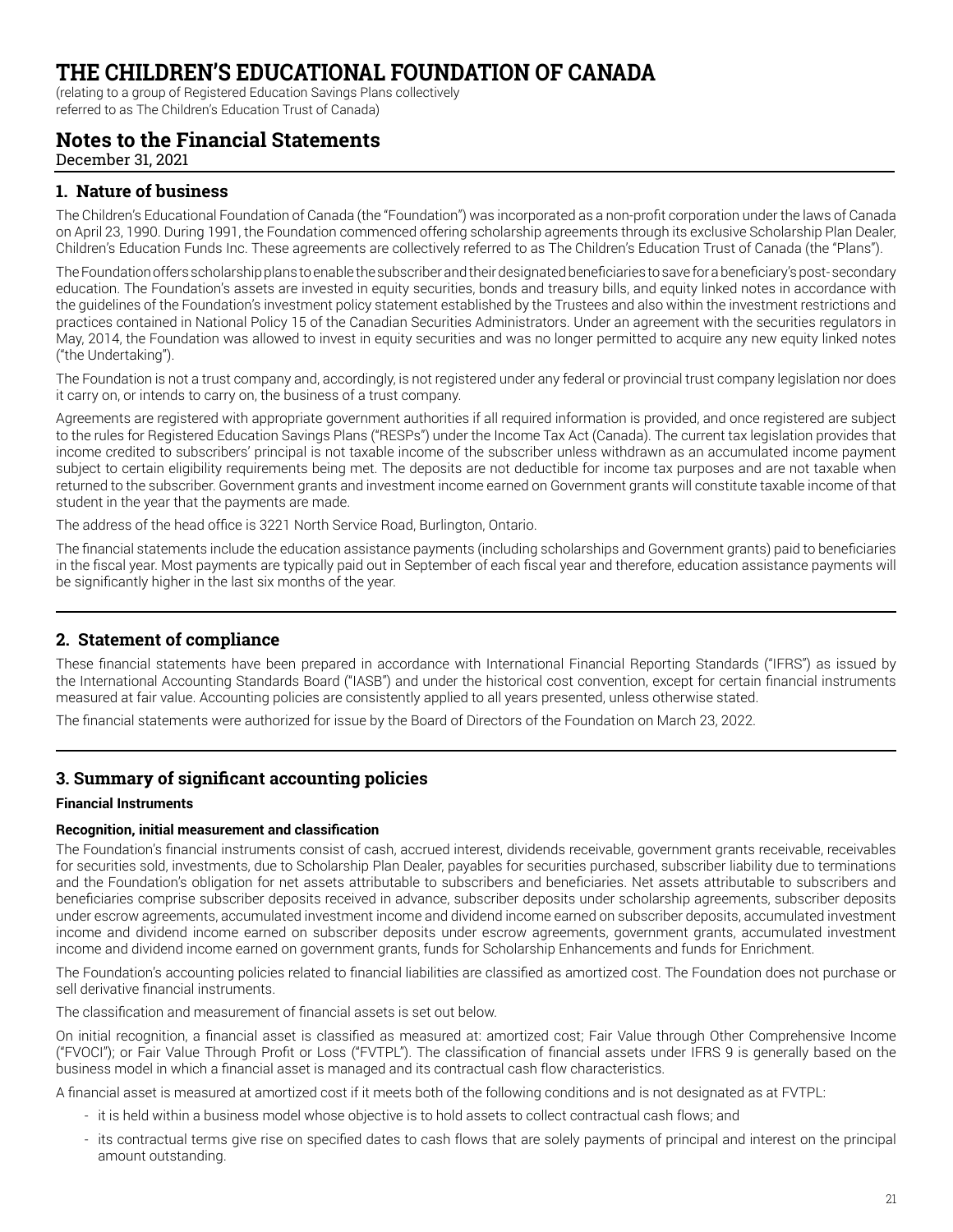(relating to a group of Registered Education Savings Plans collectively

referred to as The Children's Education Trust of Canada)

### **Notes to the Financial Statements**

December 31, 2021

#### **3. Summary of significant accounting policies (continued)**

Financial assets held within a business model whose objective is to both collect contractual cash flows and to sell the financial asset are measured at FVOCI. All financial assets not classified as measured at amortized cost or FVOCI as described above are measured at FVTPL. On initial recognition, the Foundation may irrevocably designate a financial asset that otherwise meets the requirements to be measured at amortized cost or at FVOCI as at FVTPL if doing so eliminates or significantly reduces an accounting mismatch that would otherwise arise.

The Plans' have a portfolio of financial assets that is managed and whose performance is evaluated on a fair value basis that is primarily focused on fair value information and uses that information to assess the investments performance in accordance with the Plans' investment strategy. For such a portfolio the collection of contractual cash flows is only incidental to achieving the Plans' investment objectives. The assessment and decision on the business model approach used is an accounting judgement. The Plans have elected to designate investments in fixed income securities at fair value upon adoption of IFRS 9 in order to eliminate a measurement inconsistency, as the obligation for net assets attributable to subscribers and beneficiaries are measured at FVTPL.

A financial asset is initially measured at fair value plus, for an item not at FVTPL, transaction costs that are directly attributable to its acquisition. Transaction costs are expensed as incurred for items measured as FVTPL.

Net assets attributable to subscribers and beneficiaries is measured at redemption amount and is considered to be a residual interest in the assets of the Plan after deducting all of its liabilities. Net assets attributable to subscribers and beneficiaries are classified as a financial liability given the Foundation's obligation to pay out. The increase or decrease in the redemption amount is shown in the Statements of Comprehensive Income as a change in the net assets attributable to subscribers and beneficiaries.

#### **Fair value measurement**

Fair value is the price that would be received to sell an asset or paid to transfer a liability in an orderly transaction between market participants at the measurement date. The fair value of financial assets that are traded in active markets, which includes equity securities, bonds and treasury bills, are based on quoted market prices at the close of trading on the reporting date. The Foundation uses the last bid price to value these financial assets at each reporting date.

The fair value of financial assets that are not traded in an active market, which includes equity-linked notes, is determined using valuation techniques. Valuation techniques include discounted cash flow analysis, reference to other instruments, comparable recent arm's-length transactions, and making maximum use of observable inputs. Equity-linked notes are valued at fair values using external pricing models to value their components. The Foundation uses an external pricing model that values its equity-linked notes based on the price at which these securities could be sold to the counterparty. These equity-linked notes have been issued by a Canadian bank.

#### **Investment transactions and income recognition**

Interest income from investments in bonds and treasury bills are recognized at the effective interest rate. Dividends are recognized as income on the ex-dividend date. Accrued interest and dividends receivable are calculated as the difference between amounts received and amounts earned which have been recorded in income.

Realized gains and losses from investment transactions are calculated with reference to the amortized cost of the related investments and are recognized in the period in which these occurred.

Unrealized gains and losses are calculated as the difference between fair value and the amortized cost of the related investments at the dates of the statements of financial position. Unrealized gains and losses are allocated to specific beneficiaries by the Foundation. As at December 31, 2021 there was a net unrealized gain of \$97,868,234 (December 31, 2020 – \$93,232,169) included in net assets attributable to subscribers and beneficiaries.

#### **Foreign currency**

The financial statements are presented in Canadian dollars, which is the Foundation's functional and presentation currency.

#### **Impairment of financial assets**

IFRS 9 uses an 'expected credit loss' (ECL) model. The impairment model applies to financial assets measured at amortized cost, but not to investments measured as FVPTL.

Under IFRS 9, loss allowances are measured on either of the following bases:

- 12-month ECLs: these are ECLs that result from possible default events within the 12 months after the reporting date; and
- lifetime ECLs: these are ECLs that result from all possible default events over the expected life of a financial instrument.

#### **Subscribers' deposits**

Subscribers' principal balances reflect only amounts received from subscribers and do not include amounts receivable on outstanding agreements, as subscribers may terminate their plans at any time. The principal deposits are returned to the subscriber (or the subscriber's beneficiary if certain conditions are met) either on termination or maturity of the scholarship agreement. Subscriber deposits, upon termination of the plan or cancellation by the subscriber, are shown in liabilities. The financial statements reflect all other subscriber deposits in net assets attributable to subscribers and beneficiaries. As the subscriber deposits are due on demand, they are recorded at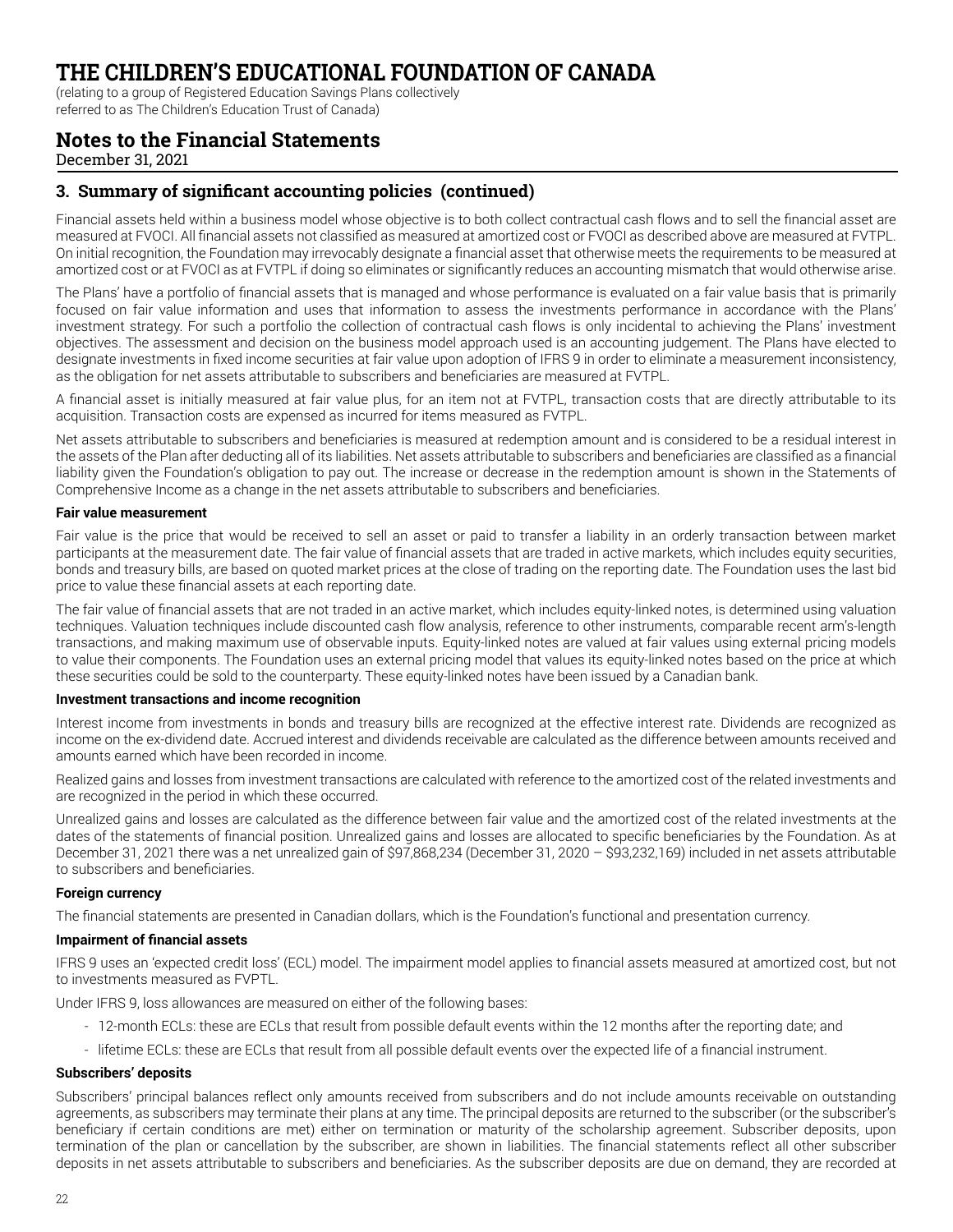(relating to a group of Registered Education Savings Plans collectively

referred to as The Children's Education Trust of Canada)

### **Notes to the Financial Statements**

December 31, 2021

#### **3. Summary of significant accounting policies (continued)**

their fair value. Subscriber deposits received in advance of plan payments terms are recorded in subscriber deposits received in advance. Subscriber deposits received prior to receipt of the beneficiary's social insurance number are held in subscriber deposits under escrow agreements.

The Foundation deducts sales charges, depository fees, administrative fees, where applicable, and other service charges and insurance premiums from deposits made by subscribers in accordance with the terms of the Prospectus (see Note 11).

#### **Government grants**

Since January 1998, the Government of Canada has provided for the payment of Canada Education Savings Grants ("CESG") on behalf of eligible beneficiaries of the Foundation's RESPs. Eligible beneficiaries are entitled to CESG equal to 20% of the eligible contributions. The Canada Education Savings Act, passed into law on December 15, 2004, enhanced the CESG program by providing additional grant amounts to beneficiaries based upon family income. Generally, families with annual income less than \$49,020 are eligible for an additional 20% of CESG on the first \$500 contributed. Families with annual income between \$49,020 and \$98,040 are eligible for an additional 10% of CESG on the first \$500 contributed. In addition, the Canada Education Savings Act introduced the Canada Learning Bond ("CLB"). Children born on or after January 1, 2004 will be eligible for CLB in each year that the beneficiary's family is entitled to the National Child Benefit Supplement up to and including the year in which the beneficiary turns 15 years of age. CLB is \$500 in the first year of entitlement and \$100 thereafter.

In 2007, the Government of Quebec introduced an education savings incentive for beneficiaries residing in the Province of Quebec. The incentive is applicable for contributions made after February 20, 2007 and is equal to 10% of the first \$2,500 contributed. Generally, families with annual income less than \$45,105 are eligible for an additional 10% on contributions to a maximum of \$50. Families with annual income between \$45,106 and \$90,200 are eligible for an additional 5% on contributions to a maximum of \$25. Family income thresholds are indexed for inflation and will be revised annually by the Quebec Ministry of Revenue. The maximum lifetime education savings incentive is \$3,600 per beneficiary.

The Government of Saskatchewan introduced the *Saskatchewan Advantage Grant for Education Savings* ("SAGES") that provides a grant of 10% on contributions made since January 1, 2013, into the RESP of a beneficiary who is a Saskatchewan resident to a maximum of \$250 per beneficiary per year. The maximum lifetime SAGES grant is \$4,500 per beneficiary. The Government of Saskatchewan has suspended SAGES effective January 1, 2018.

Effective August 15, 2015, the Government of British Columbia introduced a one-time grant *(British Columbia Training and Education Savings Grant)* of \$1,200 into the RESP for any British Columbia resident child who is born on or after January 1, 2006.

The Foundation is receiving grants in respect of eligible RESPs. The financial statements reflect the funds received for these grants in net assets attributable to subscribers and beneficiaries and an accrual for the estimated amount of grants receivable based on subscriber deposits. Grants are recorded at their face value as they are due on demand. Repayable government grants are netted against government grants receivable if a plan is terminated by the Foundation or cancelled by the subscriber as the funds must be reimbursed to the government.

#### **Operating segments**

The Foundation is organized into one main operating segment, which invests contributed funds in order to provide investment returns. Accordingly, all significant operating decisions are based upon an analysis of the Foundation as one operating segment. Substantially all of the investment income is derived from Canadian investments with foreign investments accounting for approximately 1% of investments as at December 31, 2021. The financial results of this segment are equivalent to the financial statements of the Foundation as a whole.

#### **4. Tax status**

Scholarship agreements are submitted to Canada Revenue Agency for registration as RESPs under the Income Tax Act (Canada). The Plans are exempt from income taxes under 146.1 of the Income Tax Act (Canada). As a result of such registration, investment income earned on the net assets attributable to subscribers and beneficiaries of the Foundation will not be subject to current income tax. Qualifying beneficiaries are taxed at the time amounts of accumulated investment income are disbursed.

#### **5. Critical accounting estimates and judgments**

The preparation of financial statements requires management to use judgment in applying its accounting policies and to make estimates and assumptions about the future. The following discusses the most significant accounting judgments and estimates that the Foundation has made in preparing the financial statements.

*Fair value measurement of securities not quoted in an active market*

The Foundation holds financial assets that are not traded in an active market, including equity-linked notes, whose fair value is determined using valuation techniques. Valuation techniques which make maximum use of observable inputs are used. Refer to Note 6 for further information.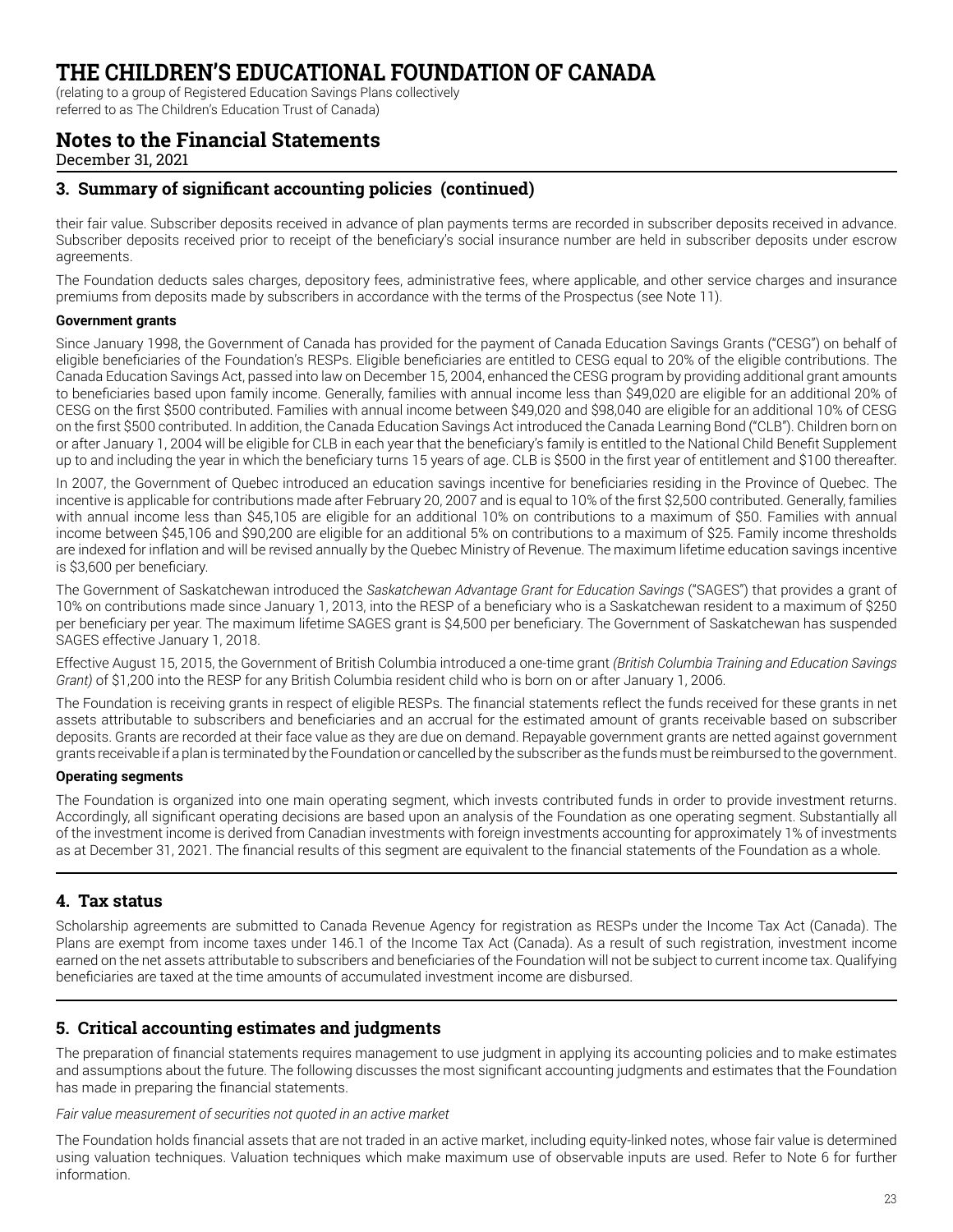(relating to a group of Registered Education Savings Plans collectively

referred to as The Children's Education Trust of Canada)

### **Notes to the Financial Statements**

December 31, 2021

#### **5. Critical accounting estimates and judgments (continued)**

#### *Application of IFRS 9*

In the application of IFRS 9, management has made judgements about the business model applicable to financial assets held. These judgements impact the classification of financial assets between amortized cost, FVOCI, and FVTPL. The most significant judgements made include management's assertion that equity-linked notes may be measured as Designated as at FVTPL.

The Plans' have a portfolio of financial assets that is managed and whose performance is evaluated on a fair value basis that is primarily focused on fair value information and uses that information to assess the investments performance in accordance with the Plans' investment strategy. For such a portfolio the collection of contractual cash flows is only incidental to achieving the Plans' investment objectives. The assessment and decision on the business model approach used is an accounting judgement. The Plans have elected to designate investments in fixed income securities at fair value upon adoption of IFRS 9 in order to eliminate a measurement inconsistency, as the obligation for net assets attributable to subscribers and beneficiaries are measured at FVTPL.

#### *Potential implications of COVID-19*

In the first quarter of 2020, the viral outbreak of COVID-19 rapidly developed into a global pandemic. In response, worldwide emergency measures were taken, and continue to be taken, to combat the spread of the virus, including the imposition of travel restrictions, business closure orders, and physical distancing requirements. Governments have also implemented unprecedented monetary and fiscal policy changes aimed to help stabilize economies and financial markets. The Foundation cannot predict future legal and regulatory responses to concerns about the COVID-19 pandemic and related public health issues and how these responses may impact the Foundation's business.

The ongoing COVID-19 pandemic could continue to adversely impact the Foundation's financial results in future periods because of reduced new business. The uncertainty around the expected duration of the pandemic and the measures put in place by governments to respond to it could further depress business activity and financial markets, which could lead to lower increase in net assets attributable to subscribers and beneficiaries. While in recent years the Foundation has taken significant actions to diversify the investment portfolio, further management actions may be required.

The duration and impact of the COVID-19 pandemic is unknown at this time and can introduce additional uncertainty around estimates, assumptions and judgements used in preparing these financial statements.

#### **6. Risks associated with financial instruments**

The Foundation is exposed to various types of risks that are associated with its investment strategies, financial instruments, and markets in which it invests. The most important risks include credit risk, liquidity risk and market risk (which includes interest rate risk, price risk and currency risk). These risks and related risk management practices employed by the Foundation are discussed below. There have been no changes in the risks and management of such risks from the previous year.

#### **Credit risk**

The Foundation is exposed to credit risk, which is the risk that one party to a financial instrument will cause a financial loss for the other party by failing to discharge an obligation. The majority of the credit risk to which the Foundation is exposed arises from its investments in debt securities. Credit risk for the investment in debt securities relates to the capability of the issuer of debt securities to make interest payments and repay the principal. The Foundation's maximum exposure to credit risk is limited to the carrying amount of investments in debt securities as summarized below:

|                               | December 31, 2021 | December 31, 2020 |
|-------------------------------|-------------------|-------------------|
| Investment in debt securities | 736.048.901       | 861.686.160       |

The table below analyzes the investment in debt securities by type of counterparty:

| <b>Asset Class</b>          | December 31, 2021 | December 31, 2020 |
|-----------------------------|-------------------|-------------------|
| Government - Federal        | \$172,810,760     | \$321,888,196     |
| Government - Provincial     | 306,840,690       | 345,401,681       |
| Financial institution bonds | 211,046,194       | 143,367,497       |
| Corporate bonds             | 11,779,257        | 19.318.785        |
| Equity-linked notes         | 33,572,000        | 31,710,000        |
|                             | \$736,048,901     | \$861,686,160     |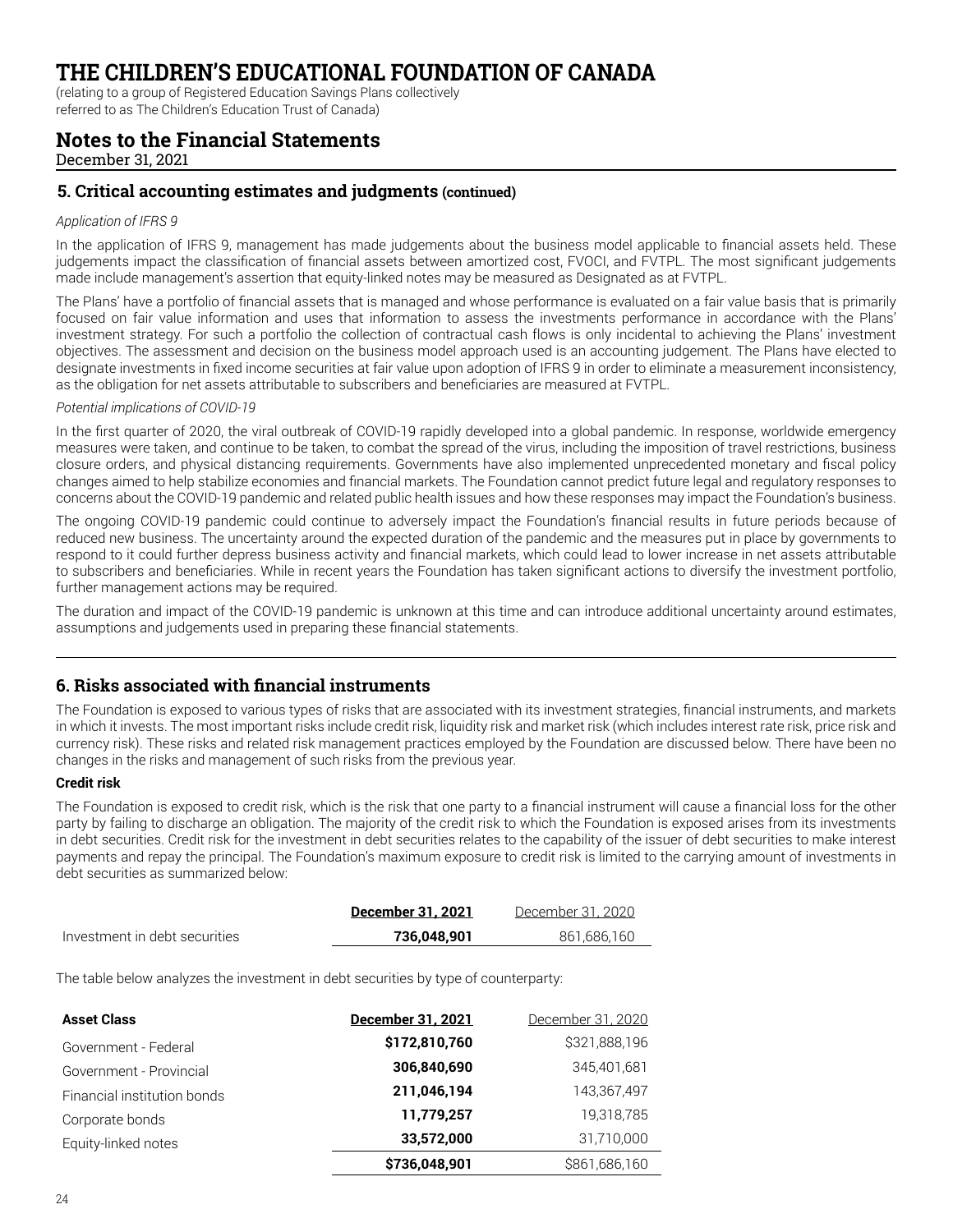(relating to a group of Registered Education Savings Plans collectively

referred to as The Children's Education Trust of Canada)

### **Notes to the Financial Statements**

December 31, 2021

Debit instruments\*

#### **6. Risks associated with financial instruments (continued)**

The debt securities (and all other securities) are invested according to the standard investment restrictions and practices contained in National Policy 15 of the Canadian Securities Administrators. The investments in the Foundation primarily comprise of bonds which have been issued or guaranteed by either the Federal or any provincial government, and financial institution bonds, corporate bonds and Government of Canada treasury bills. All of the variable rate securities held in the portfolio have an "approved credit rating" as defined in National Instrument 81-102. In addition, the Foundation invests in equity-linked notes. Under the terms of the Undertaking described in Note 1, the Foundation may no longer purchase equity-linked notes. These equity-linked notes are issued or guaranteed by a Canadian chartered bank. Risk is managed through guidelines mandated by the Canadian Securities Administrators. The Foundation is invested in debt instruments with the following credit ratings:

| Debit instruments*<br>by credit rating | Percentage of total debit instruments* |                   |  |
|----------------------------------------|----------------------------------------|-------------------|--|
|                                        | December 31, 2021                      | December 31, 2020 |  |
| AAA                                    | 25.2%                                  | 30.6%             |  |
| AA                                     | 52.1%                                  | 49.0%             |  |
| А                                      | 21.9%                                  | 19.2%             |  |
| <b>BBB</b>                             | 0.8%                                   | 1.2%              |  |

\* Excludes Government of Canada treasury bills and Money Market deposits.

All investments represent a risk of loss of capital. The investment advisors of the Foundation moderate this risk through a careful selection and diversification of securities and other financial instruments within the limits of the Foundation's investment objective, policies and restrictions. The maximum risk resulting from financial instruments is determined by the fair value of the financial instruments. The Foundation's overall market positions are monitored on a daily basis by the investment advisors of the Foundation.

The Foundation's activities may give rise to settlement risk. Settlement risk is the risk of loss due to the failure of an entity to honour its obligations to deliver cash, securities or other assets as contractually agreed. For the majority of transactions, the Plans mitigate this risk by conducting settlements through an intermediary to ensure that the trade is settled only when both parties have fulfilled their contractual settlement obligations.

#### **Liquidity risk**

Liquidity risk is defined as the risk that the Foundation may not be able to settle or meet its obligations on time. The Foundation's exposure to liquidity risk is concentrated in principal repayments to subscribers and payments of educational assistance payments. The Foundation moderates liquidity risk by investing primarily in bonds and treasury bills that are traded in an active secondary market. The Foundation also invests in equity securities of issuers traded on a Canadian stock exchange which may contain inactive issuers with wide bid-ask spreads. This risk is mitigated by the Investment Policy Statement which stipulates investment in equity securities with a sufficiently large market capitalization to ensure adequate liquidity in execution and minimization of trading costs.

Equity-linked notes, however, do not trade on stock exchanges or other secondary markets. These investments are considered to be buyand-hold investments and it is the intention of the Foundation to hold these investments until maturity. The Foundation was limited to a weighting of 30% of the aggregate amount of Subscribers' deposits in equity-linked notes and pursuant to the Undertaking, is no longer permitted to purchase equity-linked notes.

All of the Foundation's financial liabilities are due on demand.

The Foundation retains sufficient cash to meet liquidity requirements.

#### **Market risk**

Market risk is the risk that the fair value or future cash flows of a financial instrument will fluctuate because of changes in market prices.

Market risk comprises three types of risk: interest rate risk, price risk and currency risk.

The value of the investments within the Foundation can fluctuate on a daily basis and the level of risk depends on the Foundation's investment objectives and the securities it invests in. The investment objective of the Foundation is to achieve long-term growth of income on subscribers' savings while ensuring the preservation of those savings. In an effort to provide investment returns superior to the benchmark index, the investment advisors of the Foundation utilize active portfolio management strategies. These strategies include duration management, sector allocation, credit analysis and investment in equity-linked notes with a guarantee of principal. Pursuant to an Undertaking, interest and dividend income on subscribers' savings and government grants may be invested in equity securities traded on a Canadian stock exchange. As such, beginning May 2014, the Foundation began investing in equity securities. Currently,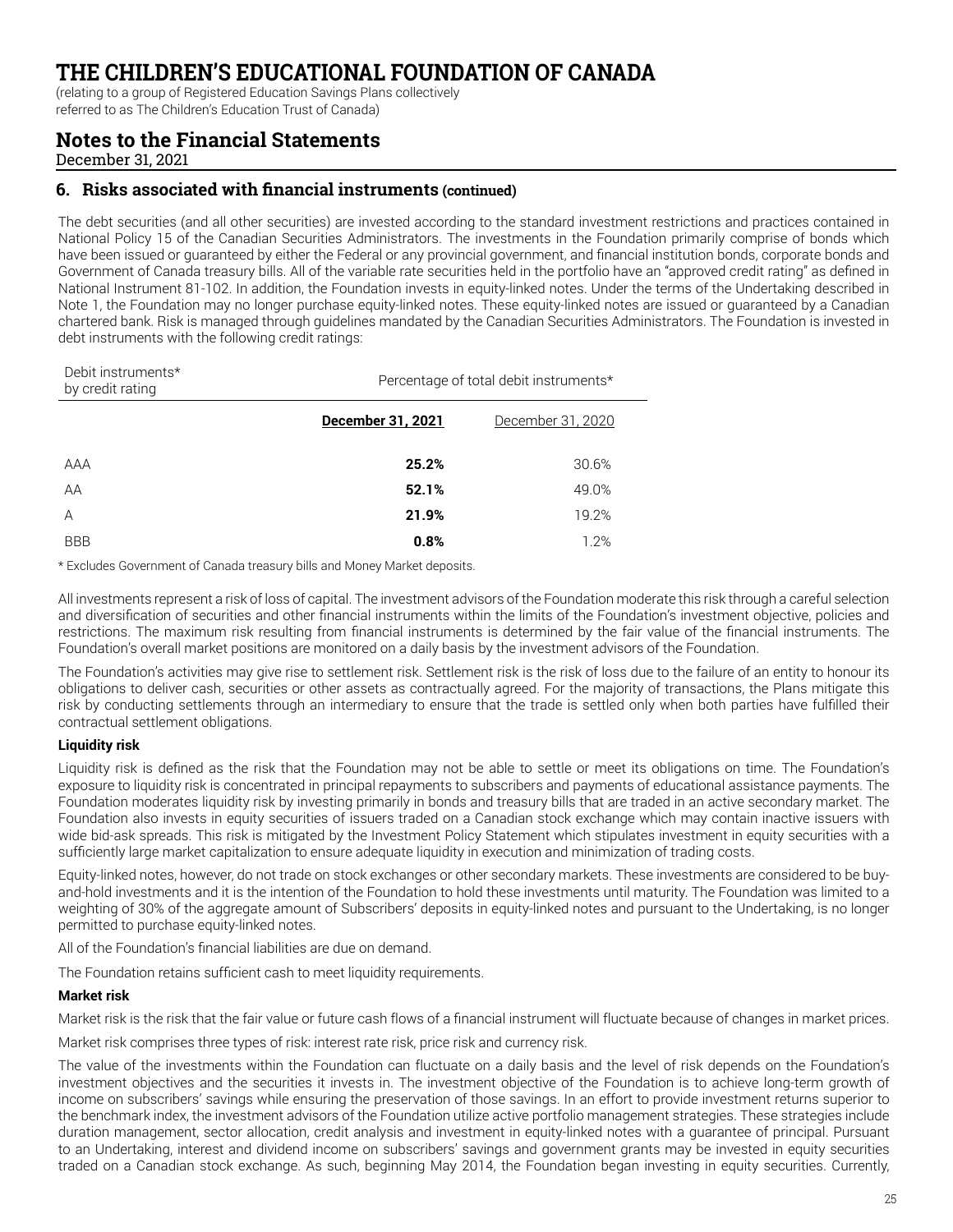(relating to a group of Registered Education Savings Plans collectively

referred to as The Children's Education Trust of Canada)

### **Notes to the Financial Statements**

December 31, 2021

#### **6. Risks associated with financial instruments (continued)**

the Foundation utilizes the investment advisory services of three registered investment advisors to assist the Foundation in investing subscriber savings and government grants and interest and dividend income earned thereon. Each of these investment advisors provides advisory and discretionary managed account services with respect to purchasing, selling and otherwise dealing in securities and other investments comprising the investment portfolios. The investment advisors are charged with broad diversification across issuers and securities and constantly monitor how the various risks affect the investment portfolios.

#### **(i) Interest rate risk**

Interest rate risk arises from the possibility that changes in interest rates will affect future cash flows or fair values of investments. If interest rates decrease or increase, the value of the investments will increase or decrease, respectively. The Foundation's investment advisors are required to manage the investments in accordance with their Investment Policy Statement. To moderate risk, the investment advisors must maintain a modified duration of their portfolio within approved limits of the benchmark index.

The Foundation's holding of debt instruments by maturity is as follows:

| Instruments by Maturity at Face value | December 31, 2021 | December 31, 2020 |
|---------------------------------------|-------------------|-------------------|
| Due in one year                       | 10.2%             | 22.0%             |
| Due one year through five years       | 47.3%             | 27.8 %            |
| Due after five years                  | 42.5%             | 50.2 %            |

As at December 31, 2021, if prevailing interest rates had increased or decreased by 25 basis points, assuming a parallel shift in the yield curve with all other variables held constant, the investment portfolio of debt instruments of \$702,476,777 (December 31, 2020 - \$829,976,048) which excludes equity-linked notes would have decreased or increased by approximately \$10,601,314 (December 31, 2020 - \$13,991,972). In practice, the actual trading results may differ materially.

#### **(ii) Price risk**

Price risk is the risk that the fair value or future cash flows of financial instruments will fluctuate because of changes in market prices (other than those arising from interest rate risk or currency risk). Financial instruments held are susceptible to market price risk arising from uncertainties about future prices of instruments. Equity securities and equity-linked notes are most impacted by price risk. The total fair value of equity securities on hand as at December 31, 2021 was \$291,624,377 (December 31, 2020 - \$224,359,968). As at December 31, 2021 if underlying index prices increased or decreased by 1%, with all other variables held constant, the investment portfolio of equity securities and equity-linked notes of \$325,196,377 (December 31, 2020 - \$256,069,968) would increase or decrease by approximately \$2,976,244 (December 31, 2020 - \$2,338,600). In practice, the actual trading results may differ materially. Investments in equity- linked notes carry a guarantee at maturity of principal. The amount of interest, if any, payable on equity-linked notes at maturity will be based on the performance of the underlying assets or market index. Investments in equity-linked notes are made on a long buy and hold basis.

The equity-linked notes are subject to pricing based on the returns on the underlying investments for each note. The pricing is also impacted by the value attributable to the extent of principal protection provided in the note.

#### **(iii) Currency risk**

The Foundation invests in an exchange-traded fund ("ETF") denominated in Canadian dollars and which holds US dollar investments. These investments create currency risk as the underlying investments within this ETF are exposed to the US dollar and therefore the Foundation is directly and indirectly exposed to the risk that the fair value of future cash flows of a financial instrument will fluctuate because of changes in foreign exchange rates. The total fair value of equity ETFs and US dollar investments exposed to the US dollar as at December 31, 2021 was \$12,382,378 (December 31, 2020 - \$20,552,478). As at December 31, 2021 if the Canadian dollar had strengthened or weakened by 5%, with all other variables held constant, the total value of equity ETFs and US dollar investments exposed to the US dollar would increase or decrease by approximately \$619,119 (December 31, 2020 - \$1,027,624).

#### **Fair value of financial instruments**

Financial instrument disclosures require a three-level fair value hierarchy. Level 1 financial instruments are valued using quoted prices (unadjusted) in active markets for identical assets or liabilities. Level 2 financial instruments are valued using inputs other than quoted prices included in Level 1 that are observable for the asset or liability, either directly or indirectly. Level 3 financial instruments are valued using unobservable inputs. If inputs of different levels are used to measure an asset's or liability's fair value, the classification within the hierarchy is based on the lowest level input that is significant to the fair value measurement. The Foundation's policy is to recognize transfers into and out of the fair value hierarchy levels as of the date of the transaction giving rise to the transfer.

Investments are measured at fair value on a recurring basis. The carrying values of cash, accrued interest, dividends receivable, government grants receivable, bank indebtedness, receivables for securities sold, due to Scholarship Plan Dealer, payables for securities purchased, subscriber liability due to terminations and the Foundation's obligation for net assets attributable to subscribers and beneficiaries approximate their fair values due to their short- term nature.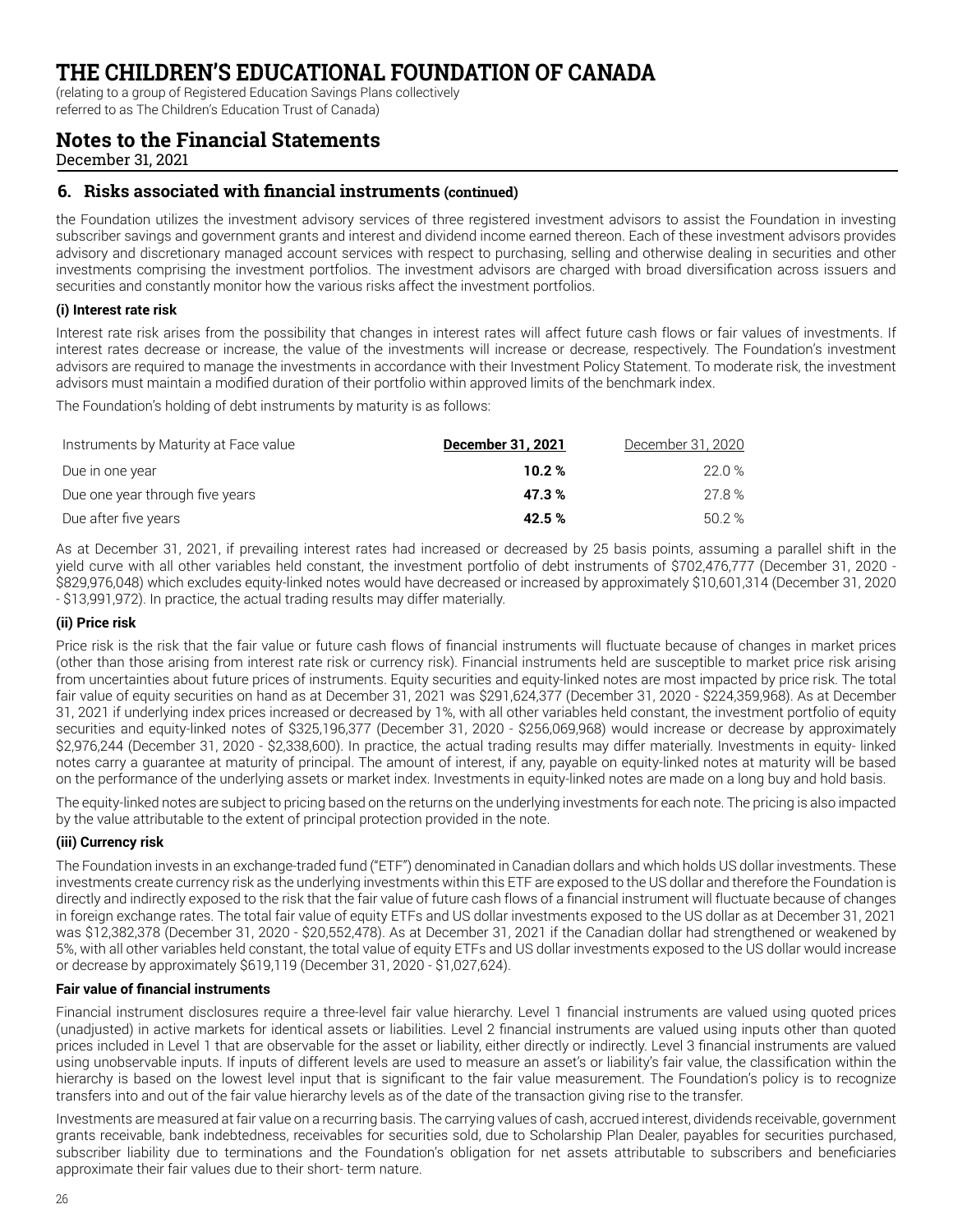(relating to a group of Registered Education Savings Plans collectively

referred to as The Children's Education Trust of Canada)

### **Notes to the Financial Statements**

December 31, 2021

### **6. Risks associated with financial instruments (continued)**

The Foundation's management is responsible for performing the fair value measurements, including Level 3 measurements. The Foundation's management obtains pricing from a third party pricing vendor.

The following is a summary of the classification of the Foundation's investments, the only financial instrument measured at fair value, as at December 31, 2021 and December 31, 2020:

*As at December 31, 2021*

|                          | Level 1       | Level <sub>2</sub> | Level 3               | <b>Total</b>    |
|--------------------------|---------------|--------------------|-----------------------|-----------------|
| Equities                 | \$291,624,377 | $\hat{S}$ -        | $\hat{\mathcal{S}}$ – | \$291,624,377   |
| Bonds and treasury bills |               | 702,476,901        |                       | 702,476,901     |
| Equity-linked notes      |               |                    | 33,572,000            | 33,572,000      |
|                          | \$291,624,377 | \$702,476,901      | \$33,572,000          | \$1,027,673,278 |
| As at December 31, 2020  |               |                    |                       |                 |
|                          | Level 1       | Level <sub>2</sub> | Level 3               | <b>Total</b>    |
| Equities                 | \$224,413,943 | \$ –               | $\mathsf{S}\,$ –      | \$224,413,943   |
| Bonds and treasury bills |               | 829,976,160        |                       | 829,976,160     |
| Equity-linked notes      |               |                    | 31,710,000            | 31,710,000      |
|                          | \$224,413,943 | \$829,976,160      | \$31,710,000          | \$1,086,100,103 |

#### *Equities and bonds*

The Foundation's equity and bond positions are classified as Level 1 when the security is actively traded and a quoted price is available.

Bonds and treasury bills

Bonds and treasury bills traded on secondary markets are classified as Level 2. The Foundation uses the last bid price to value these financial assets at each reporting date.

#### *Equity-linked notes*

Equity-linked notes are not traded in an active market nor otherwise valued using observable inputs. The Foundation uses an external pricing model that values its equity-linked notes based on the price for which these securities could be sold to the counterparty. The unobservable inputs used in the external pricing model relate to the impact of the following attributes of each individual note: all notes have principal protection which relies on the credit capacity of TD Bank, which is the issuer of each note. The notes are non-interest bearing and the return on the notes to the maturity date of the note are a basket of specific securities or specific indices as follows:

#### **Equity-linked note Basis for underlying return** TD Bank Canadian Index Linked Note S&P TSX 60 index

TD Bank US Index Linked Note Two US equity indices

The reconciliation of financial instruments measured at fair value using unobservable inputs (Level 3) is presented as follows:

| Level 3 - Equity-linked notes | For the year ended<br>December 31, 2021 | For the year ended<br>December 31, 2020 |
|-------------------------------|-----------------------------------------|-----------------------------------------|
| Balance - beginning of year   | \$31,710,000                            | \$29,998,000                            |
| Increase in unrealized gains  | 1,862,000                               | 1,712,000                               |
| Balance - end of year         | \$33,572,000                            | \$31,710,000                            |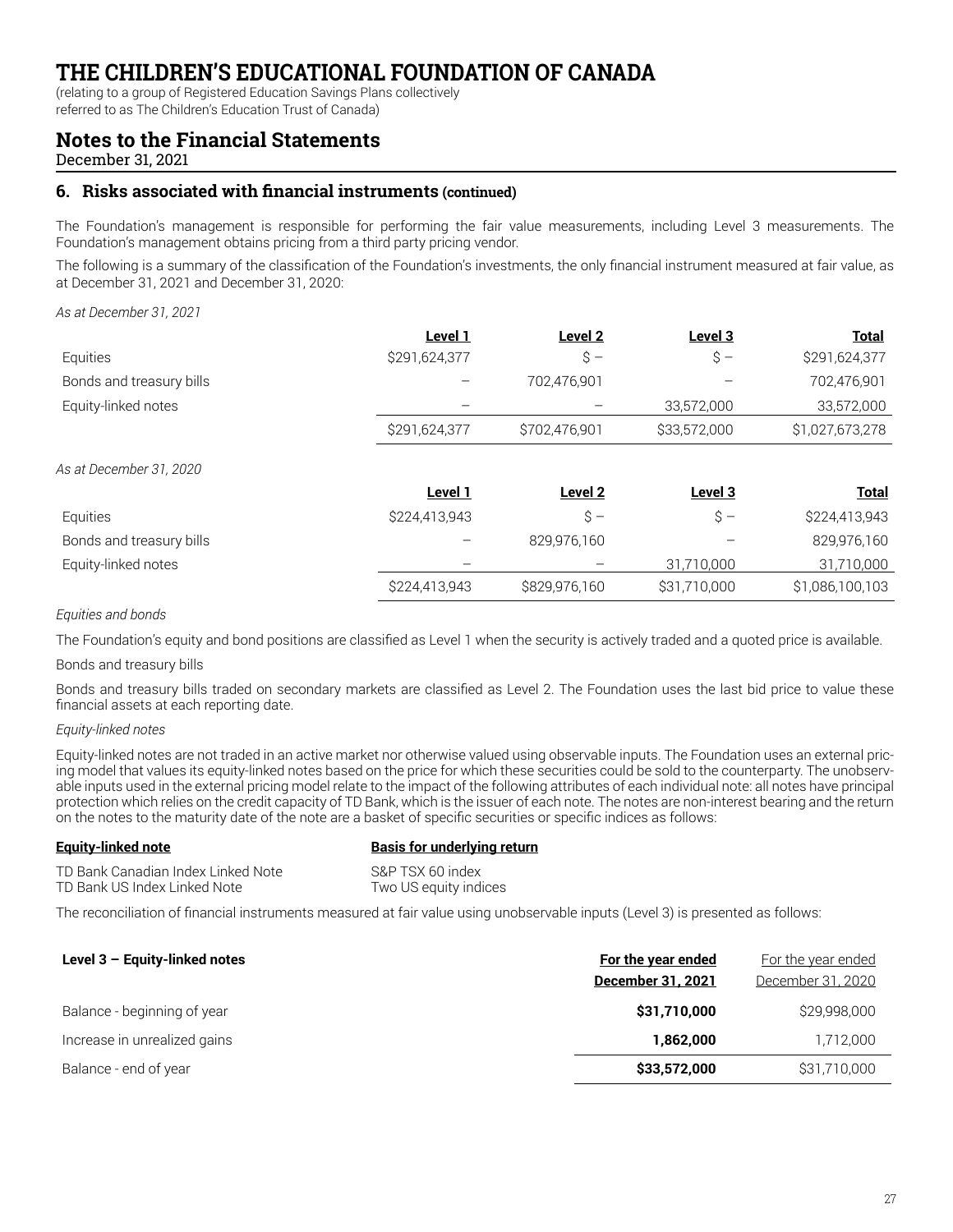(relating to a group of Registered Education Savings Plans collectively

referred to as The Children's Education Trust of Canada)

### **Notes to the Financial Statements**

December 31, 2021

#### **7. Financial instruments by category**

The following table presents the carrying amounts of the Foundation's financial assets by category as at December 31, 2021 and December 31, 2020. All of the Foundation's financial liabilities as at December 31, 2021 and December 31, 2020 were measured at amortized cost.

*As at December 31, 2021*

|                              | <b>Financial assets at fair value</b> |                                      |                                              |                 |  |  |
|------------------------------|---------------------------------------|--------------------------------------|----------------------------------------------|-----------------|--|--|
|                              | <b>FVTPL</b>                          | <b>Designated at</b><br><b>FVTPL</b> | <b>Financial assets at</b><br>amortized cost | <b>Total</b>    |  |  |
| Investments                  | \$994,101,278                         | \$33,572,000                         | $S -$                                        | \$1,027,673,278 |  |  |
| Cash                         |                                       |                                      | 9,430,931                                    | 9,430,931       |  |  |
| Accrued interest             |                                       |                                      | 3,250,323                                    | 3,250,323       |  |  |
| Dividends receivable         |                                       |                                      | 385,296                                      | 385,296         |  |  |
| Government grants receivable |                                       |                                      | 784,359                                      | 784,359         |  |  |
|                              | \$994,101,278                         | \$33,572,000                         | \$13,850,909                                 | \$1,041,524,187 |  |  |

*As at December 31, 2020*

|                              | <b>Financial assets at fair value</b> |                                      |                                              |                 |  |  |
|------------------------------|---------------------------------------|--------------------------------------|----------------------------------------------|-----------------|--|--|
|                              | <b>FVTPL</b>                          | <b>Designated at</b><br><b>FVTPL</b> | <b>Financial assets at</b><br>amortized cost | <b>Total</b>    |  |  |
| Investments                  | \$1,054,390,103                       | \$31,710,000                         | $\hat{S}$ -                                  | \$1,086,100,103 |  |  |
| Cash                         |                                       |                                      |                                              |                 |  |  |
| Accrued interest             |                                       |                                      | 3,362,240                                    | 3,362,240       |  |  |
| Dividends receivable         |                                       |                                      | 360,680                                      | 360,680         |  |  |
| Government grants receivable |                                       |                                      | 929,118                                      | 929,118         |  |  |
|                              | \$1,054,390,103                       | \$31,710,000                         | \$4,652,038                                  | \$1,090,752,141 |  |  |

Equity-linked notes are recorded at FVTPL. These financial assets are part of a group of financial assets that are managed, and their performance evaluated on a fair value basis, in accordance with the documented investment strategy, and information about the financial assets as a group is provided internally on that basis to the Foundation's key management personnel.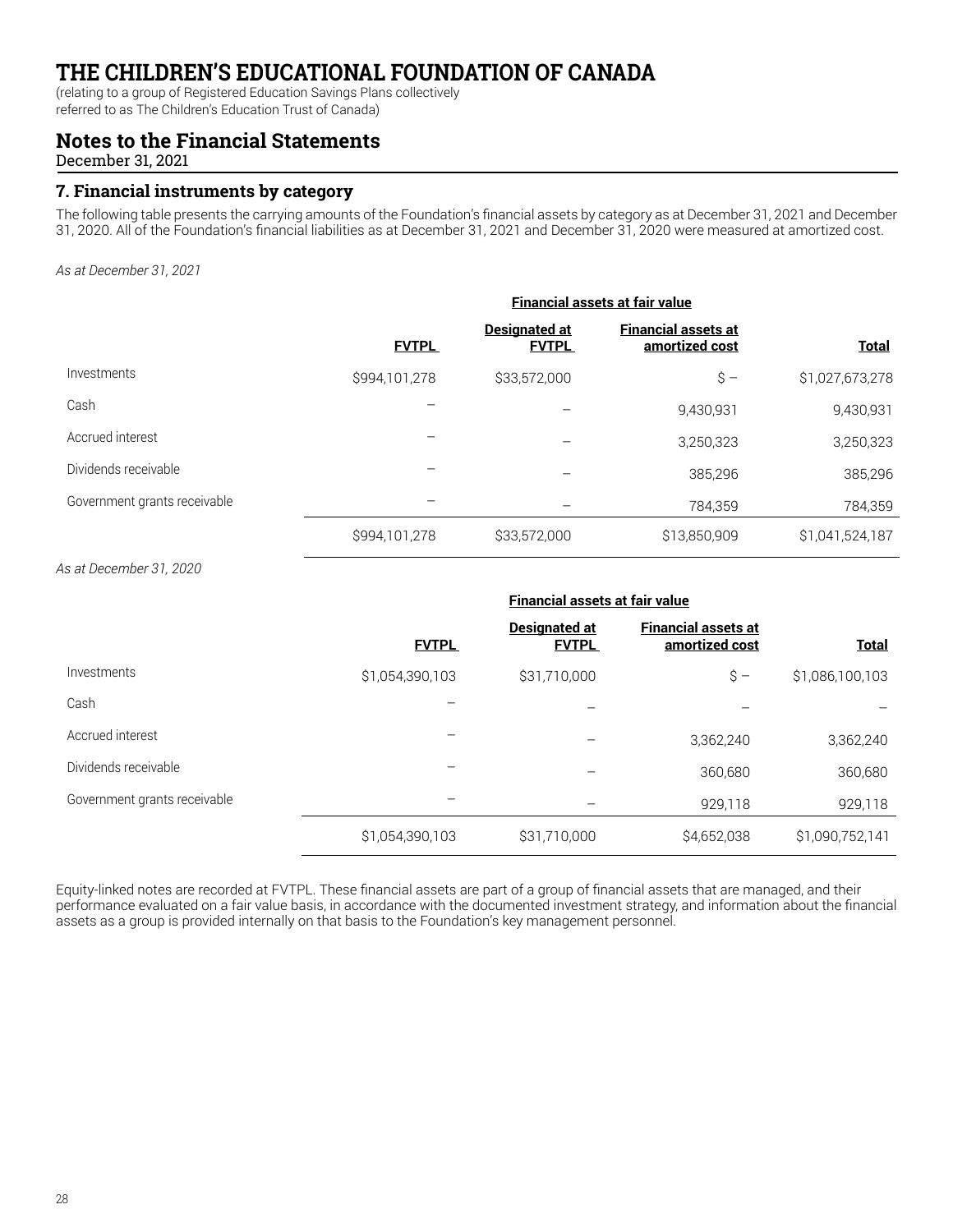(relating to a group of Registered Education Savings Plans collectively

referred to as The Children's Education Trust of Canada)

### **Notes to the Financial Statements**

December 31, 2021

#### **8. Capital risk management**

The capital of the Plans is represented by subscribers' units in the Plans. The units of the Plans are entitled to subscribers' contributions, government grants received and the accumulated income thereon. At maturity or cancellation, subscribers will be entitled to their net contributions, as outlined in the Plans' Prospectus. Restrictions on Subscribers' contributions are outlined in the Plans' Prospectus and defined by the Income Tax Act (Canada). Restrictions on payments from the Plans are also outlined in the Plans' Prospectus and are dependent on whether the beneficiary qualifies for payments under the Plan. The relevant movements are shown on the Statements of Changes in Net Assets Attributable to Subscribers and Beneficiaries. The Foundation endeavors to invest the subscriptions received in appropriate investments while maintaining sufficient liquidity to meet its obligations.

#### **9. Funds for Scholarship Enhancements and Enrichment**

Under the terms of the Scholarship Plan agreements, there are specified periods, whereby investment income is accrued to the beneficiaries (typically to Maturity Date which is an earlier date than the payment of Educational Assistance Payments). Investment income after Maturity Date and other Discretionary contributions made by the Scholarship Plan Dealer are allocated to funds for Scholarship Enhancements and Enrichments for additional Educational Assistance Payments and the return of sales charges.

The amount of additional Educational Assistance Payments and the return of sales charges depend on the money available in the Scholarship Enhancements and Enrichments for each Beneficiary Group. The Foundation's Trustees determine the allocation between additional Educational Assistance Payments and the return of sales charges for Scholarship Enhancements and Enrichments on an annual basis. The payments of Scholarship Enhancements and Enrichments are included as distributions to beneficiaries in the Statement of Changes in Net Assets Attributable to Subscribers and Beneficiaries.

The balance of the funds for Scholarship Enhancements and funds for Enrichment at each period is determined as follows:

| Funds for Scholarship Enhancements               | For the year ended<br>December 31, 2021 | For the year ended<br>December 31, 2020 |
|--------------------------------------------------|-----------------------------------------|-----------------------------------------|
| Balance, beginning of year                       | \$16,087,005                            | \$11,167,229                            |
| Interest and dividend income after maturity date | 5,401,077                               | 11,202,363                              |
| Investment income earned on fund balance         | 131,133                                 | 99,117                                  |
| Return of sales charges                          | (373, 399)                              | (373,305)                               |
| Net change in unrealized gains                   | (150, 551)                              | 162,688                                 |
| Additional educational assistance payments       | (5,548,377)                             | (6, 171, 087)                           |
| Balance, end of year                             | \$15,546,888                            | \$16,087,005                            |

| <b>Funds for Enrichment</b>                      | For the year ended | For the year ended |
|--------------------------------------------------|--------------------|--------------------|
|                                                  | December 31, 2021  | December 31, 2020  |
| Balance, beginning of year                       | \$429,345          | \$270,390          |
| Interest and dividend income after maturity date | 86,074             | 182,579            |
| Investment income earned on fund balance         | 3,703              | 2,469              |
| Return of sales charges                          | (57, 985)          | (26,093)           |
| Balance, end of year                             | \$461,137          | \$429,345          |
|                                                  |                    |                    |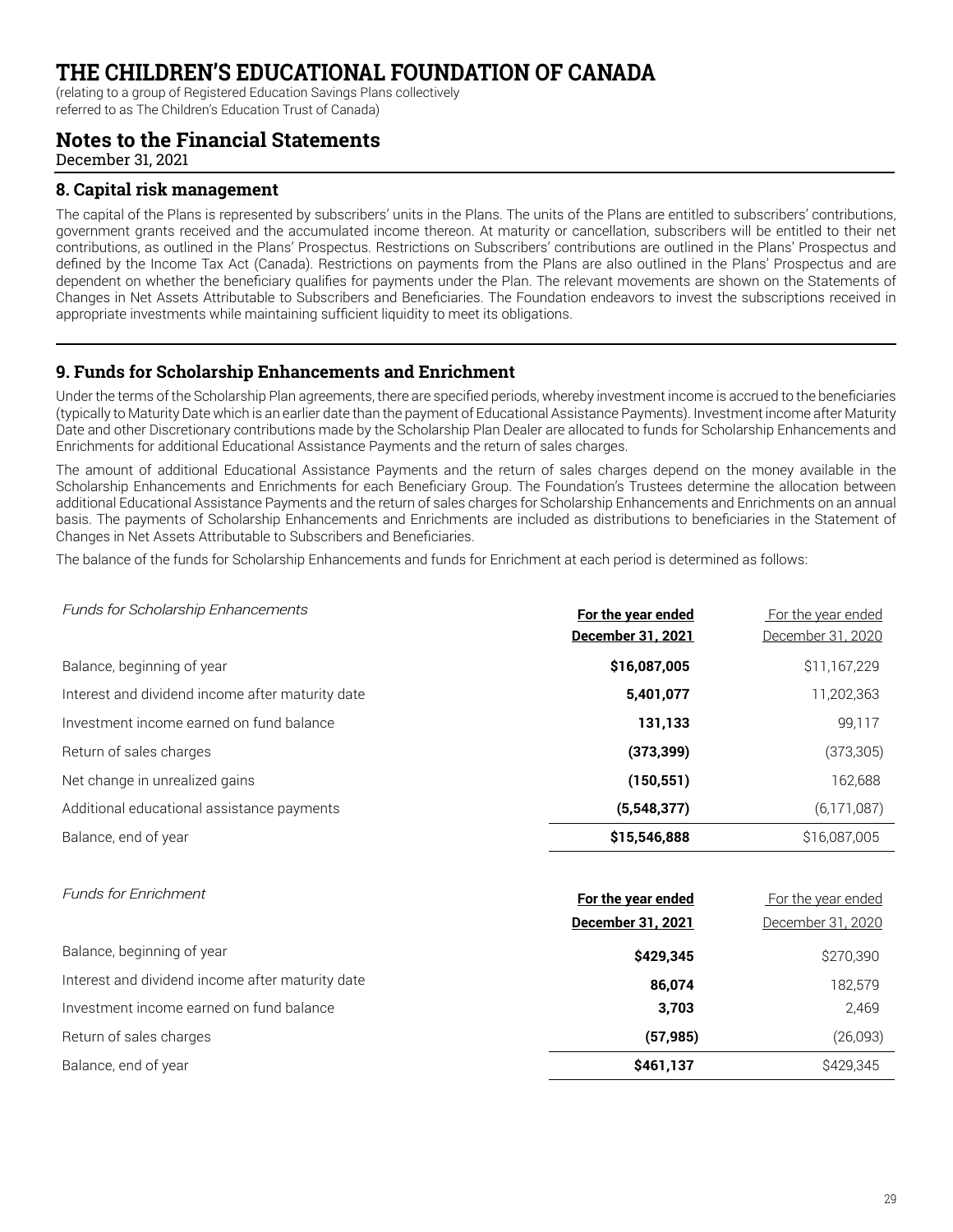(relating to a group of Registered Education Savings Plans collectively

referred to as The Children's Education Trust of Canada)

#### **Notes to the Financial Statements**

December 31, 2021

#### **10. Education assistance payments**

|                                 | 2021   | 2020     |
|---------------------------------|--------|----------|
| Number of units                 |        |          |
| First scholarship               | 24,389 | 22 7 7 6 |
| Second scholarship              | 21,420 | 20,193   |
| Third scholarship               | 18,331 | 15,345   |
| Amount of scholarships per unit |        |          |
| First scholarship               | \$478  | \$487    |
| Second scholarship              | \$411  | \$423    |
| Third scholarship               | \$433  | \$486    |

The education assistance payments comprise the specified per unit scholarship payments as well as additional payments of \$2,376,679 (2020 - \$2,164,270) for students where the qualifying programs are less than four full years.

The foundation also made education assistance payments of \$563,930 (2020 - \$677,106) and \$212,551 (2020 - \$230,939) for students enrolled in plans under the self-initiated option and Achievers plans respectively.

Under the Group Option Plan, a beneficiary may advance the year of eligibility to an earlier year. Such advancement may result in a present valued education assistance payment. In addition, late applications for education assistance payments are subject to fees. The adjustments to scholarship payments as a result of the above amounted to \$239,099 (2020 - \$257,731). During the year, scholarships for late applications totaling \$2,649,584 (2020 - \$1,927,517) were paid based on the 2020 scholarship rate.

The total scholarships paid in 2021 for 64,140 units (2020 – 58,314 units) of \$478 per unit (2020 - \$487) for the first scholarship, \$411 per unit (2020 - \$423) for the second scholarship and \$433 per unit (2020 - \$486) for the third scholarship, net of the above adjustments, and including the payments of \$2,376,679 (2020 - \$2,164,270), \$563,930 (2020 – \$677,106) and \$212,551 (2020 - \$230,939) for programs less than 4 years, payments under the self-initiated option and Achievers plans respectively, were \$33,939,510 (2020 - \$31,818,000).

#### **11. Related party transactions**

#### *Fees to Scholarship Plan Dealer*

The distribution and administration of the Plans is carried out on behalf of the Foundation by the Scholarship Plan Dealer, Children's Education Funds Inc. By agreement with the Foundation, the Scholarship Plan Dealer has been appointed as exclusive distributor and administrator of the Plans. Under the terms of a distribution and administration agreement and in accordance with the Prospectus, the Scholarship Plan Dealer is entitled to receive fees which are approved on an annual basis and consequently, occur at the negotiated exchange amount in accordance with the agreement. Fees charged in the year ended December 31, 2021 and December 31, 2020 are as follows:

|                                                   | For the year ended | For the year ended |
|---------------------------------------------------|--------------------|--------------------|
|                                                   | December 31, 2021  | December 31, 2020  |
| Paid directly by subscriber                       |                    |                    |
| Sales charges                                     | \$1,036,446        | \$1,602,525        |
| Group insurance premiums                          | 1,722,899          | 1,907,283          |
| Depository fees                                   | 866.432            | 1,006,173          |
| Annual administration fees on subscriber deposits | 5,262,217          | 5,553,283          |
| Service charges                                   | 1,083,560          | 1,166,607          |
| Deducted from Foundation's income                 |                    |                    |
| Administration fees                               | \$998,432          | \$869,282          |
|                                                   |                    |                    |

#### *Independent Review Committee and Directors' Fees*

The total remuneration paid to members of the Independent Review Committee and Directors during the year ended December 31, 2021 was \$31,153 (December 31, 2020 - \$37,108).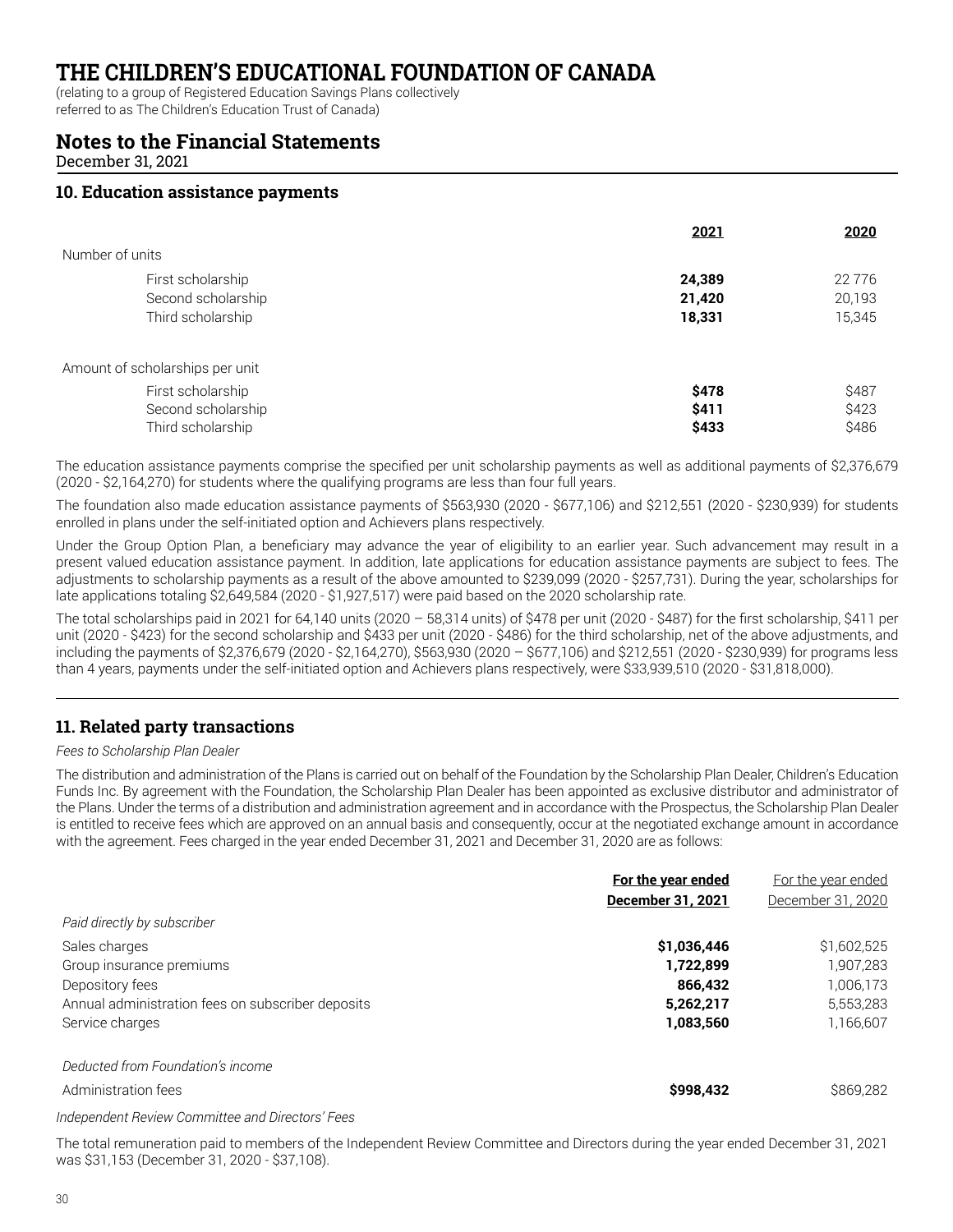(relating to a group of Registered Education Savings Plans collectively

### referred to as The Children's Education Trust of Canada)

### **Schedule of Scholarship and Escrow Agreements**

December 31, 2021

| Year of eligibility                    | Opening<br>units | Inflow<br>units <sup>1</sup> | Outflow<br>units <sup>2</sup> | Closing<br>units | Principal<br>deposits | Investment<br>income | Government<br>grants | Investment<br>income on<br>government<br>grants |
|----------------------------------------|------------------|------------------------------|-------------------------------|------------------|-----------------------|----------------------|----------------------|-------------------------------------------------|
| Plans eligible for assistance payments |                  |                              |                               |                  |                       | 25,423,774           | 28,900,864           | 23,782,187                                      |
| 2022                                   | 56,232           | 11                           | 19,071                        | 37,172           | 12,222,374            | 32,339,306           | 16,813,759           | 10,263,319                                      |
| 2023                                   | 42,543           | 17,595                       | 0                             | 60,138           | 99,923,499            | 47,372,358           | 30,047,939           | 16,447,824                                      |
| 2024                                   | 42,752           | 188                          | $\mathbf{0}$                  | 42,940           | 67,389,008            | 28,880,765           | 22,459,020           | 11,574,982                                      |
| 2025                                   | 41,428           | 9                            | 88                            | 41,349           | 60,214,284            | 23,864,297           | 20,969,252           | 10,122,724                                      |
| 2026                                   | 35,808           | $\mathbf 0$                  | 188                           | 35,620           | 48,631,403            | 17,370,504           | 17,076,110           | 7,435,439                                       |
| 2027                                   | 32,301           | 10                           | 99                            | 32,212           | 40,576,048            | 13,311,594           | 14,625,825           | 5,852,520                                       |
| 2028                                   | 28,410           | 18                           | 70                            | 28,359           | 32,776,292            | 9,647,362            | 11,915,949           | 4,404,402                                       |
| 2029                                   | 25,602           | 21                           | 286                           | 25,337           | 26,458,167            | 7,040,848            | 9,905,517            | 3,345,766                                       |
| 2030                                   | 22,949           | 31                           | 310                           | 22,670           | 21,352,589            | 5,045,160            | 8,125,122            | 2,480,103                                       |
| 2031                                   | 20,065           | 37                           | 381                           | 19,721           | 16,752,479            | 3,294,016            | 6,291,240            | 1,601,077                                       |
| 2032                                   | 15,673           | 55                           | 244                           | 15,484           | 11,531,684            | 1,925,916            | 4,362,496            | 950,511                                         |
| 2033                                   | 12,500           | 67                           | 328                           | 12,238           | 7,582,236             | 1,080,054            | 2,984,853            | 565,259                                         |
| 2034                                   | 10,429           | 84                           | 277                           | 10,236           | 5,367,797             | 673,076              | 2,084,082            | 338,576                                         |
| 2035                                   | 9,042            | 71                           | 148                           | 8,964            | 3,601,112             | 358,901              | 1,508,346            | 207,590                                         |
| 2036                                   | 8,083            | 162                          | 262                           | 7,983            | 2,266,206             | 181,813              | 1,099,947            | 126,682                                         |
| 2037                                   | 6,986            | 236                          | 208                           | 7,014            | 1,263,689             | 70,811               | 728,075              | 67,568                                          |
| 2038                                   | 5,380            | 377                          | 349                           | 5,408            | 504,293               | 21,131               | 420,626              | 26,137                                          |
| 2039                                   | 1,896            | 1,097                        | 131                           | 2,863            | 130,841               | 3,721                | 129,699              | 4,728                                           |
| 2040                                   | $\overline{0}$   | 1,513                        | 35                            | 1,478            | 1,211                 | 44                   | 17,801               | 300                                             |
| Self-initiated                         | 5,371            | 588                          | 434                           | 5,525            | 10,111,047            | 4,959,851            | 7,877,690            | 3,264,776                                       |
| Achievers                              | 41,161           | 685                          | 4,504                         | 37,342           | 7,617,291             | 1,742,408            | 3,358,949            | 1,164,053                                       |
|                                        | 464,613          | 22,854                       | 27,416                        | 460,052          | 476,273,550           | \$224,607,710        | \$211,703,161        | \$104,026,523                                   |
| Represented by:                        |                  |                              |                               |                  |                       |                      |                      |                                                 |

|                        | S476.273.550 | \$224,607,710 |
|------------------------|--------------|---------------|
| Escrow agreements      | 2.517.323    | 1,286,665     |
| Scholarship agreements | 473.756.228  | 223,321,045   |
| TICPICSCHILCU DY.      |              |               |

Note: Subscriber deposits held are fully refundable to subscribers

<sup>1</sup> Inflow units are comprised of purchases and transfers-in

<sup>2</sup> Outflow units are comprised of terminations and transfers-out